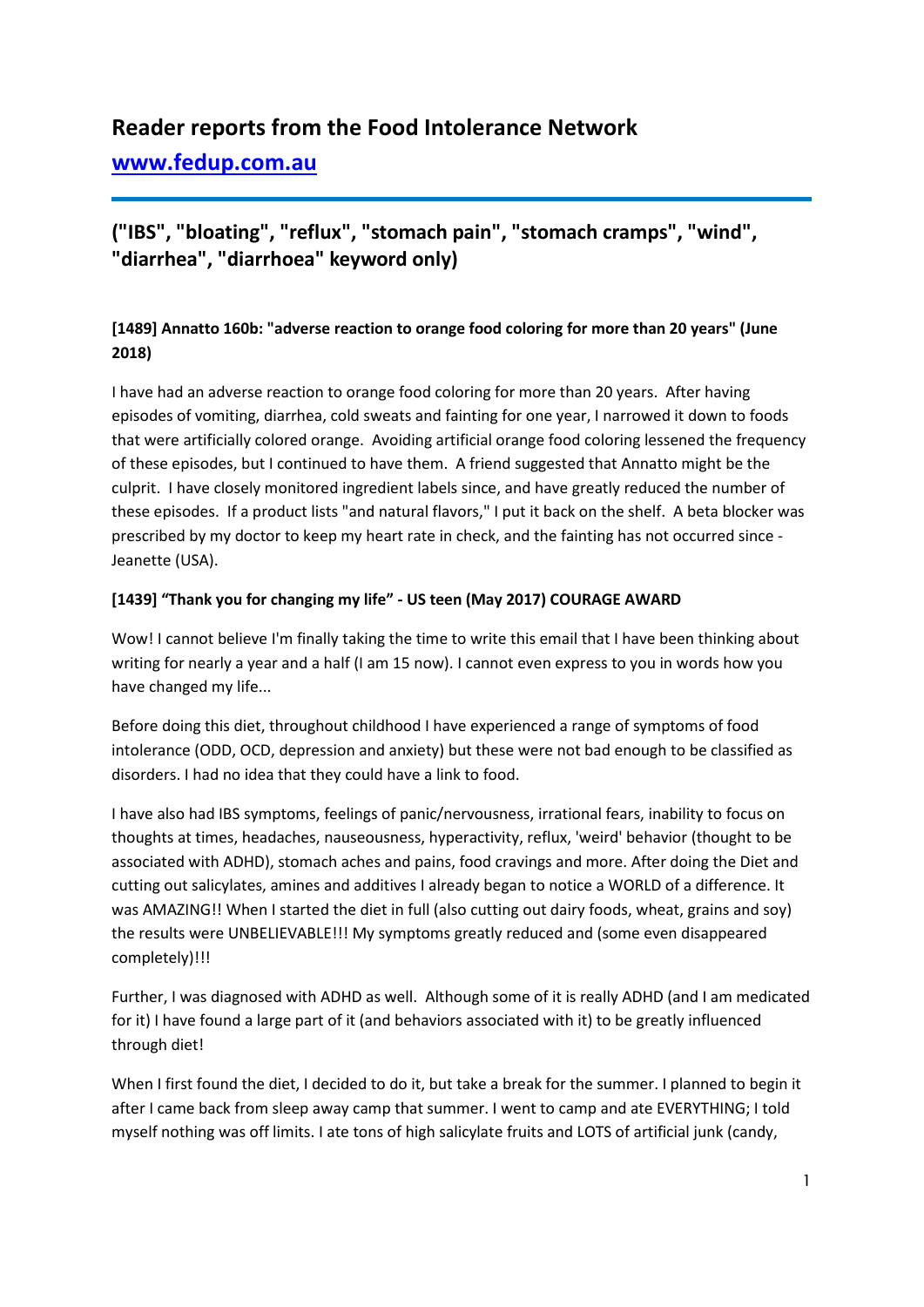cake, lots of artificial preservatives, etc.) as well as lots of amines, dairy, some wheat and soy (all of which I now know I am sensitive to). Because of this, I developed an eating disorder, extreme anxiety, depression and worsened ADHD and stomach problems. I was under-weight and recommended to an Eating Disorder Clinic later on. I was so miserable; yet I remembered this diet... I decided to start it up again. So that fall, I started eating less and less of the high chemical foods I had been eating and more Failsafe foods. As I slowly cut out the foods I was sensitive, my body was starting to heal! The eating disorder, depression, anxiety, obsessive thoughts and awful stomach aches and pains went away!!! It was amazing!!!!

Now I have been sticking to mainly Failsafe foods (low salicylate, but a less strict approach to amines). I still avoid additives and glutamates though; as well as dairy foods, wheat, soy and grains.

Also, read your ebook "Fed Up With Food Intolerance: A Personal Story". It was moving and I like it very much. I liked it so much that I did "Character Summaries" and a "Character Chart" for some of the characters. I also recently finished creating a "Timeline" of events in the story and I did it just because.

What's more, you have INSPIRED me. Food intolerance is a HUGE passion of mine that I now know about (because of your site) and I want to help others and impact their lives the way you have. This information has touched me in a deep way – Teenager (15, USA)

#### **[1437] Amines: take challenges seriously – facebook thread (May 2017)**

My mother-in-law thought I was overreacting about food intolerances until she babysat my daughter on the day the amine challenge took its effect. My daughter did the head banging but also managed in one hour to majorly wet her pants 3 times and then do explosive diarrhea, thankfully that was on my mother-in-law's watch not mine. My daughter was 2.5 years old at the time and four years later she is still afraid of chocolate! – Ruth

#### **[1421] Adult failsafers report success – facebook thread (December 2016)**

Hi, all! I just discovered the Failsafe elimination diet after talking with my yoga instructor, who found it helped determine what foods caused her AI disease to flare. After reading up on it, though, it seems to be geared more towards children with behavioural disorders. Are there any adults that have found success for other conditions with Failsafe eating? Specifically, my problems are gastrointestinal due to IBS and SIBO as well as frequent headaches, fatigue, and joint pain. I have been following low FODMAP for quite some time now and it has only made things worse. – Jessica

#### **Failsafers respond:**

Haven't been in hospital with anaphylaxis since I began diet. Was going every 2 weeks, covered in hives swollen like a balloon constantly, on daily nebulisers and worsening asthma. I am only 36. Now no migraines, arthritis died down, no pms, cholesterol now normal, blood sugar normal, hives anaphylaxis gone, asthma improved and in combo with Fodmaps goodbye IBS. Immunologist who put me on diet has literally saved my life – Josephine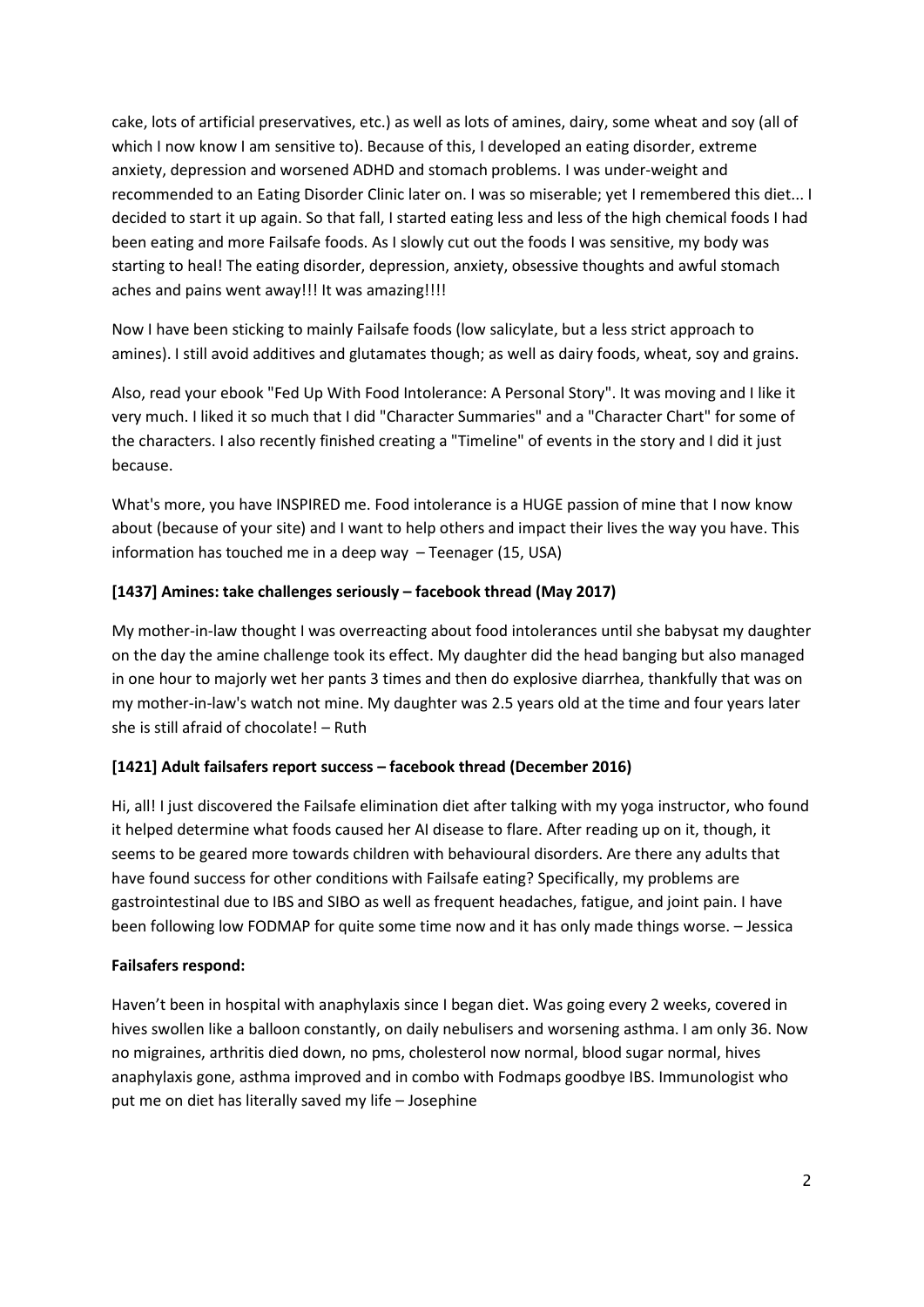It has helped me with the gastrointestinal symptoms as well as mouth ulcers, irregular/heavy/painful periods (If I completely break the diet for a week I will miss my period that month), sleep issues including nightmares/insomnia/sleep walking, headaches, bladder weakness and mood – Ruth

Yes to IBS (had to give up wheat for that as well though), headaches, fatigue and joint pain (which came as a surprise to me on day 5 of elimination) – Lareina

Failsafe has helped me with stomach issues and headaches. There is very little overlap between Fodmaps and failsafe vegetables, so quite likely that if Fodmaps made things worse, failsafe could be very helpful! – Ruth

I have had all the symptoms you mentioned, throughout my adult life. Only just discovered the causes by trying failsafe – Bron

I have IBS related symptoms and have found relief – Courtney

Me. Hives, gastro and mood issues all helped! Even some I didn't realise were symptoms like frequent urination – Fiona

#### **[1418] "this diet has literally saved my life" (December 2016)**

For me personally, this diet has literally saved my life. Last year I was very sick with constant diarrhea for months on end, I lost 20 kg in weight & was so weak I could barely get out of bed to use the ensuite. My husband took me from doctor to doctor, naturopath to naturopath & no one had any answers. The more things I took to 'heal' me, the worse I got. We had resigned ourselves to the fact that I would die. I rewrote my will & wrote farewell letters to my boys. It wasn't until I developed hives, that I thought this might be food related. I scoured the internet & found this site. After reading about this diet everything made sense to me. And I haven't looked back since starting it.

I don't see this diet as dangerously restrictive but rather a traditional diet. My grandmother died last year at the ripe old age of 100 & never had any health issues. Some of that is genetic but I now believe it was also the traditional diet she ate. My parents are both in their 80's & they eat the same diet & are very healthy. Most of what they eat is on the low level - porridge, fresh meat, green beans, choko, eggs, brushed potato, with a few mods as well, carrots, pumpkin etc. They don't eat much fruit & when they do its usually apples & bananas - Sharyn

# **[1405] 200, 282: "bladder leak/incontinence, bladder pain, diarrhoea, slowed speech.." (August 2016)**

I get bladder leak/incontinence, bladder pain, diarrhoea, slowed speech (unclear or hazy thinking) with preservatives 200 and 282 and soy and I get bladder leak and anal fissure from maize/corn, along with mood swings and irritated attitude in general.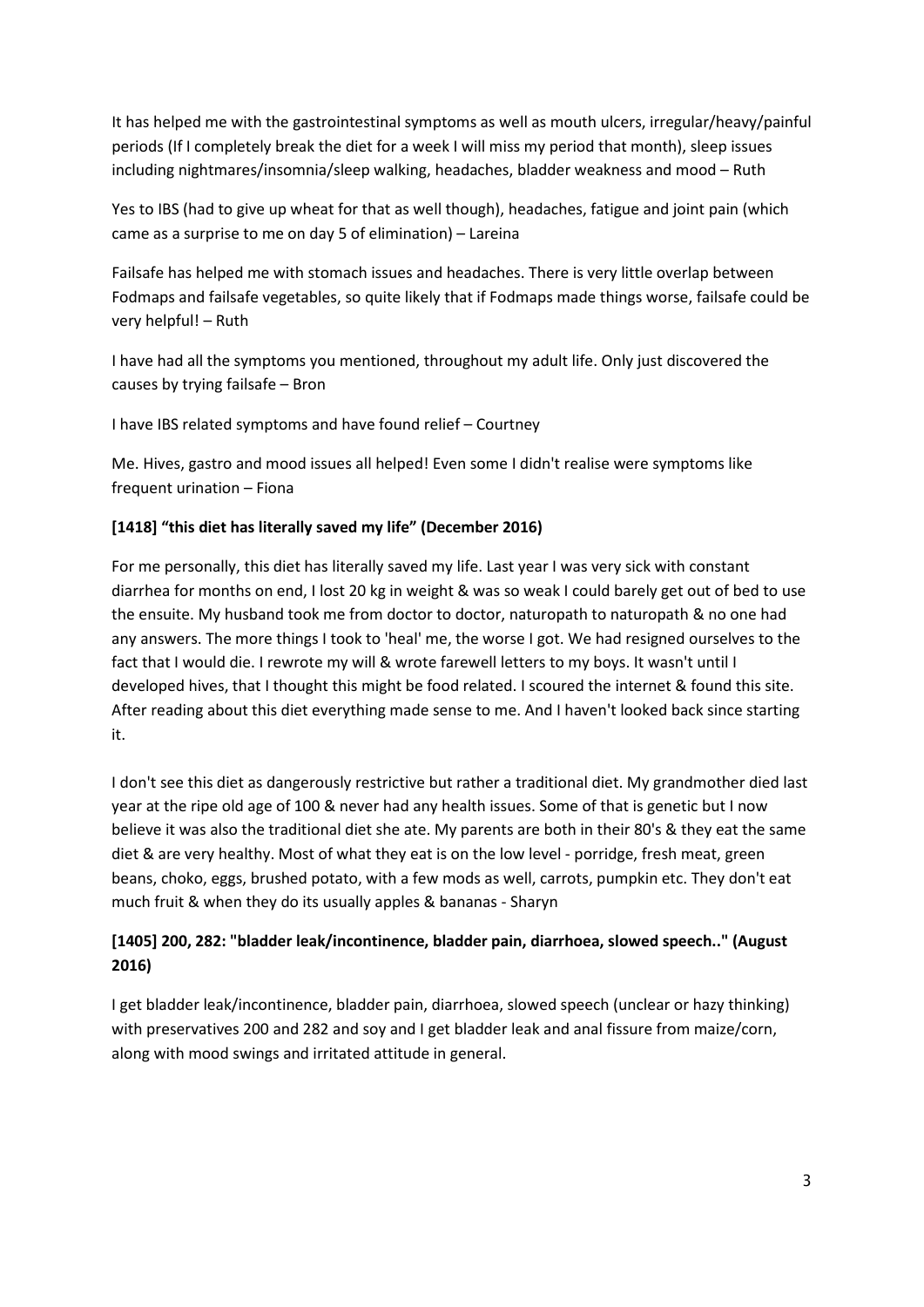This sensitivity increased post pregnancy. It took me almost 2 years to figure out my food sensitivities/intolerance. The doctors couldn't help. I have done many blood tests and all turned out negative. I am only safe with home cooked food. Eliminating these from my diet has made a world of a difference. Hope this can be shared to help others facing the same health issue. - by email

### **[1390] One-liners offering hope (March 2016)**

When I was diagnosed with IBS I saw a naturopath and the diet they put me on and supplements they gave me made my symptoms worse and they did not know why. I also tried acupuncture which temporarily helped but was not permanent and did allergy blood tests (since I'm anaphylactic) which were all negative. Don't know why I didn't start with a dietitian. Since they helped me find out I'm intolerant to salicylates my symptoms are gone completely – Therese

### **[1383] Geographic tongue (February 2016)**

My son has just been diagnosed with Geographical tongue and he is in a lot of pain. It seems a coincidence that it happened just after hubby and he went to McDonald's and had a huge feast. A few hours afterwards my son went into such an angry rage for approx 6 hrs. He was uncontrollable, couldn't talk to him or reason with him. Screaming with rage in my face and his 2 year old sister's face and his tongue flared up at the same time. His behaviour has calmed down again but tongue still so red and sore. Is this just a coincidence or is there a connection? - Shez

One of my boys (4) has geographic tongue. It has never once hurt him and we first noticed it before he was 2. He probably has it more often than he doesn't. We have had him tested for all sorts of things when he was little. We put it down to an intolerance to wheat back them but he seems to have settled down now. Nothing in particular makes it flare up just happens - Jaycinta

One of my boys has it as well and same as your boy it has never hurt him - Louise

Salicylates response here for something similar, although not diagnosed. And yes, horribly painful - Judith

My daughter had a geographical tongue. Later it did settle down but now at 15 whenever she eats certain foods her lips go red, dry and cracked. Certain colours and additives like in bbq flavoured chips or corn chips sets it off - Christine

**Howard's comment:** For many it runs a course of about 7 days, is painful and there is little that helps the pain.

**From Failsafe Cookbook:** Geographic tongue (benign migratory glossitis) - in this condition, bald spots surrounded by white edges make the tongue look like a map of the world. It's in the same category as irritable bowel symptoms, since the mouth is the beginning of the digestive system. Any of the usual culprits can be involved, including salicylates and dairy products.

#### **[See more IBS factsheet](https://www.fedup.com.au/factsheets/symptom-factsheets/irritable-bowel-symptoms-ibs)**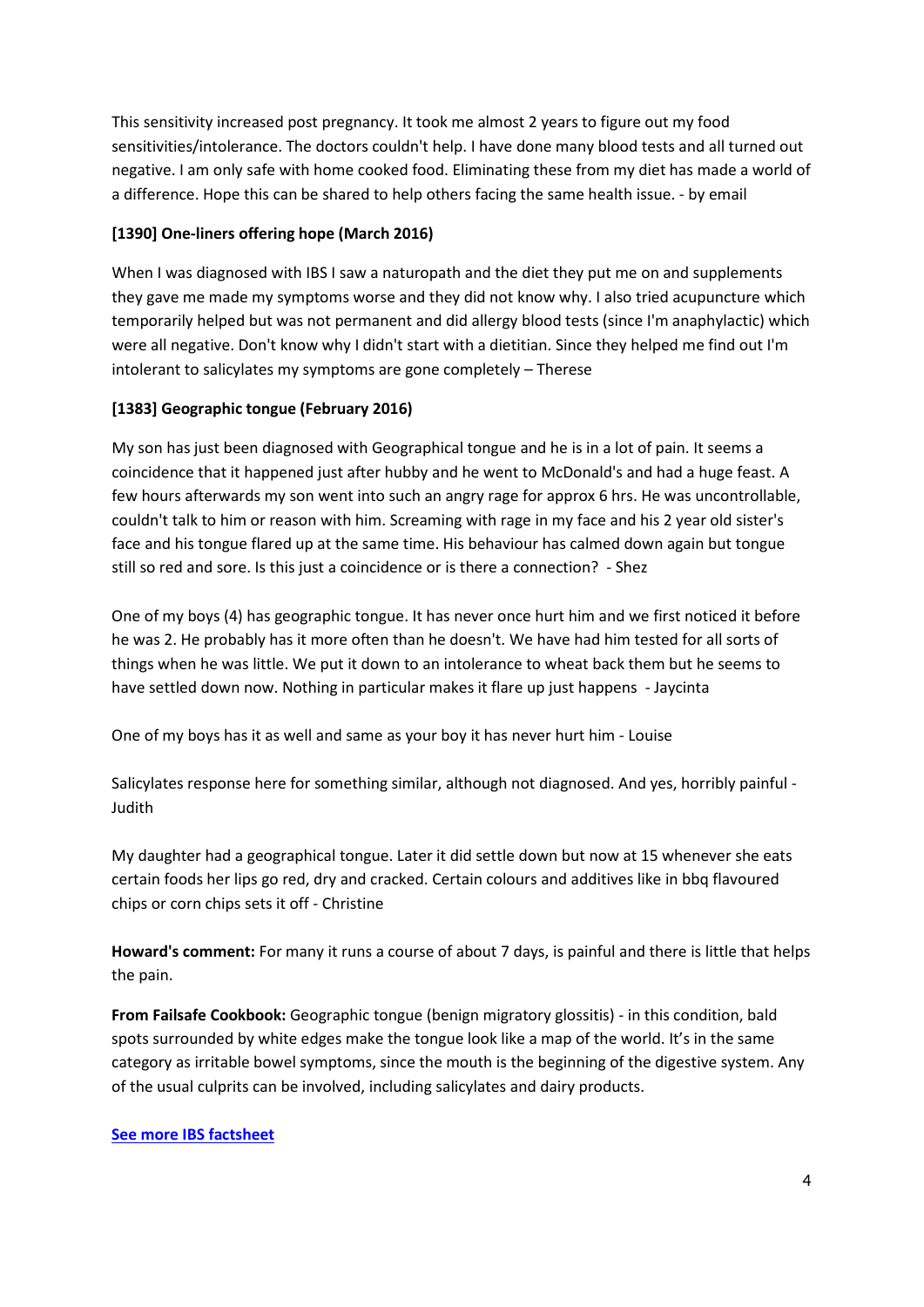#### **[1378] 160b: feedback from annatto petition 2 (January 2016)**

#### **IBS Irritable Bowel Symptoms:**

I am in my 40's and it took a long time to discover that Annatto 160b is one of the triggers of ibs, sinus and arthritis. It is unnecessary and should be banned – Hilary

A family member is intolerant to 160b. Diagnosed with IBS, Gastro-oesophageal reflux, oesophageal ulceration with associated anaemia from bleeding at 5 yrs and recommended steroids for life. All fixed by removing 160b. This family hasn't had a Streets ice cream in over a decade and a half – Eve

160b is one of the main causes of my colitis, clinically proven at RPA hospital! It is terrible stuff – Kate

My son gets terrible stomach aches from 160b – Sarah

#### **[1375] 621: "super sensitive to anything with MSG and its friends" (January 2016)**

After all these years of checking labels and numbers I have found I am now super sensitive to anything with MSG 621 and its friends 627, 631 and 635 especially.

Yes I was sensitive to MSG before - it made me thirsty and gave me a headache but just this year I got caught with Aldi products (cheese and bacon balls, I had about 10 of them !). They say "no additives" etc and it has "NO MSG" in big letters on the packet but it was full of 627 and 631. They are worse than 621, 50 and 100 times more potent. After the pain I suffered Ii believe it.

The bowel pain and diarrhoea was instant, that is my first bad attack since I have been on a strict "no 600's" diet. The pain was so intense I thought I was dying ! - Enid by email.

#### **[1368] My baby was eating all of the very high salicylate fruits and vegetables (November 2015)**

I am a first time mother to a little girl who has just turned one. She was a contented baby who always slept well until 6 months (when I started her on solids). Night time wakings usually consist of severe tummy pain, wind, reflux and very irritable. After that, things got progressively worse. Once we thought it was teething and she was given nurofen (high in salicylate compounds) over a few nights. After having a UTI infection recently things went downhill and she had a major reaction to an antibiotic called Bactrim (syrup contains two benzoate preservatives). Since this episode our daughter has suffered SEVERE reflux and improved after Gaviscon. I found it hard for doctors to believe initially that it was reflux, but found a specialist (paediatric doctor) who examined my daughter and was witness to her wet burping. My specialist has prescribed Nexium and Gaviscon for 6 weeks.

Having looked for answers as to what my child might have, and no help from any GPs I decided to write a diary of food and when these behaviours started. I have tried my daughter on gluten, dairy and wheat free diets with no success.

I truly believe my daughter has a salicylate intolerance. I only came across this after reading a book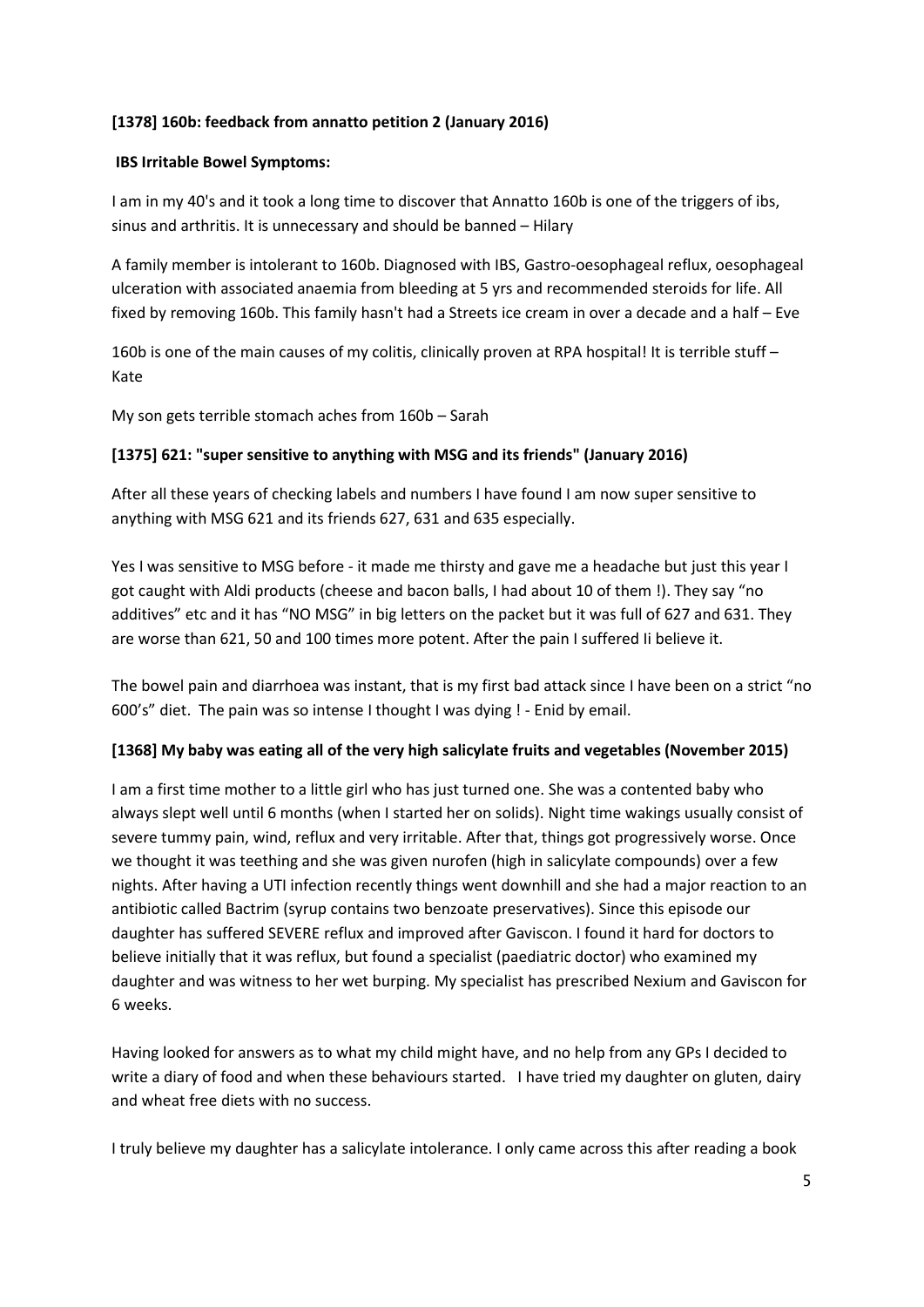about baby sleeping habits which mentioned that is a big factor in some children's night waking. Since coming across this, I noticed straight away that foods high in Salicylate saw us having horrendous nights in pain eg. Avocado, watermelon, processed ham and turkey (nitrate preservatives), etc. I was also unsuccessful breast feeding and looking back I had an extremely high intake of tea and other high salicylate foods. My husband and I are both Italian Mediterranean descent. I did have some intolerance when I was a child to strawberries and tomatoes and would have itchiness in the corners of my mouth and fingers and toes and was also quite an anxious child.

**UPDATE:** My daughter was basically eating all of the fruits and vegetables listed in the very high category of salicylate foods. Since taking away salicylate foods I am seeing a an increase in sleep and a much more settled baby. I look forward to contacting one of the recommended dietitians for more assistance. - Danielle, Qld

#### **[1352] 160b annatto: feedback from petition 1 (September 2015)**

A family member is intolerant to 160b. Diagnosed with IBS, Gastro-oesophageal reflux, oesophageal ulceration with associated anaemia from bleeding at 5 yrs and recommended steroids for life. All fixed by removing 160b. This family hasn't had a Streets ice cream in over a decade and a half - Eve

I am in my 40's and it took a long time to discover that Annatto 160b is one of the triggers of ibs, sinus and arthritis. It is unnecessary and should be banned – Hilary

My son gets terrible stomach aches from 160b – Sarah

I am not able to eat Annatto 160b - gives me severe upset stomach and hives - Julia

#### **[1312] 160b annatto: One-liners (March 2015)**

My eldest would get weepy and have terrible stomach cramps, would writhe around in agony screaming in pain. I didn't realise for ages that 160b in his vanilla yoghurt was the culprit. As soon as I stopped giving it to him he became a different boy - Kate

#### **[1294] Amines make me awful (cranky, reflux, lethargy, tiredness) (December 2014)**

We now have a new saying in my house – "A-mines turn me into A-Meany"!!

No more chocolate or bananas (or chicken skin) for me, ever. Makes me awful (cranky, reflux, lethargy, tiredness). Luckily I don't react to salicylates so there is always coffee to fall back on!!

After doing these challenges (I am yet to do food additives etc), my family has begun to realise that there may actually be some credibility to 'my crazy diet' of the last couple of months. My partner, who has anger management issues, is also prone to eating copious amounts of both bananas and chocolate. He is now committed to changing his diet to see if it helps with his angry outbursts! (the people that he works with will be very thankful for this knowledge!)

I have suffered for over 30 years with reasonably mild but persistent issues ranging from reflux, tiredness, foggy brain, itchy skin etc. Doctors have at various times looked at me strangely, given me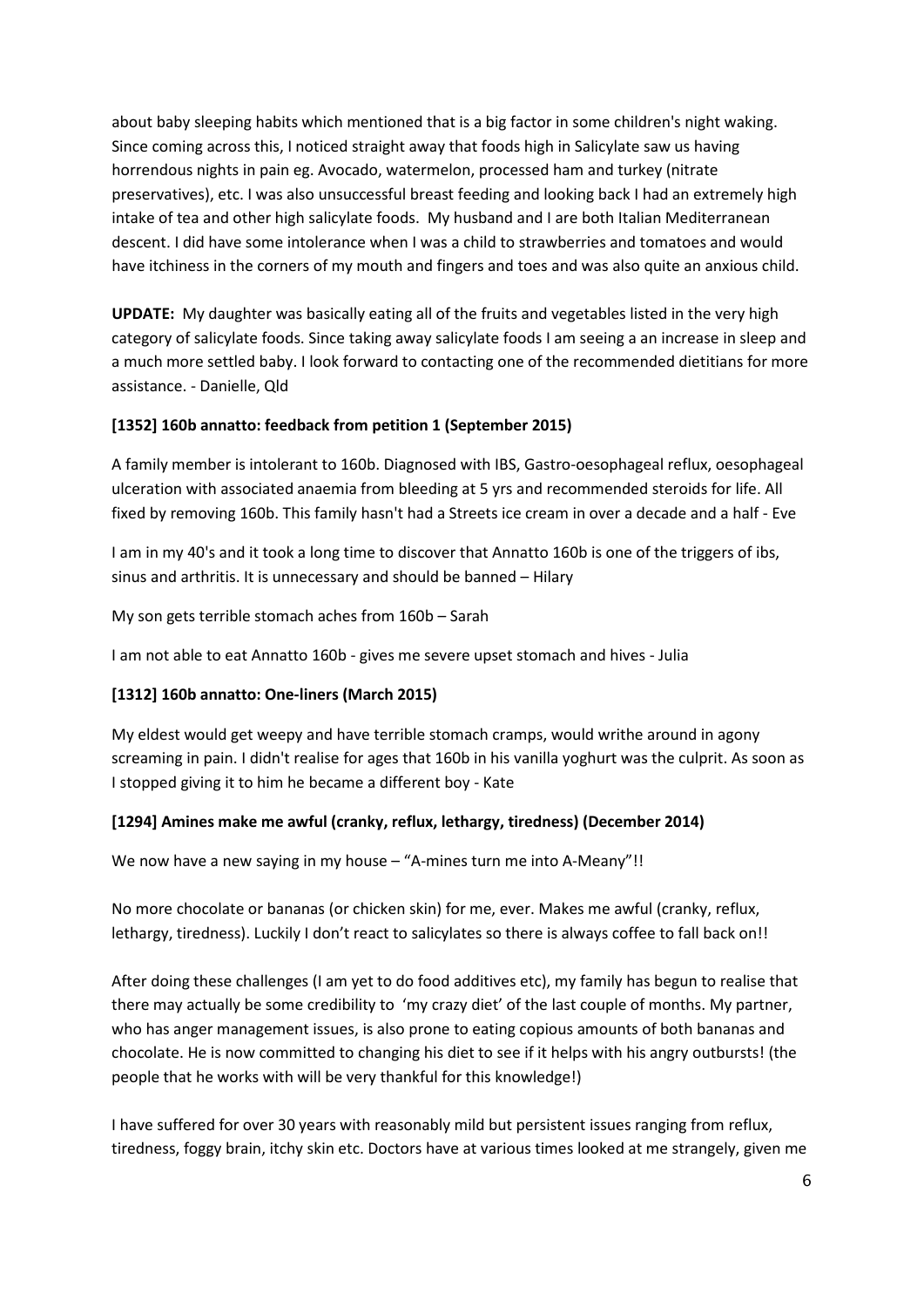dozens of blood tests (then ignored me when the tests have come back negative to everything), and tried to prescribe me anti-depressants. No doctor at any time EVER suggested food could be the problem. So far I am intolerant to wheat, amines. Not sure about dairy or soy (will re-test). I feel better than I have ever done (except during the failed challenges!!) and will be forever grateful to your website and the RPAH research.

I may even get on my high horse one day and write a submission to the Government outlining how they can save \$1000000's in medical costs, and increase the productivity of 1000's of workers, all by modifying the diets of sensitive people. The fact that seemingly so many are affected, and the solution is so simple, yet there is no mainstream push to address this issue, is mind boggling. Thanks again - Tamsyn, by email

# **[1290] Does food avoidance lead to increased food sensitivity? - facebook thread (November 2014)**

My son's been fairly strictly failsafe for nearly 9 years. We are going to do challenges again after Xmas but I'm pretty sure (from when we've allowed non failsafe days) that his tolerance of previous foods has improved heaps. He initially vomited and had extreme diarrhoea for cows' milk and Sals. No longer - Amanda

# **[1287] One liners (November 2014)**

I have had diarrhea for 20 years. I eliminated salicylates one week ago, and have seen a dramatic turnaround! Amazing! ....I've completed three weeks now, with excellent digestion! There was only one exception. We ate out in the mall. Got bad diarrhea. Interestingly, it hit 36 hours later. A delayed reaction, that I've learned from you. Two days to recover. After that, no salicylates, no problems! Consistent good digestion! This is so fantastic! - American living in the Philippines.

That book you sent me has done wonders. His teacher and counsellor just said WOW that diet really is amazing, Tyson is with us on this trip - thanks Kate

Being failsafe is something you have to do before you believe it. I taught a preschool child once who was following the diet to improve his behaviour. I commented that he should have been medicated. Now that my son has been down that road (becoming failsafe for behaviour) my tune has changed. Diet does make a difference. Unfortunately advertising sways opinions - Claire

I am another of those mums whose 2.5 yo went from numerous huge melt-downs a day, very clingy, hitting, defiant (the list goes on...) to a wonderful angel. I am a bit disappointed that when I've asked for help from a counsellor and my GP, the responses are always about behavioural strategies! - Erin

#### **[1279] Only taken 30+ years to find out I'm a coeliac! (September 2014)**

I am 52 and been having extreme IBS symptoms, heart burn, upset stomachs, stomach ache when eating bread and a sensitivity to wine, I also found out I have an intolerance to preservatives. For the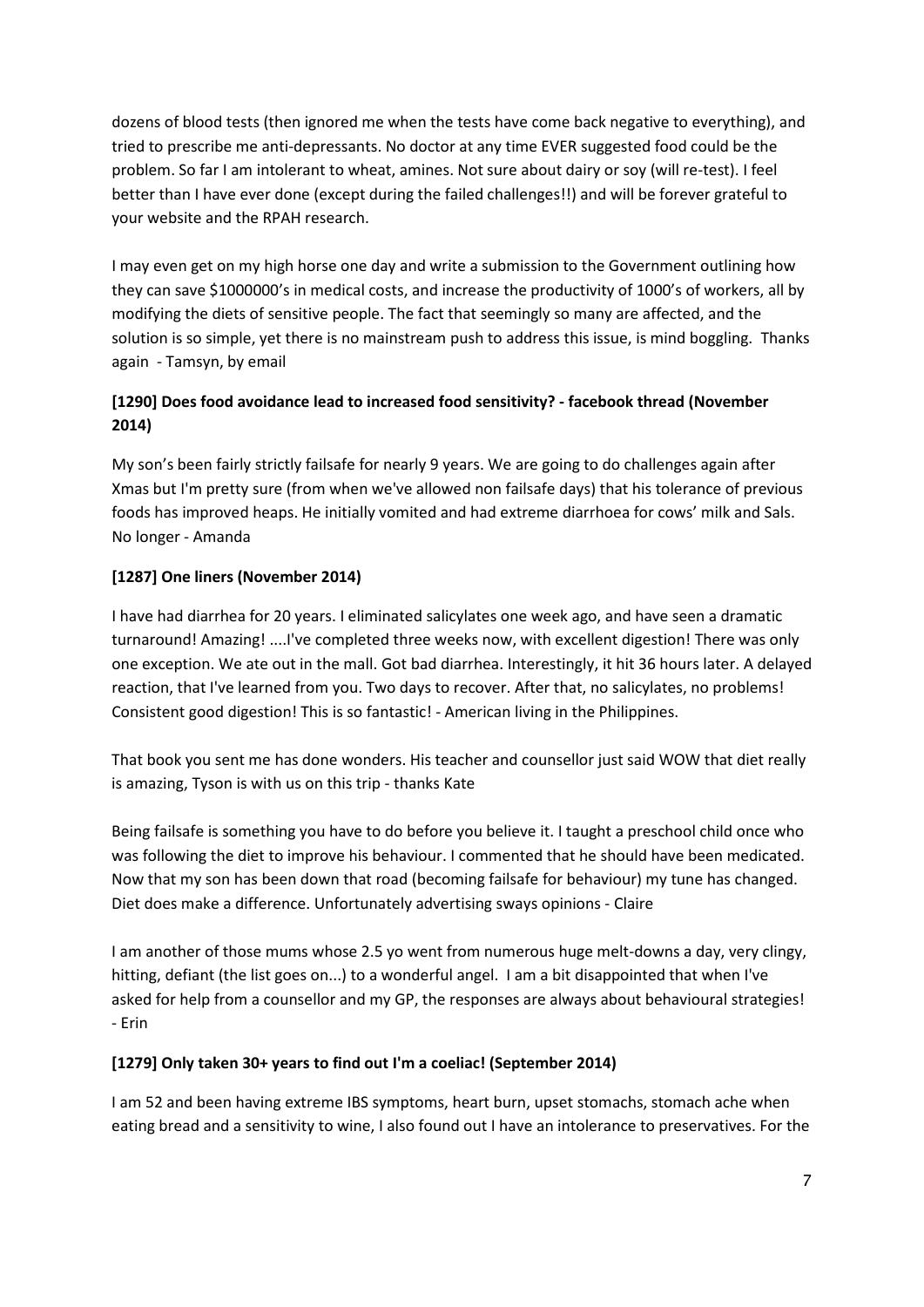past four years I have noticed I have become lethargic and feeling exhausted after eating fruit, particularly bananas.

I have lost count the amount of times I have been to different Drs and believe I have been misdiagnosed. I used to put it mostly down to stress then going into other stressful jobs also getting older etc. I started my own research on Dr Google and found out that preservatives, amines and salicylates are a problem for me.

I visited one of your recommended dietitians as I was getting further and further confused on the internet and thought she could give me a sensible food path to follow. One visit to her and she suggested I consult a doctor to possibly see if they could help.

Well the doctor was surprised I hadn't been referred to have an endoscopy....One endoscopy later and I'm a Coeliac....YAHOO, ONLY TAKEN 30 + YRS TO FIND OUT. I was recently diagnosed as fructose intolerant but they said I could be dairy intolerant also. I am hoping this is just my stomach reacting and that I will be able to have dairy at a later stage. I miss my coffee and rice milk just doesn't cut it.

I also could have Barretts disease, which explains all the heartburn and acid which was not stress.

The stomach pains, depression, severe mood swings and general feeling of waking up and already completed a marathon have started to slowly dissipate, every day I am feeling just a hint better, the feeling of being depressed is actually more than 90% gone.

Now that I am in a better frame of mind I will look at some support groups to help myself and share my knowledge with others. I am disappointed that many Drs did not recommend me to have an endoscopy. It would have saved having my coccyx removed for a start; over 20 years ago they thought my coccyx was playing up when I discovered bread was causing me to have haemorrhoids, but nothing to do with the tailbone at all. - Anthony by email.

# **[1273] What has failsafe meant for you and your family? (August 2014)**

At my absolute worst, with a diagnosis of fibromyalgia, chronic fatigue and IBS, with speech issues, constant headaches, psoriasis, untold medications and a very real chance of having to use a wheelchair, I can easily say FS saved my life. I'm now fit and active, run a business, teach belly dancing and thoroughly enjoy life – Sue

My son had terrible weeping and bleeding eczema, and we were spending a fortune on prescription creams and remedies that weren't really working. His skin cleared up once we eliminated food chemicals, but that was just the start of his improvement - he was sleeping better, his stomach pains disappeared, and our doctor (who had been watching him as an early diagnosis case of ADD) told us that he saw an enormous improvement and wasn't concerned anymore - Lindsey

#### **[1241] Gastric attack on weight watchers food (October 2013)**

When I started on the weight watchers program, everything was going well for the first few days then I developed gastric problems. I was losing weight but I had terrible stomach pains all the time,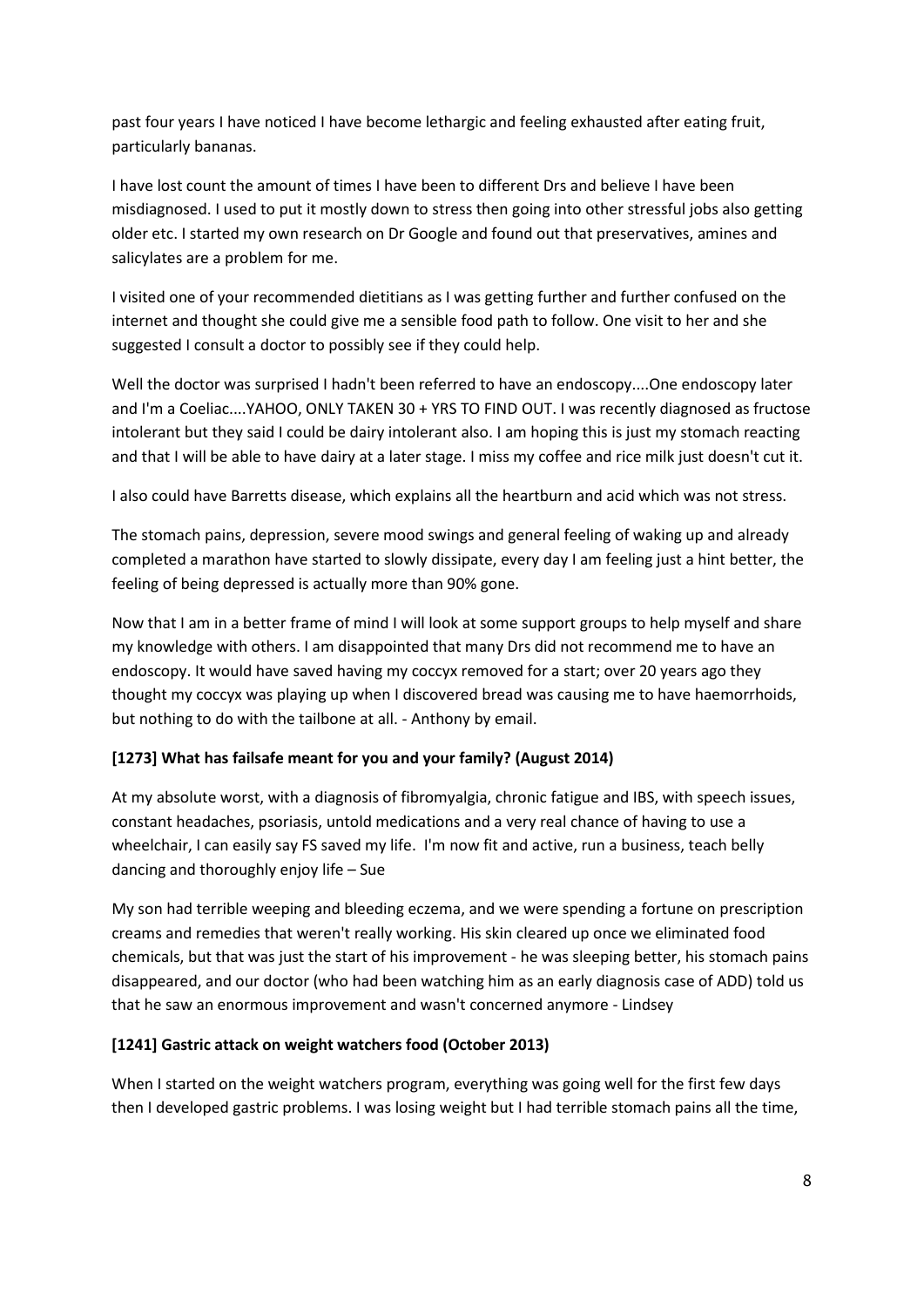so I had to give it up after six weeks and the problem stopped. Yes, I was eating their products. – by email (see similar reports in **[\[873\]](https://www.fedup.com.au/stories/2009/873-635-flavour-enhancers-and-labile-blood-pressure-november-2009) [\[1099\]](https://www.fedup.com.au/stories/2012/1099-635-ribo-rash-from-tony-ferguson-weight-loss-soups-february-2012) [\[1100\] etc\)](https://www.fedup.com.au/stories/2012/1100-621-reaction-to-the-tony-ferguson-diet-february-2012)**

### **[1215] One-liners (July 2013)**

My 3 year old son suffered badly from 'toddler diarrhoea' and after paying a fortune on a medical run-around, I fortunately found this diet which has transformed our lives. I am truly grateful – Selena

My second son had IBS all his life, we started FS in Feb and amines were found to be the problem! 4 days on FS and his IBS disappeared; 24 hours on amine challenge and he was screaming in pain! – Tanja

### **[1214] FODMAPs not enough for my IBS (July 2013)**

I was diagnosed with IBS about 2 years ago and told to follow the FODMAP diet to reduce symptoms. The last few months my symptoms flared right up again and so I dragged myself back to the doctors and a dietician and I have now been told I have to cut out salicylates and amines (at least initially) as that is likely to be my problem. After one week on the elimination diet I have noticed a huge improvement, apart from the fact I am missing all my usual fare like spinach, coconut, berries, tomato and the list goes on! I am so grateful though for the relief, I actually feel normal again. Thanks! – Lisa

# **[1206] 'Feeling like a drunken sailor is not just "the way I am" - it is possible to have a fog-free brain and a calm, happy life!' (July 2013)**

I'm 22 years old and have always had issues with anxiety, and since I was in my early teens I've suffered from bowel problems. I saw a doctor about it a few years ago who diagnosed me with IBS and said there wasn't much I could do. I was put on the fodmap diet and saw some improvement, but my anxiety seemed to get worse. Then my Mum told me about you because she had some kids at school trialling the diet to treat their ADHD.

I bought your book and I felt like you were writing about me and my family! All of us have symptoms of food intolerance: my sister who is hypoglycaemic and prone to mood swings and my brother who is withdrawn, quiet and unmotivated. I could relate to so many of the symptoms: reflux as a baby, constant ear infections as a child, anxiety and OCD habits (handwashing, wringing my hands etc) and in my teenage years I felt distracted, foggy brained, unmotivated and developed depression in my last year of high school.

Since I've started the elimination diet there has been a slow improvement, and it wasn't until I considered everything together that I realised how much better I feel. I could go on forever with the improvements! I don't feel drunk or dizzy anymore, I don't take 5 wrong turns when driving to the shops (used to happen all the time), I can concentrate at uni and feel more awake, I am calm and so much happier, don't snap at my boyfriend over silly things AND my stomach cramps and bloating are gone: I have normal bowel movements for the first time in years!!!! My boyfriend has been really supportive and did the diet with me, not expecting much. I saw changes in him from the first weekhe is happier, calmer and more enthusiastic about life. He even said to me when we reintroduced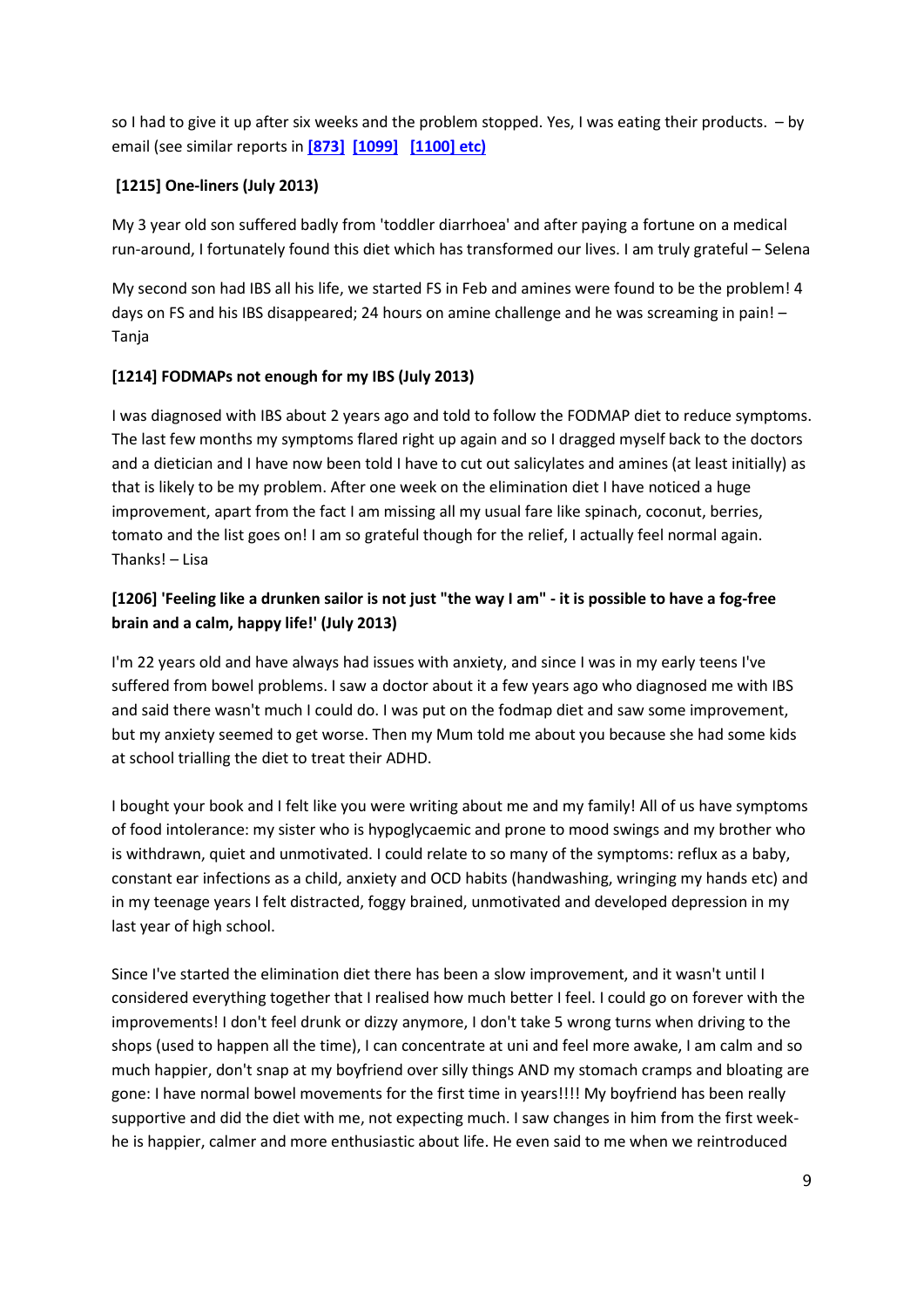sals that he felt like his patience got much shorter and he had trouble sleeping.

I've only done two food challenges so far: I tested dairy first, since I had thought for years that I was lactose intolerant, and passed. I've just completed the sals challenge and it seems to be a culprit. I went for a week feeling fine, though I did have a little bit of dermatitis on my hands and a day where i felt sad and a bit hopeless. I kept on because I wanted to be more certain, and it didn't take long! From around day 8 I felt tired, distracted and 'drunk while driving' again, I slept over 10 hours each night but woke feeling exhausted, snapped at my boyfriend over nothing and had trouble controlling my body temperature, like I had a cold. It has taken me around 3 days to start feeling better, but I am already feeling more lucid. I'm just so excited to finally know where to start to feel better :) Finding out about the RPAH elimination diet and the Food Intolerance Network has made me realise that feeling like a drunken sailor every day is not "just the way I am" and that it is possible to have a fog-free brain and a calm, happy life! :)

Thanks so much Sue, for everything that you're doing to help people feel well, and helping kids to avoid a life of medication and labels! - Isobel, by email

# **[1174] Withdrawal symptoms occur in the first 2 weeks of the diet – 12 reports from failsafers (February 2013)**

\* I went onto failsafe for symptoms that my doctors were calling irritable bowel. I had gone off antidepressants for about six months before testing for IBS, but the first thing the doctors did when looking into my bowel problems was to put me back on antidepressants. During this time I had still been eating my old diet of chocolate, plus other foods that are high in amines. So for my bowel reasons I went onto failsafe, cutting out everything including wheat and dairy. This was very hard, and the withdrawal symptoms were awful, my husband put up with me yelling at him for no except that he wouldn't go and get me chocolate! - from story [344]

# **[1161] 160b: Extremely difficult to avoid in USA (December 2012)**

Due to the fact that it can be hidden and is unrecognized as a food allergy, it is extremely difficult to avoid in the USA and most people do not even understand why they are getting sick. They are told by the medical industry they have IBS or acid reflux, etc.

Annatto will affect most every system of the body. Since I have attempted to avoid it I have noticed improvements in my gastrointestinal, urinary tract, skin, headaches, dizziness, and even sinuses. I was suffering from exposure for over 40 years and on medication for 10 years before someone alerted me to this issue. I have not needed any medication [except on accidental exposure] since I have chosen to avoid it over a year ago - Sylvia, USA.

# **[1137] "almost no help from the medical profession"with Sandifer syndrome (September 2012)**

I have started on the diet, currently supported by the book and recipe book. So far it is quite delicious despite the lack of our usual foods.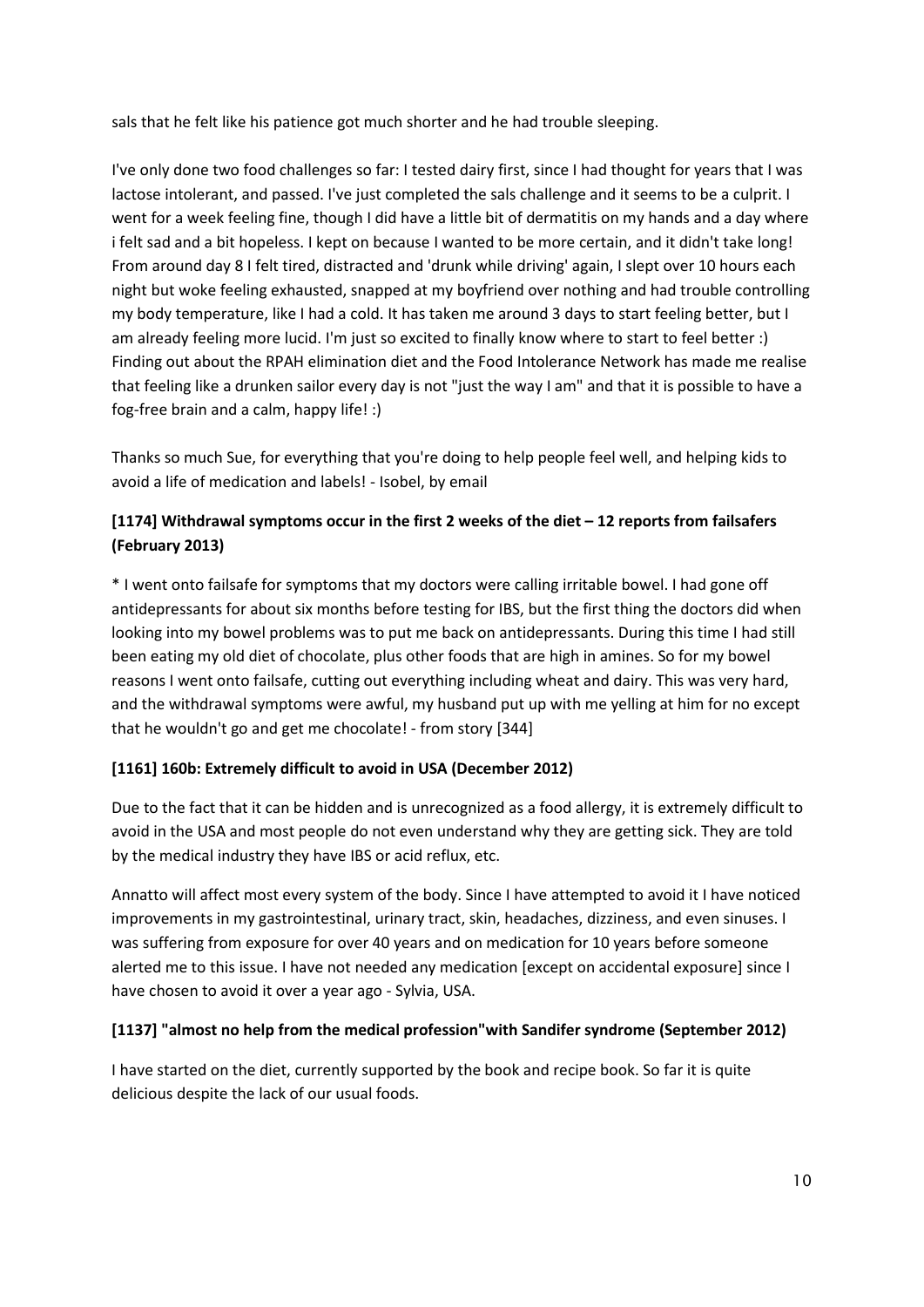I have been forced to be free of preservative 220+ and flavours 621+ for over 8 yrs now because of debilitating migraines. My children exhibit various learning and attention difficulties which are inconsistent in nature (think Dr Jekyll and Mr Hyde). We suspected the little one to have Sandifers (Sandifer syndrome is a paediatric medical disorder, characterised by gastrointestinal symptoms and associated neurological features) as a baby so I went Gluten and Dairy free to help with that and it worked a charm. However I could not figure out if it was the much cleaner diet or the Gluten or Dairy that were a problem. He reacts to flavour enhancers with rashes and difficult behaviour.

Through all our various issues I have had almost no help from the medical profession and when they were trying to help it was usually with reluctance and a lot of talk about how stressed I must be. My hormones, migraines, restless legs and anxiety were always put down to some psychological problem that I knew did not exist. I even had a workers compensation neck and shoulder problem that my then doctor decided was due to stress and not the work desk that I was at. So I have had a gutful of the medical profession and am wary of shelling out more money to specialists.

When I read your book (referred by a friend) I was amazed. It was as though all my symptoms and the boys symptoms were also problems shared by many other people and not a result of my over active imagination. I had suspected our diet for a long time but could not pin it down. I am so grateful just to know that I am not alone in this.

(One week later) On rereading what I have told you it is crazy to think of the issues that I have not even touched on.

This is our second week Failsafe and the seriously awful headaches from the withdrawal seem to have stopped and I am feeling energetic again. I have had a nice comment from the teacher about my middle child - he is being looked at for Asperger's (seriously difficult behaviour) and I thought it would be better to try him on the diet before the \$1000 psychologist visit in November.

The Sandifers is hardly ever diagnosed I think. Many of my friends had babies that had similar symptoms but were all told they had either reflux or torticollis. I watched one friend's baby who seemed normal on waking but as soon as she fed him the neck would twist to the side just like my baby had. She asked her health professionals about it and they either had not heard of it or discounted it completely. I think that is so terribly sad.

I will get on to a dietician to start the supervised reintroduction of foods. However the amount of support you have provided is so good we hardly need it.

Keep up the great work – you are making a difference! - Shannon by email.

#### **[1130] Probiotics led to gluten tolerance (September 2012)**

My irritable bowel symptoms are normally well controlled by a low salicylate diet but five months ago I had travellers diarrhoea that I just couldn't seem to get over. During a course of VSL#3 (which is very expensive!) my symptoms worsened so much that I ended up gluten free as well as strictly failsafe. A pharmacist recommended Naturopathica GastroHealth4 because "we stock this for a regular customer who says 'this brand really works'". After two courses of GH4 I have improved so much I am now able to tolerate gluten again including wholemeal bread and pasta that previously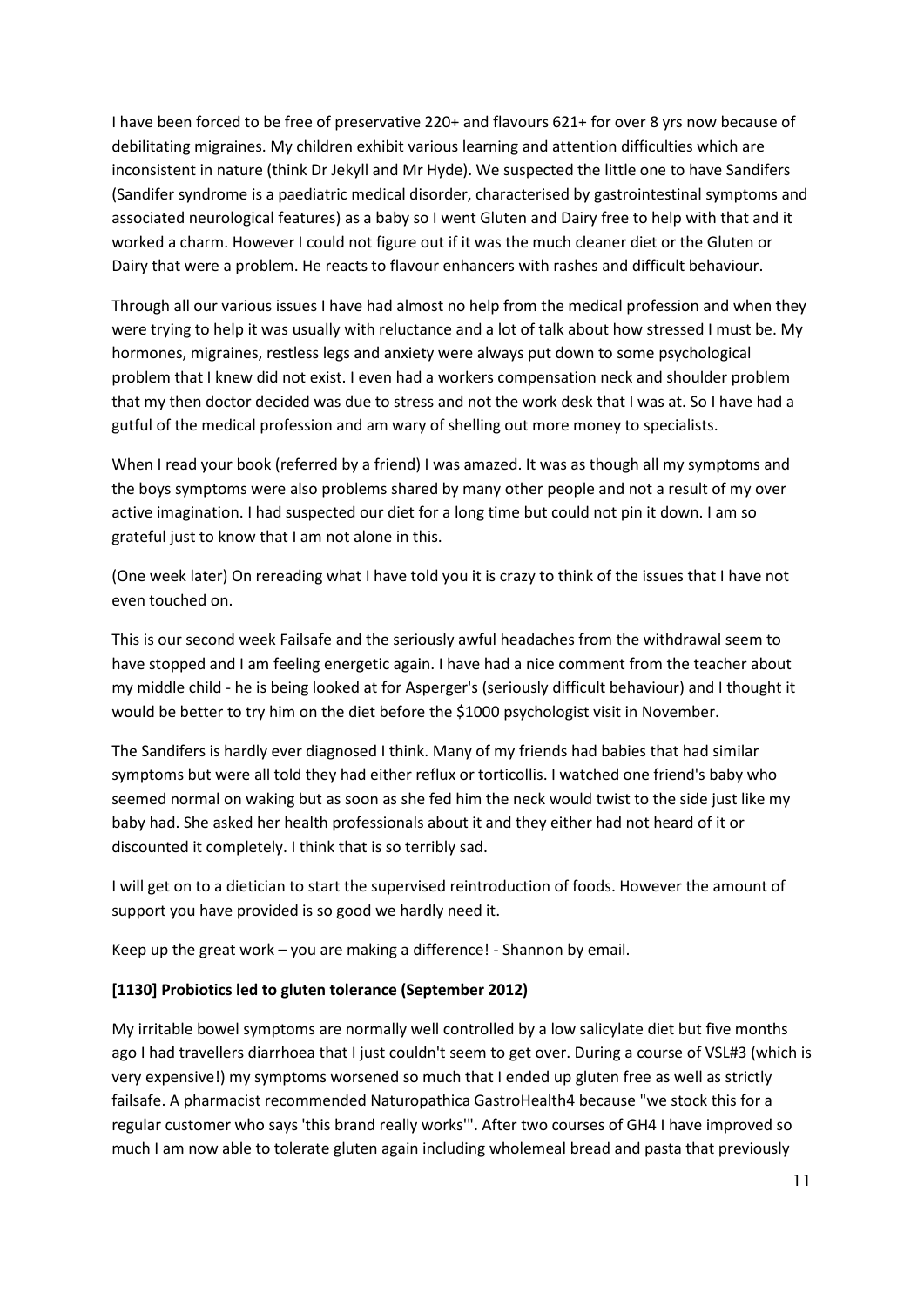would have been unthinkable for me, can tolerate some moderate salicylates and I no longer need to take probiotics. - Sue by email.

See more including 3 scientific references at **[http://fedup.com.au/factsheets/additive-and-natural](http://fedup.com.au/factsheets/additive-and-natural-chemical-factsheets/probiotics)[chemical-factsheets/probiotic](http://fedup.com.au/factsheets/additive-and-natural-chemical-factsheets/probiotics)**

# **[1122] Forgetful and stomach cramps on FODMAP elimination diet (August 2012)**

I have been suffering from various IBS-like symptoms for several years and have finally decided to do something about it. A couple of months ago I went to see a dietitian and following her advice tried a FODMAP elimination diet for a month. Although there was improvement in some areas there was a decline in others. I became VERY forgetful and suffered stomach cramps when eating what turned out to be foods high in salicylates. - Sharon

# **[1121] FODMAP diet made my gastro symptoms so much worse (August 2012)**

I'm a coeliac with ME/CFS who is still having major problems with food reactions (particularly gastrowise; I get so much pain/bloating/cramping/malabsorption etc that my life is severely affected by it) despite following a strict GF diet. I have a feeling salicylates may be a big problem for me, and I can see that my diet is very high in them. I was trialled on a FODMAP diet by my dietician but it made my symptoms so much worse, and I suspect this may be because the 'safe' FODMAP foods are actually those that are highest in salicylates. - Alison, UK

### **[1117] One-liners after Fedup Roadshow (August 2012)**

Thank you for your fantastic books, they have "cured" me after 40 years of chronic pain. Yay! 40 years sounds like I am old, but I am only just 46 so you can imagine how wonderful and life changing this is for me :) It turns out that for me "dairy" (not lactose) causes constipation and salicylates cause stomach pain and severe bloating and distention. So I am avoiding all dairy and minimising salicylates. - Chris, by email

# **[1108] Food intolerance story 20 years long (April 2012)**

My story is similar to many of yours but it has taken us until Jan this year to work it out!

My daughter is 20 and has suffered bloating, runs, painful wind and, at times stabbing stomach aches which had her writhing on the floor and necessitated rushes to the doctor for pain relief, calls to afterhours drs, and hospital emergency. For the following days she was lethargic and her whole tummy area hurt. These awful symptoms which seemingly came with no warning at all were very distressing for a young girl living away from home in a Uni college, attending university and working part time.

She moved out of college accommodation this last year and has been in a shared house. Her symptoms got worse as the year went on until at the end of last year she was a mess. ( I suspect she was eating 'healthier foods' since moving away from the college.) She didn't want to eat anything as everything she felt all food was the cause of her painful bloating every night, headaches and migraines, not sleeping well (she told me later she was living on panadol and would take sleeping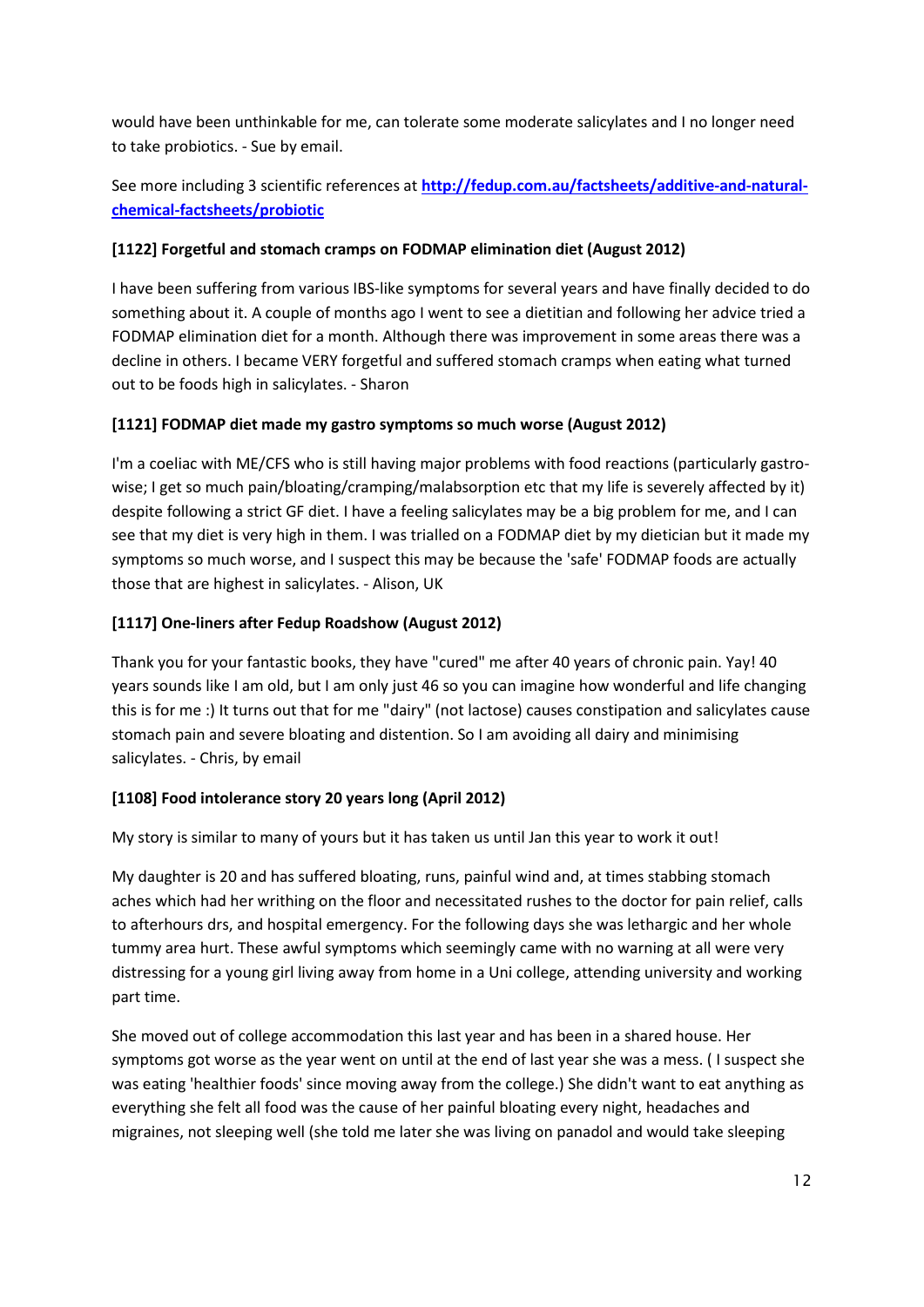tablets if she had to work early the next day) After Xmas lunch she was in a lot of pain and it was very noticeable she was losing weight.

When i think back we had been to the dr with various symptoms since her birth. In late high school, after a particularly bad stomach attack our dr. could only recommend wind tablets. It is interesting to note that she had glandular fever the previous year in year 11.

During her college years her dr recommended an elimination diet. Yay! Unfortunately it was the FODMAPS elimination diet which is full of salicylates. It seemed to make some difference for a while probably due to less additives and preservatives and of course she fell off the wagon as the improvements were minor.

Our next step was to have her tested for coeliac. We were desperate although from reading I was pretty sure that was not her problem. I was right. Expensive, invasive tests for nothing. She has not wanted to do anything else for a year or so but I did say to her in November last year that when she had finished her exams and moved house she would need to see a dietician. (In the past we had only seen what was really a weight control dietician.)

Late December 2011 I spoke to a friend about my concerns and she said one of her daughters suffered greatly from stabbing pains after Xmas dinner! Her eldest daughter who has just completed a degree in nutrition and suggested her sister might be sensitive to salicylates.

I went into research mode and found a list of symptoms for salicylate sensitivity. All of the symptoms she had been having were there plus many we did not realise were part of her problem. Ringing ears, ulcers in the mouth (at the time she had 5) weeping eyes, irritability (we thought that was hormones) awful rashes under her arm. Just about everything except chronic fatigue and some eye tic!

I continued reading and helped her start the elimination diet. The bucket affect was a revelation. No wonder we could not pin point the problem foods. I read everything and borrowed Sue's books from the library and passed all the info onto my daughter. I will buy the Failsafe Cookbook. She was quite upset as looking at the list of what she couldn't eat and combined with how unwell she was, she needed lots of support. I found recipes and went shopping. She came home for a few days and we cooked and shopped and read labels. So much is just knowing the alternatives. No honey but golden syrup fine, no olive oil but canola fine. So many simple changes that are so easy. We didn't cut out amines as she was upset enough at what she couldn't eat. I thought if she still had symptoms and she was in a more cooperative mood we could cut them out later. Also she had been to Zimbabwe to visit her boyfriend's family and she had been really well. They ate a lot of aged meat and I bet their produce is stored and picked differently to ours. She gave me the food from her pantry she couldn't eat and I sent her back with foods she could eat and patties and dips and muffins.

After about a week her physical symptoms were almost gone. No more bands of heaviness in her head, or headaches, really only some mild bloating when she made a mistake with labels. Not many mothers would be happy to get a text from their daughter saying they just had their second proper poop! But I was.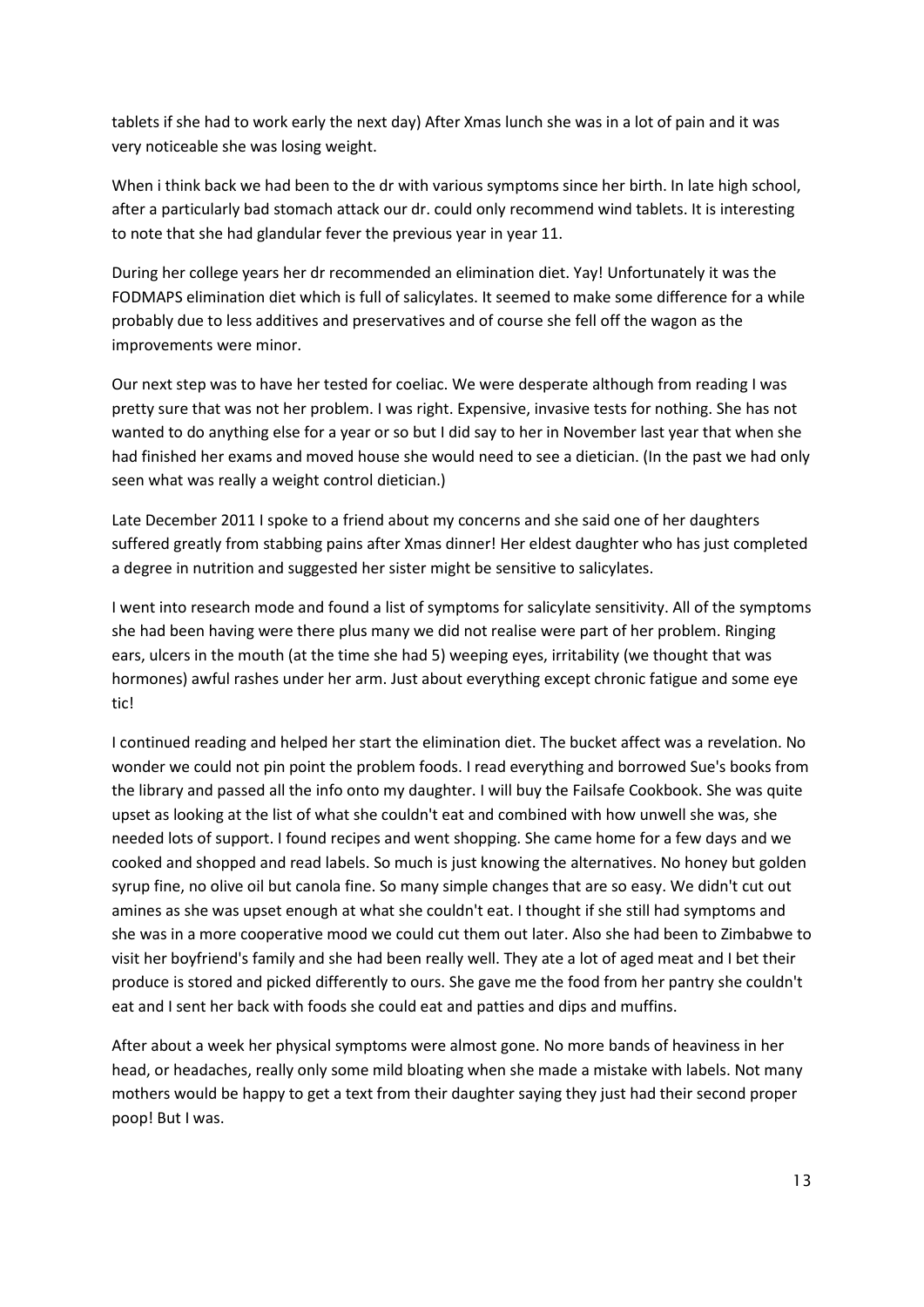She has been very busy moving, house hunting, and finishing summer school and had some special social engagements so we have not progressed to the challenges. We planned the social events and she went prepared and still enjoyed herself. She was a little bloated (which seems to be her default symptom) but managed well. She will start the challenges when she is settled. We are looking forward to it as we want to have a better idea of what is actually the main culprit. I know it may be more than one. I suspect salicylate sensitivity, flavour enhancers and maybe some preservatives. She certainly doesn't want to avoid food she doesn't have to!

Last night I got a text from her that said she felt she was not as scattered in her thinking and did not get upset and weird about things. She feels more in control and settled. Wow! These comments were after 3 particularly busy and stressful days. The physical improvements were the most noticeable at first but now the mental and behavioural improvements are showing. This has all happened in a month.

When I think back I think she has suffered since birth. She had reflux and after falling asleep would wake and cry for hours. Of course everyone said colic but even colicky babies settled sometimes. When I look at her baby photos she just looks pained and unwell. After about 4 months my husband joined me at the drs as my health centre nurse was concerned she was not putting on weight (no wonder! All her milk was on my clothes!) He told the dr we had to do something now as things were becoming desperate at home. The dr prescribed a drug that helped keep the flap at the top of her tummy closed after eating. I am pretty sure we also changed to the bottle because I was exhausted and she needed to put on weight. Well, in about a week we had a new child. Happy, smiling, sleeping putting on weight. I always attributed the improvement to the drug but now suspect it was changing to the bottle! In affect I was poisoning my baby!

She was quite good through primary school. Probably there were not as many additives and preservatives in the food and our fruit and vegetables were picked ripe. She did have some aches and pains, a rash here and there and we did joke about her lack of concentration. Nothing that really impacted her life; that was just her.

High school was ok but she was a child that always seemed to some ailment or other. Nothing too serious though. She found Year 11 and 12 difficult as she found it difficult to concentrate for long periods of time. Also she had glandular fever. I am actually very proud of her to get through year 12 with an OP 8, work part time and live away from home since she was 17. In fact the part job she has had for the last 2 years has been a guest service agent in a busy Brisbane hotel. It is very demanding. Also she has worked really hard in 2011 in her studies and achieved excellent results. I actually feel so excited for her now as she has done this well with a huge health disadvantage, I can't wait to see what she does from now on. We have a dietician from the failsafe recommended list (email **[confoodnet@ozemail.com.au](mailto:confoodnet@ozemail.com.au)** for this list) who is actually one of my daughters friends mum and she is helping with the challenges and reading my daughter food diary when things go wrong. I have purchased The Failsafe Cookbook.

If my daughter had been born now I am pretty sure we would have gone through the trials so many parents I have come across in my reading and on the DVD. This probably shows how much our food has changed over the last 20 years. At least parents today have to deal with it early in their child's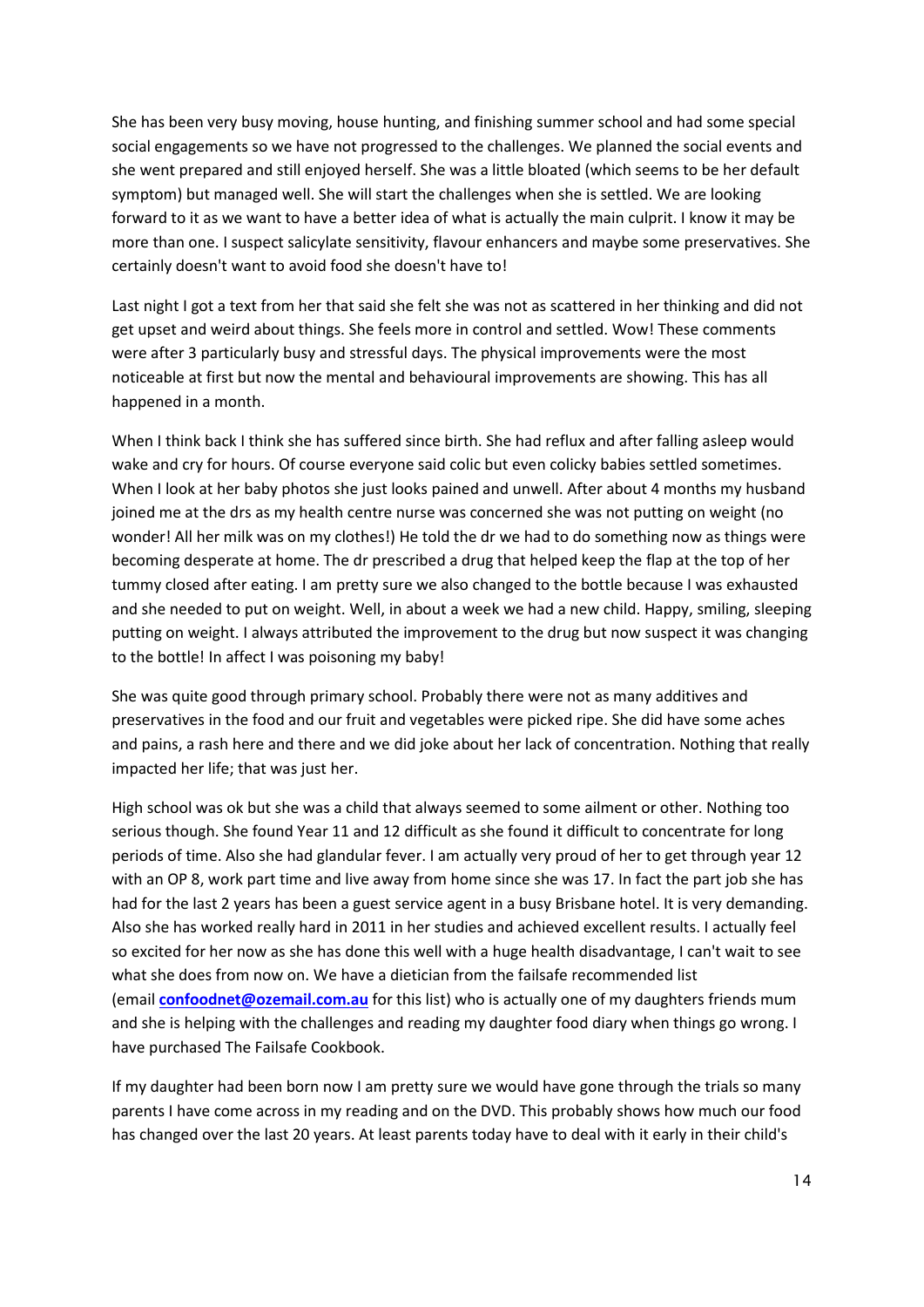life. I know this has been difficult for them but I think it is better than our experience as it has been over so many years and during some challenging teenage times for my daughter. Then again I have read of people not getting the answers until their later years and I bet many have never come across the right answers.

I really wanted to write my story and also to sincerely thank Sue and Howard and all the parents whose stories I have read. All helped piece the puzzle together. – Sylvia by email

### **[1091] One-liners (January 2012)**

Thank you for your fantastic books, they have "cured" me after 40 years of chronic pain. Yay! 40 years sounds like I am old, but I am only just 46 so you can imagine how wonderful and life changing this is for me :) It turns out that for me "dairy" (not lactose) causes constipation and salicylates cause stomach pain and severe bloating and distention. So I am avoiding all dairy and minimising salicylates. - Chris, by email

#### **[1073] Some feedback from the Fedup Roadshow 2011 (September 2011)**

'I failed Tresillian', said one mother, and we heard the same about other baby management centres. Typically, there were extreme sleeping patterns – e.g. sleeping for 30 minutes at a time - with reflux, breastfeeding difficulty or other problems. Yet none of the mothers who spoke to us were warned about salicylate intolerance. This breastfeeding mother was eating a diet exceptionally high in salicylates through foods and supplements.

# **[1044] 320: Stomach and behavioural reaction to unlisted antioxidants in ricemilk (from submission to FSANZ 2006)**

I have two young boys with autism and severe food intolerances. They become exceedingly ill when consuming any gluten, dairy or soy product, and I have kept these products from their diet successfully for the past 5 years. My children are also severely intolerant of various food additives, including BHA. Two days ago I purchased a carton of Rice Milk, and after one glass both of my children suffered stomach pains and diarrhoea; and the elder son suffered shaking, sweating, and fever. Both boys behaviour became extremely hyperactive and suffered erratic mood swings. (Thanks to this mother and the one below for contacting the manufacturer, the Vitasoy range is now free of nasty antioxidants) – N..., WA

#### **[1039] 320: Irritable bowel reactions to 321 BHT and 320 BHA (from submission to FSANZ 2006)**

The food that I react to the worst is oil because of the 321 BHT manmade antioxidant and 320 BHA, and then I also react to all the foods that the oil is in. For example: most frozen pastries - like sausage rolls, party pies, family pies, pastry sheets, even some gelati/sorbet as well. Homebrand mint slice biscuits - they are shocking, having both 320 and 321! All margarines, and spreadable butters - if you can spread it, it's in there. Also as you know, because there is a limit on how much they can put in before they have to mention the additive - I get caught out easily with a lot of foods because I don't know if the 321 is in there and I might take the risk. Most foods just frustratingly say 'oil' but they never say what is in the flipping oil! Where I used to live, there were two different fish and chips shops, one I would get very sick from, the other I would be fine. I can only cook with a few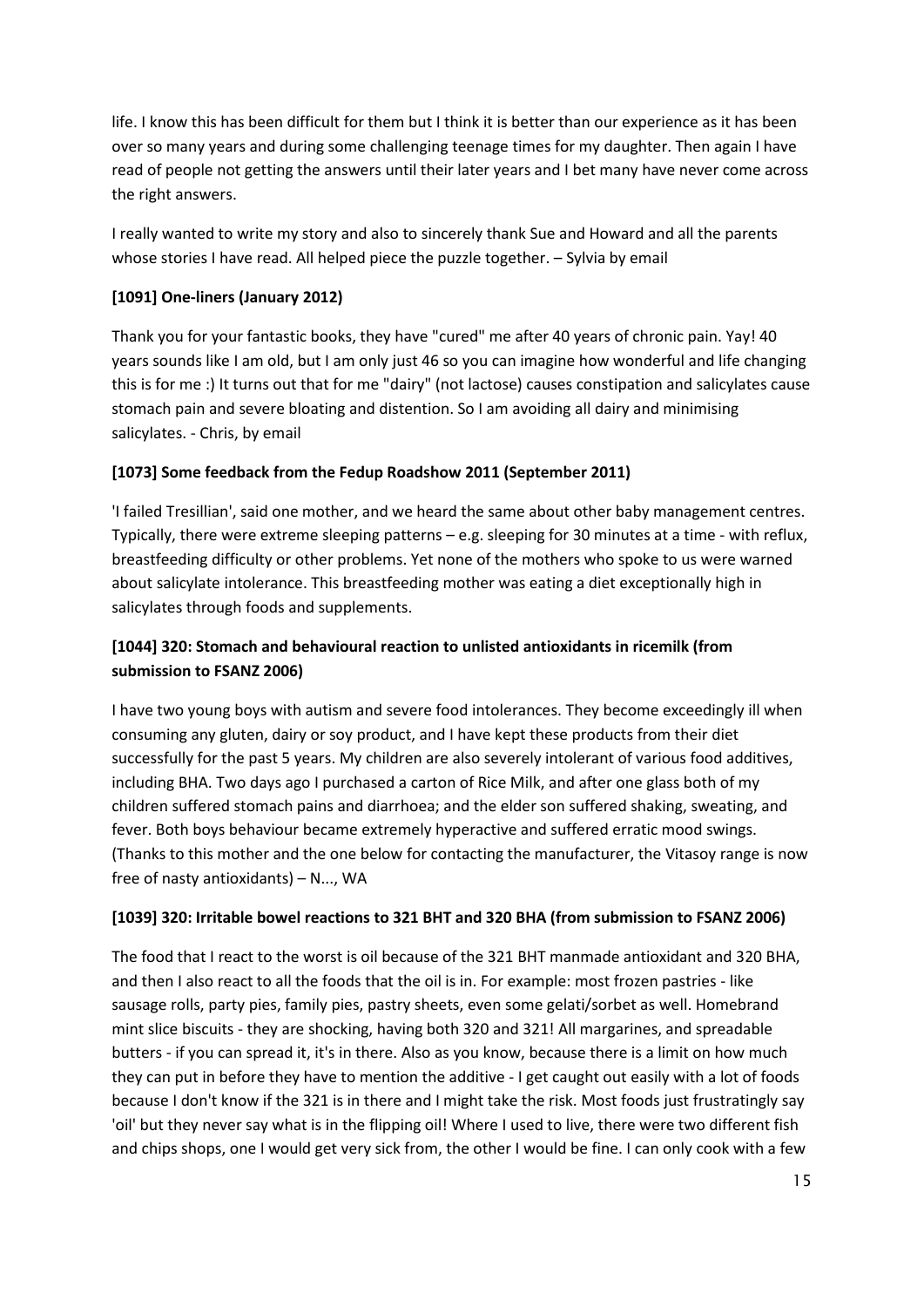brands of oil and pure butter, because even a teaspoon of a spreadable butter mixed into a huge pasta bake makes me very ill.

First thing that happens is I start to get an uncomfortable feeling in my gut, right across the middle. Sometimes, it's only gas, but it's chronic gas - the kind that gives you extreme abdominal discomfort until it's released and then it's foul smelling. And it's never just one, they go for hours. If I don't get extreme gas, I'll get the uncomfortable feeling in my stomach that feels like pain soaking into my gut trickling through like spidery fingers and within 20 minutes if I'm not on a toilet quick smart, I am in extreme pain. Pain that stabs through my guts and makes me intensely sensitive to the cold, so if the toilet is cold, which most usually are and I don't have a big jacket on I am in serious pain/trouble. While all that is happening on the toilet, I am experiencing extreme diarrhoea. - B....., Vic

### **[1018] Behaviour problems due to hairspray (May 2011)**

My girls were on elimination for 3 weeks. Our eldest - we did it for her - was a new calm tolerant child. We were thrilled. We did the salicylate challenge and after 4 days we had to abort it as she had enormous stomach cramps, diarrhoea and bad behaviour. Since then she has gone downhill and we have not been able to do another challenge yet (3 weeks). Her behaviour and concentration have plummeted and even the netball coach commented this week. The only thing we have done differently is that we have a new hairspray, my husband feels that must be problem and I am getting suspicious too. Even though her diet is true elimination could one small spray of this hairspray each morning be the culprit??? She is miserable and we are back to being exhausted with her. I feel sorry for our eldest as she had been making such progress. Update a few days later: Well, our daughter has already settled down after about 2-3 days. She even said this morning gosh I feel better. - Nic, by email

#### **[1001] MSG: 635: Heart palpitations from flavour enhancers (March 2011)**

When I have MSG or other flavour enhancers I get heart palpitations. It feels like my heart is pounding really hard and fast in my chest and will last for about 15 seconds at a time. It's quite scary. I wasn't sure what caused it initially but over a couple of years it established a pattern. A few hours after I'd eaten MSG or other enhancers - Chinese foods, BBQ flavoured chips, red rock deli honey soy flavoured chips, maggi chicken flavour 2 minute noodles, cheese flavoured CCs, 635, 621 are the ones I have noticed on packaging.

I'm 38 and didn't realise until my son was in kindergarten (born 1998) what had been making me so sick and still I was silly enough to give into my craving for these foods some times. He had terrible problems with reflux, even though breastfed and there was no formed poo. He screamed all day every day but they told me I was a bad mother. By kindergarten, he had over 50 days off school with diarrhoea and then was referred to a dietician who hit the nail on the head and that was when I realised how foods were affecting me too. I no longer touch these foods and it hasn't happened since. – Sharyn, by email

#### **[1000] Sorbates, nitrates: Preservatives cause mouth ulcers and irritable bowel (March 2011)**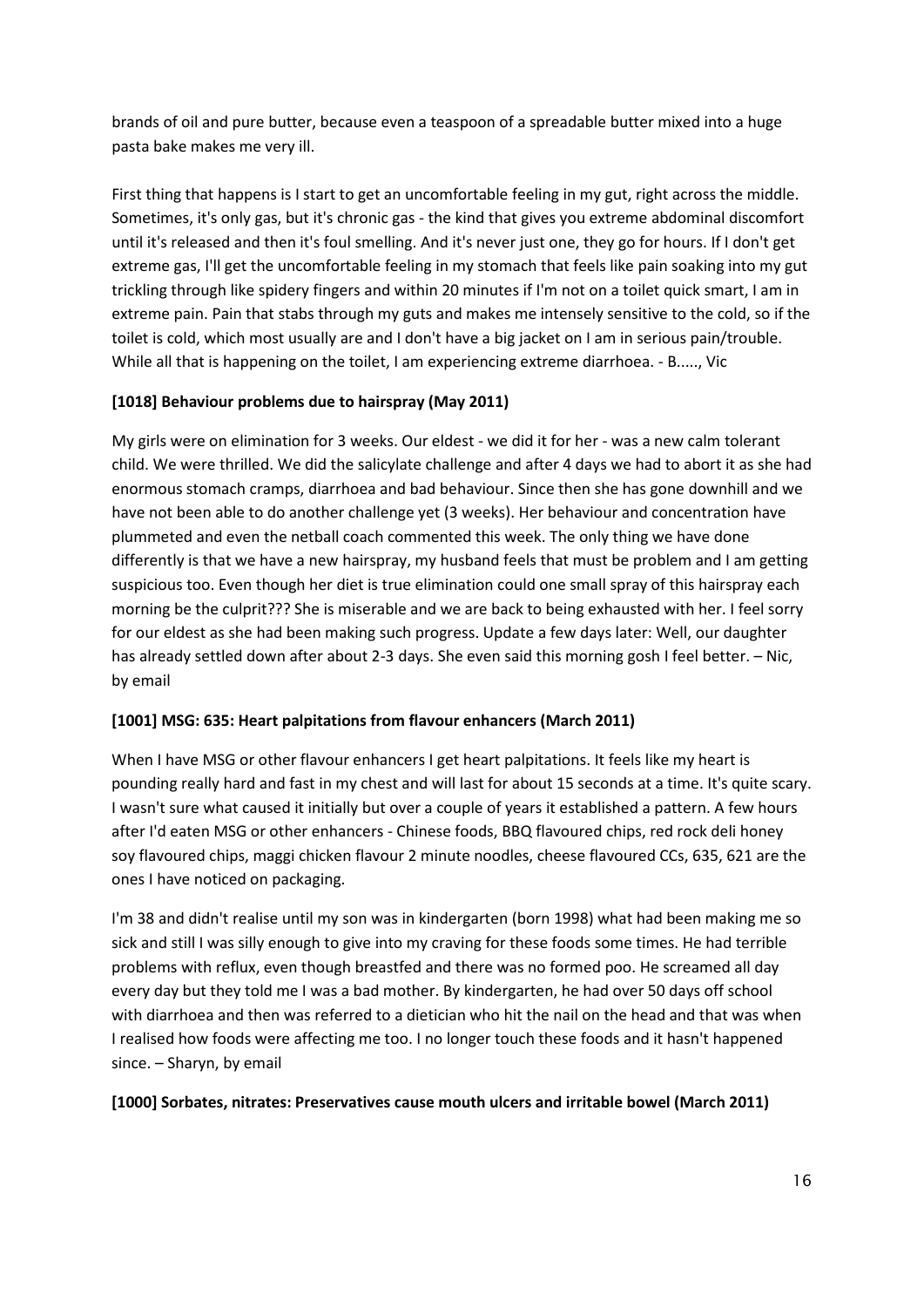I am in my sixties. I can tell if a product has sorbates by the sore spots that develop in the mouth and then develop into mouth ulcers. With margarine (the RPA recommended challenge) it tends to build up over several meals. I have also worked out the preservatives in meats, particularly bacon and silverside, give a disturbed alimentary canal showing signs at the rear end. - Trevor, by email

#### **[993] Low salicylate versus low fructose diet (March 2011)**

My 4 year old son' behaviour has always been challenging, but has been particularly bad in recent weeks. After complaining of bloating, diarrhoea etc a breath test revealed that he was fructose intolerant (Note: about 50% of people have a positive breath test, so it is not very useful - **[Fructose](https://www.fedup.com.au/factsheets/additive-and-natural-chemical-factsheets/fructose-malabsorption)  [malabsorption factsheet](https://www.fedup.com.au/factsheets/additive-and-natural-chemical-factsheets/fructose-malabsorption)**). So we started on the strict fructose elimination diet. My GP asked me a couple of weeks later how the diet was going. I responded that it was going well and that my son had not complained of bloating, stomach pains, etc since. However the thing I had noticed the most was his improved behaviour. I'm sure my GP thought I was a little odd, and commented that it wasn't something he'd heard of before but perhaps my son's behaviour is better because he doesn't have tummy pains. I wasn't convinced.

After a few weeks, we started a challenge by reintroducing the high fructose foods. He seemed to tolerate them well as long as he doesn't eat too much fruit each day. However, his behaviour has been foul! He seems more angry than ever, and last week I was wondering if he may be ODD. The Magic 123 which worked well for so long,now has no impact as he is just so defiant.

So, I started FAILSAFE eating 6 days ago. We haven't done it perfectly as his diet is very restricted due to food allergies and the fructose intolerance. But I've removed the high salicylate items, particularly tomatoes, strawberries and cantelope; and we're really just having the good ol meat and 3 veg for tea every night. I've cut his fruit intake to 1 serve every 2-3 days.

Day 1 perfect behaviour although it was still like walking on egg shells.

Day 2 bad morning, good afternoon.

Day 3 good behaviour a little less eggshells!

Day 4, 5, 6 great behaviour.

When things are good he is the perfect gentleman, well-mannered a real angel. But when things aren't going his way he still gets grumpy but most of the time he can now control the anger. A week or more ago, he just couldn't.

**Update 3 months later after doing the elimination diet with a dietitian:** Things went really well for some time. However, my son was desperate for some of the non-failsafe foods, particularly tomato sauce and jam. So I gradually caved in, and allowed him to have some. Initially it was a little bit every few days, then a little each daily. Although I'm still careful with his diet, he mustn't be able to tolerate even these quantities as we've started to notice some of the same old behaviour. The salicylates seem to have a cumulative effect on him. Whilst his behaviour hasn't been as aggressive or defiant, I'm certainly noticing that he is loud and unsettled. He can't concentrate on playing with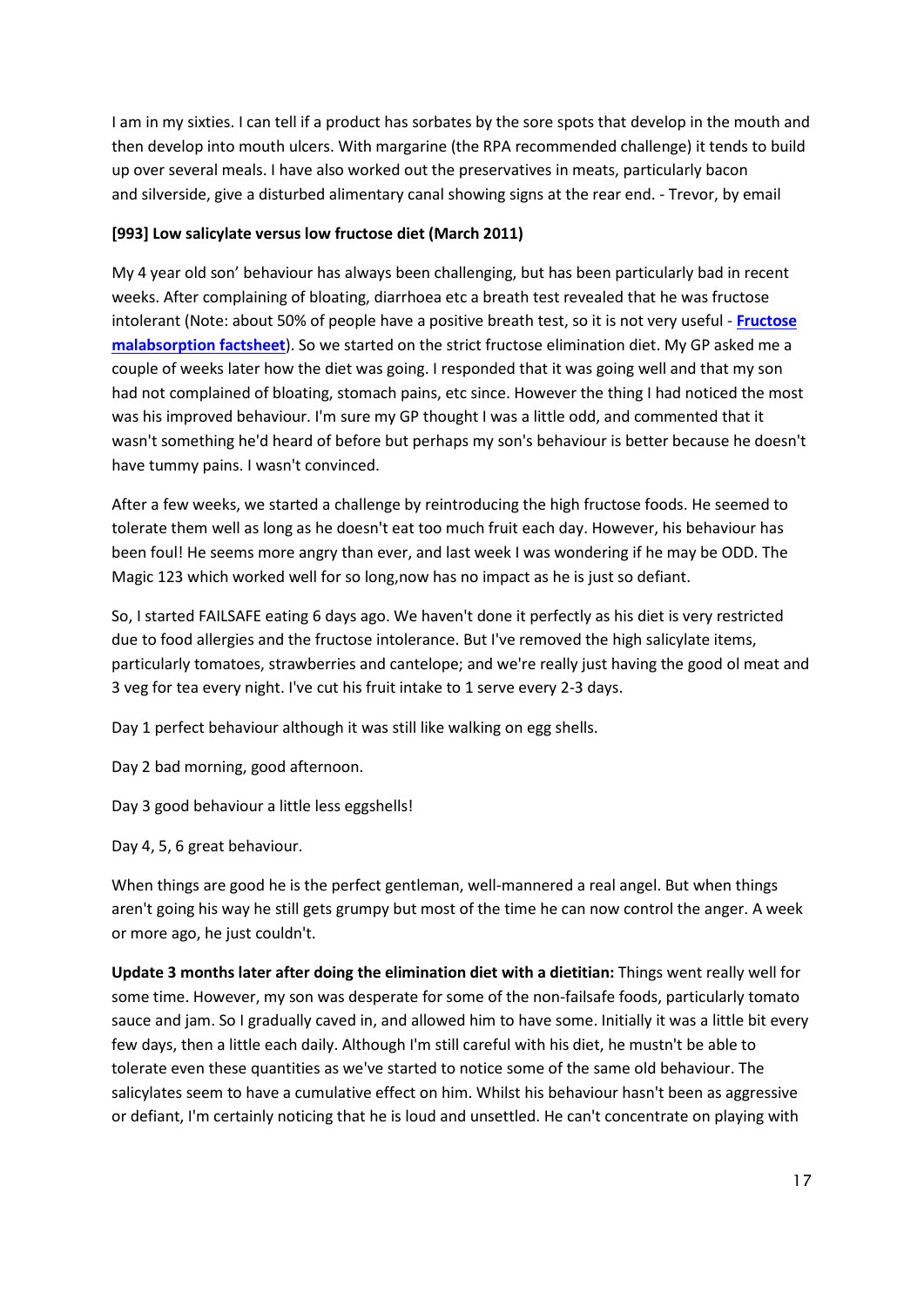his toys, but instead races around the house and jumps on the furniture! So this week were back on failsafe - strictly! – Carly, by email.

What the researchers say: (See page 14 of the RPAH Elimination Diet Handbook 2009 available from **[www.allergy.net.au](http://www.allergy.net.au/)**): 'Having excessive amounts of fruit especially fruit juice and dried fruit can cause symptoms such as bloating, reflux, abdominal discomfort, wind and diarrhoea. Although incomplete fructose absorption can cause stomach and bowel symptoms, it does not cause other symptoms such as headaches, fatigue or skin rashes … improvement of symptoms after going onto a low fructose diet is most likely to be due to the simultaneous reduction of intake of natural chemicals in fruits and vegetables'.

#### **[987] Annatto 160b: Annatto and years of constant diarrhoea (March 2011)**

It took me a LONG time to pinpoint Annatto as the cause of my problems. For years I just lived with constant diarrhea. It was at the end of 2009 and beginning of 2010 I started to develop new problems. I started getting severe abdominal pain (like nothing I had before) and then a few months later I started getting extremely bloated. The bloating caused me to have unusual belching fits which just added to the embarrassment of my situation. In Feb 2010, my wife and I took a week long cruise... most of the food on the cruise didn't bother me; for the most part I was symptom-free that week!

When we returned from our trip all my problems returned (much like your story). Then in March a new symptom ... I started to get some very unusual and severe pain in my nether regions to the point that it was uncomfortable to sit down. I went to go see my PCP about the burping, abdominal pain, and my "new" problem.

He diagnosed me as having celiac sprue disease and hemorrhoids. A few weeks went by; the problems continued even with a new diet. The pain in my bottom came and went. Then finally in March, I ended up finding out one of my problems was not hemorrhoids but a perianal cyst that I had to have lanced.

After speaking with the proctologist following my surgery and telling him about all my recent problems he decided to perform a colonscopy to rule out colitis and Crohns. Colonscopy was clean but the only thing they could tell me was that they thought I had IBS.

Finally, in August I went to go see an Allergist. The allergist performed a scratch test and put me on a BRAT (bananas, rice, applesauce, toast!) diet. I spent the next three months slowly adding unprocessed food back into my diet. When it was time to add dairy I began having problems again. It was only after speaking with my older sister that she told me she had problems with food dyes. Her problems were skin related (rashes / eczema). She explained to me that yellow cheese has a dye in it (little did I know at the time).

So, I decided to "re-challenge" dairy but this time with just milk--no problems! I then added yellow cheese to my diet--problems again! Finally, tested white cheese--no problems! It was a eureka moment! :)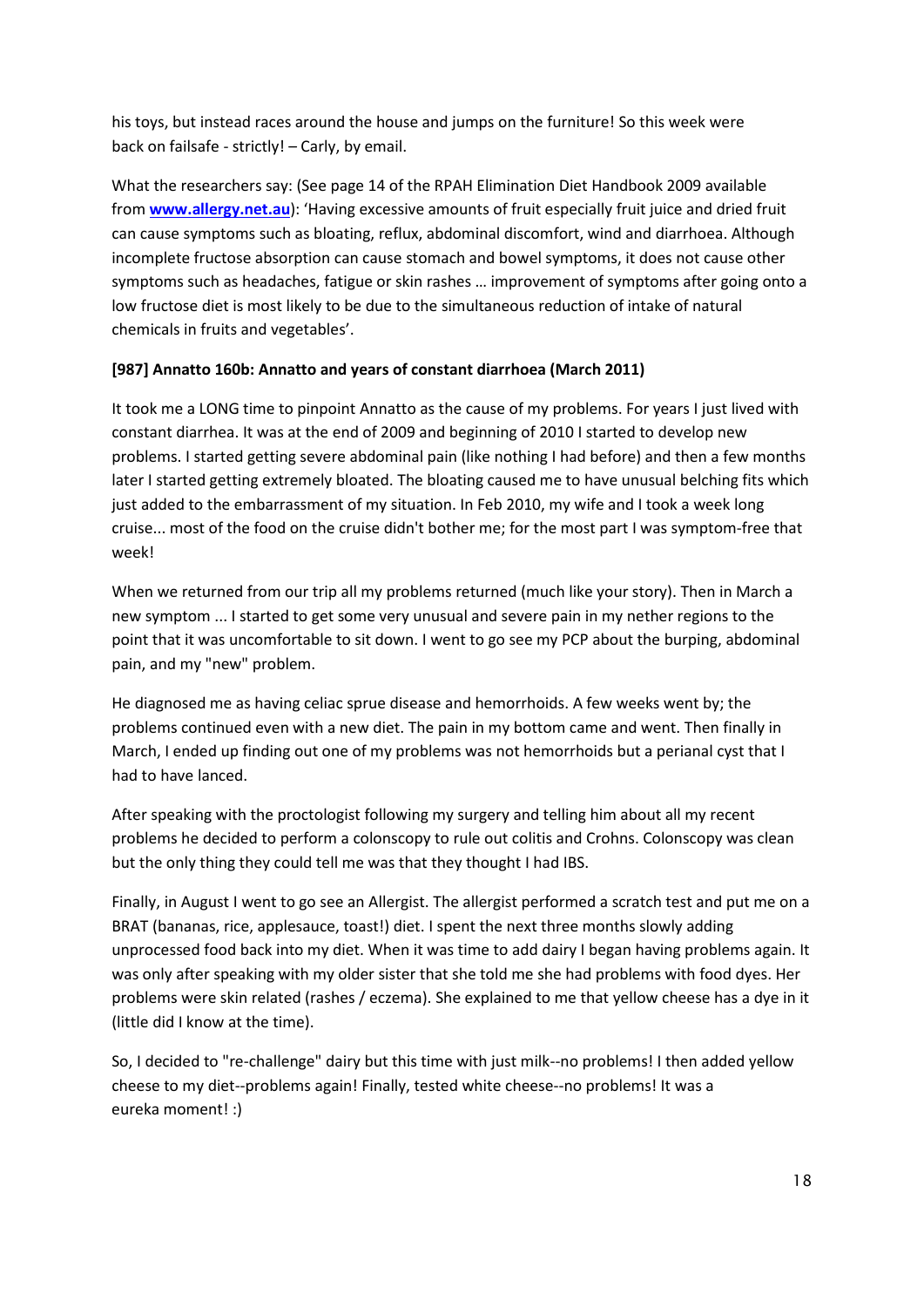I still make a few mistakes from time to time but I have been mostly symptom free since making that discovery. I now have no doubt that ALL my problems (including my cyst) were due to my intake of annatto in all the foods I ate. – by email, USA (we would like to hear from others who are affected by annatto with these symptoms or others: **[suedengate@ozemail.com.au](mailto:suedengate@ozemail.com.au)**)

#### **[984] Annatto 160b: Severe delayed vomiting and diarrhea after annatto (March 2011)**

I'm a 40 year old physician who has a severe reaction to consuming annatto. If I eat any significant amount, I have the onset of severe vomiting and diarrhea roughly 12 hours later, which then persists for 12-24 hours. I don't have any classic "type I hypersensitivity" symptoms such as hives, just a severe delayed gastrointestinal symptoms. I've managed to effectively avoid annatto since the age of 4 or 5, except for rare exposures every 3-10 years since the age of 4 or 5. I've only recently learned about annatto and concluded that it is the additive that explains my intolerance to certain foods.

Here's my brief story. At a very early age, about age 5, I refused to eat cheese since I insisted it made me sick.My mother tells a story that she didn't believe this, had me eat some, and recalls "sure enough, he threw up!" However, I could drink milk and other dairy products without problem. As a teen, I figured out (the hard way) that white cheese like mozzarella didn't cause a problem, but yellow cheese did. So I continued to avoid yellow cheese, knowing that it made me ill. Everyone around me thought my aversion was odd, and I suspect many people thought it was my imagination. I would accidentally eat something with yellow cheese added every 5-10 years, get severe symptoms, and this would reinforce my belief that I really did have a "physical" intolerance.

I learned of annatto a year ago, and finally my reaction made sense. This connection was reinforced when I got sick a couple of weeks ago, and I assumed it was the flu since I had not eaten cheese. My wife looked in our refrigerator, and sure enough we had some orange yogurt with annatto added. I had eaten two the night before.

I'll also mention that at baseline, with no annatto exposure, I tend to have symptoms consistent with mild irritable bowel syndrome. I've never bothered to ask for a diagnosis, and am used to living with it. So, my pattern hasn't been chronic IBS symptoms with chronic annatto exposure, but severe reactions when I get exposed very rarely.– Physician, USA

# **[981] Reflux and GI issues: dairy free probiotic made a huge difference (October 2010)**

I was just reading in your newsletter a reference to probiotics and thought I would share my daughter's story briefly. In short, she was diagnosed with dairy allergy at 8 weeks, and was finally skin prick tested at 12 months (after Dr's said it would never show up). She had a huge reaction to the skin prick and was promptly issued with an epipen etc. She is also allergic to soy. Her very understanding and experienced gastroenterologist (she has reflux and GI issues as well) suggested that Lactobacillus GG (available in Aust in Vaalia Yoghurt only) had been shown to assist resolution to food allergy. We imported some from the US (called Culturelle there) and she tolerated it very poorly. Her Dr found out that there was a tiny trace of dairy and this reacted with my daughter.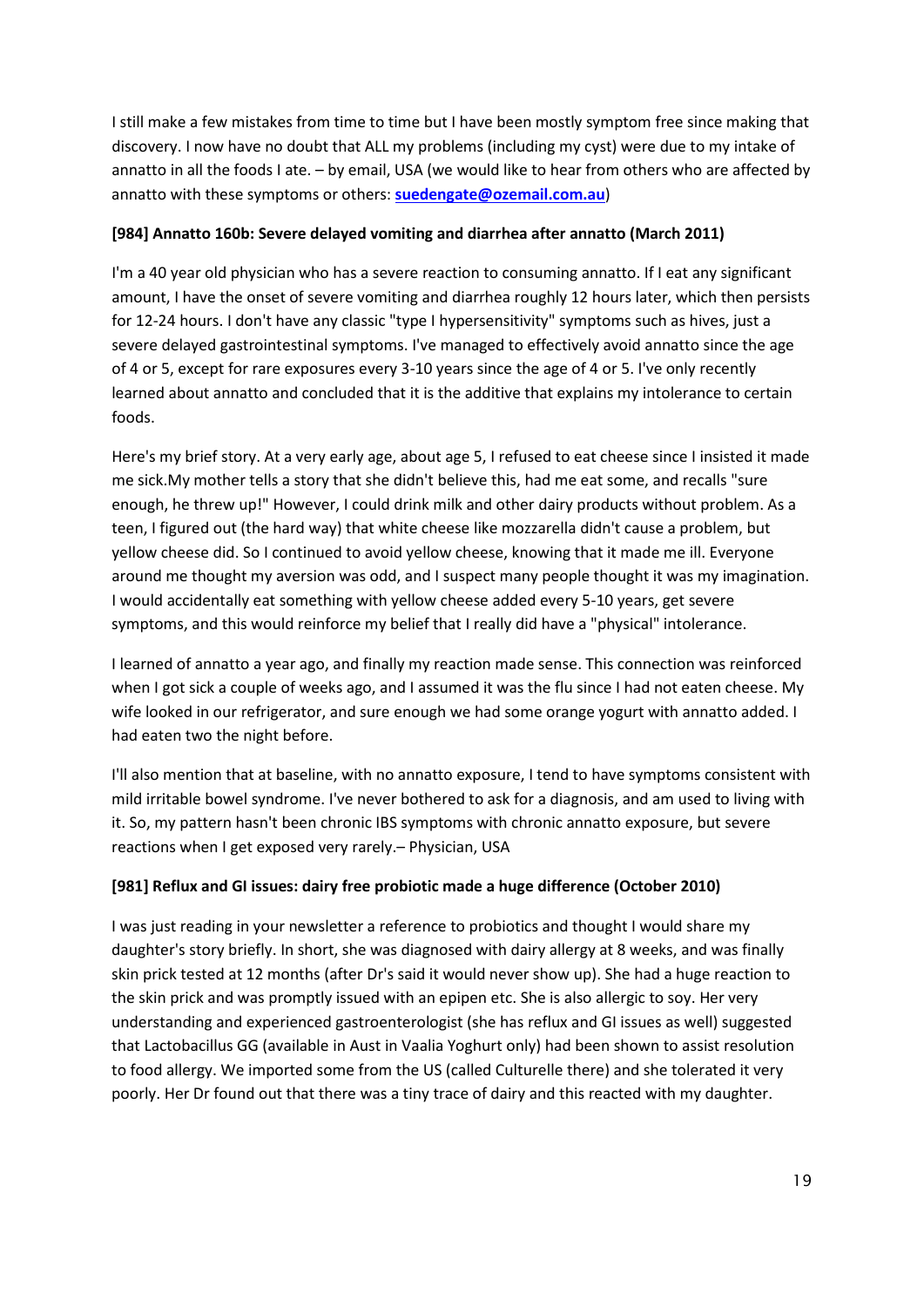At the end of last year, in desperation because my daughter's quality of life was so poor, we thought we would give Inner Health Plus dairy free a go. It made an enormous difference to her- she started eating again and was not in constant pain. Today she was skin prick tested again with no reaction to dairy. We are about to do patch tests to look for non IG-E allergies- but this is at least a step in the right direction. As dairy allergy is largely outgrown by the age of four, it could just be a natural resolution, but I wonder if the probiotics helped, because it certainly made a huge difference to her life in many other ways. – Sara, by email

### **[972] 160b: Annatto and IBS in a 3 yo (October 2010)**

I first noticed the annatto/IBS connection (bad smelling gas, diarrhea, loose stools) with my 3 year old son specifically with processed cheese singles, so I try to keep him away from those and generally don't have a problem, or if so, it is only small. Recently, we were away for almost a week, and when we came back, he started taking these "gummy vites" children's vitamins ("all natural" and sure enough colored with all natural annatto) he hadn't had for some time, and it was like a switch went off and the symptoms were back full force. - Anna, US

### **[959] Unexplained diarrhoea & stomach pain (October 2010)**

I am a frustrated mother of a beautiful 4 year old boy. I have taken my son to see numerous GPs, dietitians & gastroenterologists, all of who have told me that the Elimination Diet is too restrictive, too hard, not worth the effort or words to that effect. However, upon discovering The Failsafe Cookbook & Fed Up books and starting him on the diet by avoiding the artificial additives, we have noticed significant improvement in his symptoms. The initial symptoms were unexplained diarrhoea & stomach pain. However, an unexpected and exciting benefit of this diet is that his behaviour has dramatically improved. He isn't as irritable, more compliant and a lot more pleasant to be around - Anita by email.

#### **[955] A2: Irritable bowel symptoms transformed by A2 milk (July 2010)**

For the past 18+ months my wife has suffered from an increasing problem with gut issues and chronic diarrhea and related symptoms. She has tried various milks and milk substitutes (soy, etc). None have made any difference to her gut problems. Her GP has not found any specific cause and has recommended a range of tests and indicated it was probably "irritable bowel syndrome" which I'm sure you know is one of the catch-all medical labels which basically means "we don't really know".

On pure chance my wife (who had seen your report a couple of years ago on A2) decided about 6 weeks ago she had nothing to lose by trying A2 milk.

Our life has been transformed and this happened literally overnight! Gut patterns are back to normal, a far far cry from many daily urgent dashes to the loo, usually immediately after eating or drinking almost anything but particularly things containing dairy products. Literally life became normal within 4 hours of her first bowl of oatmeal with A2 milk. Absolutely amazing. The transformation has been astounding and we are very grateful to the people that have figured out the A2 story - Russell by email.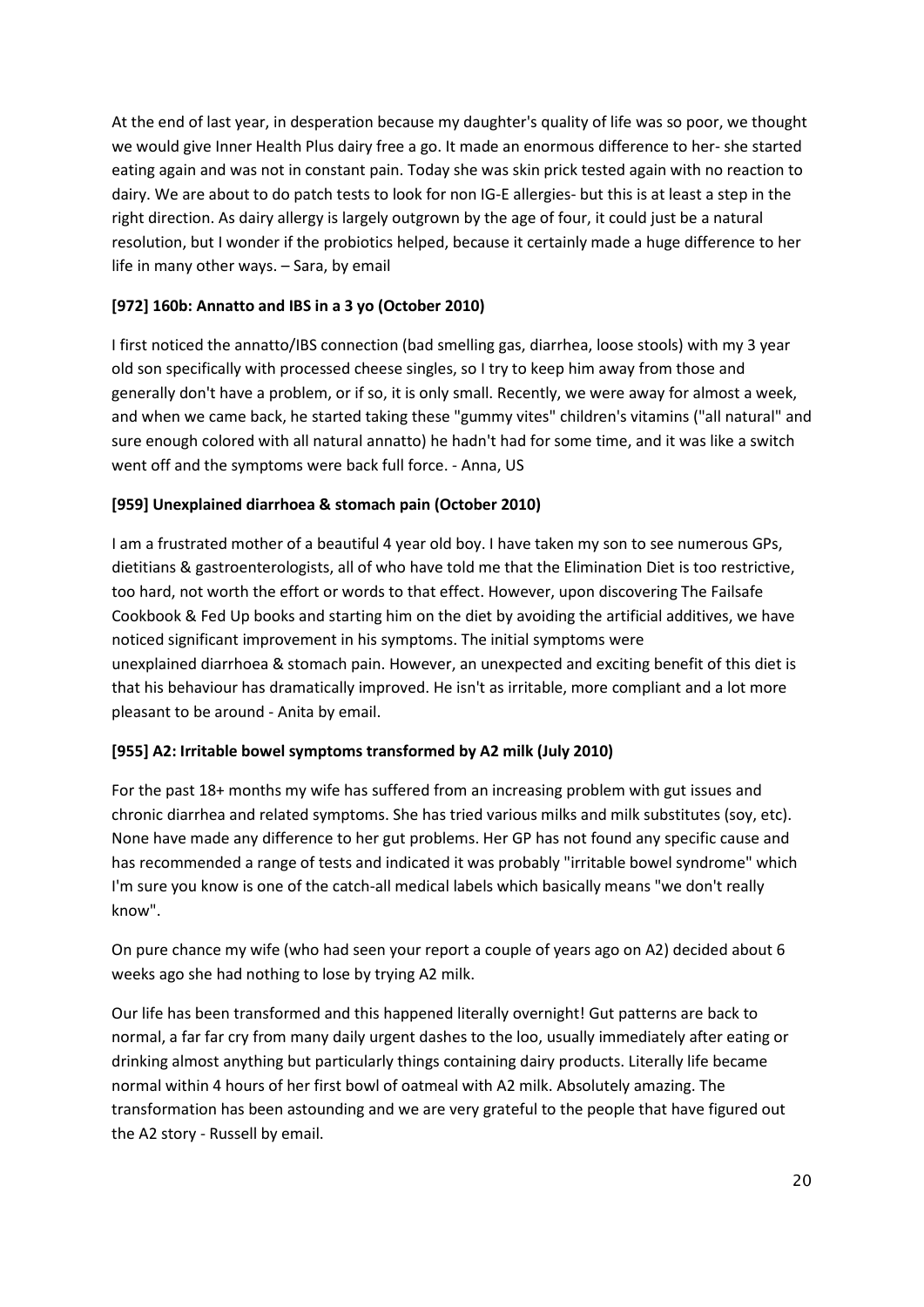#### **[942] 621: Supraventricular Tachycardia (October 2010)**

Over the past 15 years I have suffered from numerous things - CFS, IBS, Supraventricular Tachycardia, rosacea and itchiness. Post 2000, things were going along fairly okay CFS wise but I developed the SVT after the birth of my son in 2003. I had this corrected in 2007 (very long diagnosis!) but still continued to suffer the odd palpitation here and there. My IBS started in 1999 and I would swing from constipation to diarrhoea. My rosacea had been with me since 1997 and nothing would take it away. The itchiness started in 2008 and so did the headaches.

To cut a long story short, in January of last year I decided it was time to start looking into diet seeing no-one could work out what was wrong with me. So I went totally

preservative, colour and sulphite free and purchased your book. Basically followed everything on the list of things to avoid. I did the same for my children. My rosacea disappeared! I also stopped itching and started to have less headaches and heart palpitations. I identified that sulphites affect my breathing, MSG affects my heart, something gives me headaches and 160b makes me itch.However, my diarrhoea and fatigue still remained. Eventually I looked more into salicylates (despite what the dietician thought!) and that was the final piece of the puzzle. - Rachel, NSW

#### **[928] A2: Dairy free but now happy on a2 yoghurt (July 2010)**

We were very excited to try A2 yogurt - our 6yo daughter developed stomach pains last year which we finally attributed to dairy, and were very pleased that she responded really well to A2. Our baby son was also super-sensitive to cow's milk, while breastfeeding I had to be on a strict dairy-free diet or he'd be in terrible pain. He's now 18 months and the Jalna A2 yoghurt is his favourite food - no tummy pain at all! We've had to be careful not to overdo it - forgot that it was moderate amines and he can only have the natural because of the salicylate content in the flavoured ones, but he has it either plain or with maple syrup, and thinks it's the best food ever. - Megan, by email

#### **[884] 160b: Marlene's story: annatto 160b and IBS (November 2009)**

First, may I tell you my husband is a retired Allergist and Immunologist and he observed my IBS experiences then elimination of them. For more than 40 years I had diarrhea and severe intestinal pain. The symptoms changed as the years passed. It went from occasional to frequent and from mild to severe. This leads me to believe it is dose and frequency related. The four years prior to my discovery that annatto was the problem for me, it was daily and severe. I would get an excruciating stomach ache with bloating after 20 minutes of ingestion of an annatto product. After another 20 minutes I had an emergency run to the WC and a long bout with painful diarrhea followed by many more trips to the WC. Then, I was enervated and just wanted to do nothing and sometimes for days after. I wasn't lactose intolerant nor did I have Celiac Sprue (which the doctors considered). In 2005, after a colonoscopy, my GI diagnosed me with IBS. The symptoms continued until 2006, when I was able to pinpoint what caused my IBS symptoms.

On a 37 day trip to Europe, I had no symptoms and was "normal". I thought about what I was eating in the States and not in Europe. Coffee Mate came to mind. I was asymptomatic the entire trip except for one cup of coffee with a non-dairy product on the plane. Aha! Back in the States, I stayed off Coffee Mate and was fine. 30 days later I tried it and the IBS returned. A few weeks later I ate a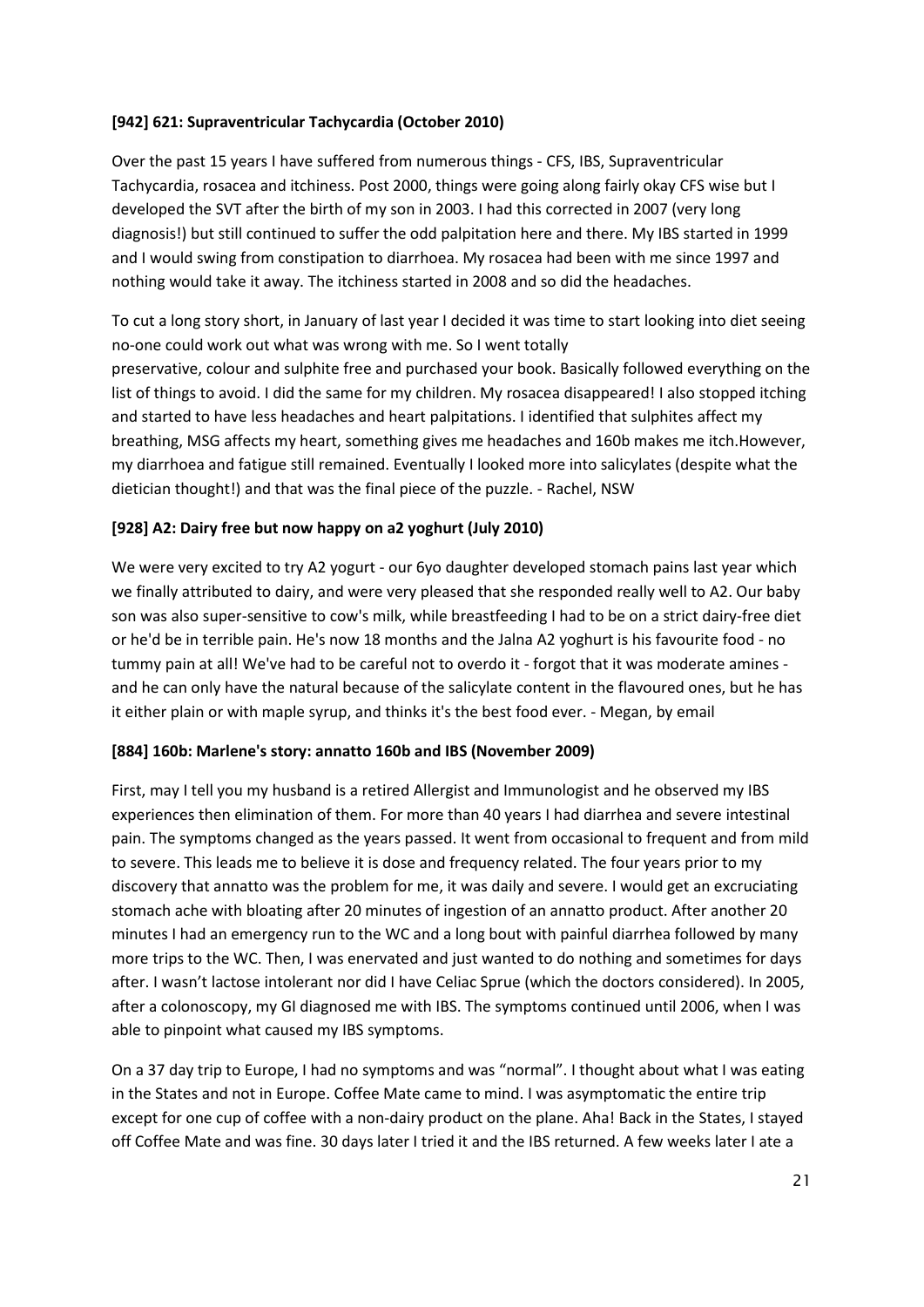scoop of vanilla ice cream; IBS again. What they had in common was annatto, so I researched annatto. There are hundreds of papers on annatto but not one linking annatto to IBS. My husband ordered pure annatto and experimented on me. I got the full-blown IBS when we shared a glass of water with annatto. He didn't. Annatto predictably results in IBS symptoms of intestinal pain and diarrhea in me. It doesn't make sense I could be the only one who gets IBS symptoms from Annatto! - Marlene

#### **[882] 160b: Yet another report of annatto and irritable bowel symptoms (extract from [464])**

Seven years ago at the age of 55 I had a very nasty gastro-intestinal virus which led to CFS and IBS. Because of the severity of the IBS, I had many tests - some nasty, with scary implications. Finally, a very helpful dietitian (who works closely with the RPAH allergy unit) put me onto the elimination diet nearly 2 years ago. We have found that I have numerous intolerances: lactose, gluten, salicylates, amines, soy, MSG, sorbitol, sulphites, benzoates, annatto - to name a few.... – by email

### **[874] Sick and tired of asthma – now have so much energy (November 2009)**

I have been failsafe for over 4 years now and my life has changed dramatically because of it. Before I tried the diet I was constantly unwell with chronic sinus and hayfever, period problems, varied stomach problems and lethargy. The worst thing was the asthma - it was getting so bad I couldn't read a book to my children or talk on the phone for very long. Every day was a struggle to get through.

I have found out that I am intolerant to gluten, salicylates, amines, preservative etc. Since starting the diet, I haven't had asthma medication for over 4 years - it is wonderful to be able to breathe.

Other things the diet helped me with are: changing a constant huge amount of phlegm to a small amount; getting rid of my permanent blocked nose; no more constant colds and infections (sinus and chest); changed daily headaches to rare ones; improved PMT and periods a large amount; got rid of my constant indigestion and reflux; removed the permanent frown from my face and changed it to a smile!!

I now have lots of energy and do Boxercise classes which I would never have been able to manage before. Going up a hill on my daily walk is no longer a problem. It is great to have so much energy.

I want to thank you so much for your book, it has changed my life. I just wish doctors would tell you about trying different diets to help asthma - I could have done with knowing years ago! – Rosemaree, SA (first provided in 2005 then updated as above)

# **[802] One-liners (June 2009)**

"Your books and the Failsafe Network are huge lifelines for me with my 2 year old daughter who has IBS reactions to a wide range of foods and food chemicals" - Janelle by email

# **[800] 200, 160b, 320: Big "no-no's" cause cramping and diarrhea (June 2009)**

I am a 43 mother and have done the RPA elim diet. I have Colitis that was triggered by a single episode of food poisoning ten years ago. It took a long time to get a diagnosis of microscopic colitis.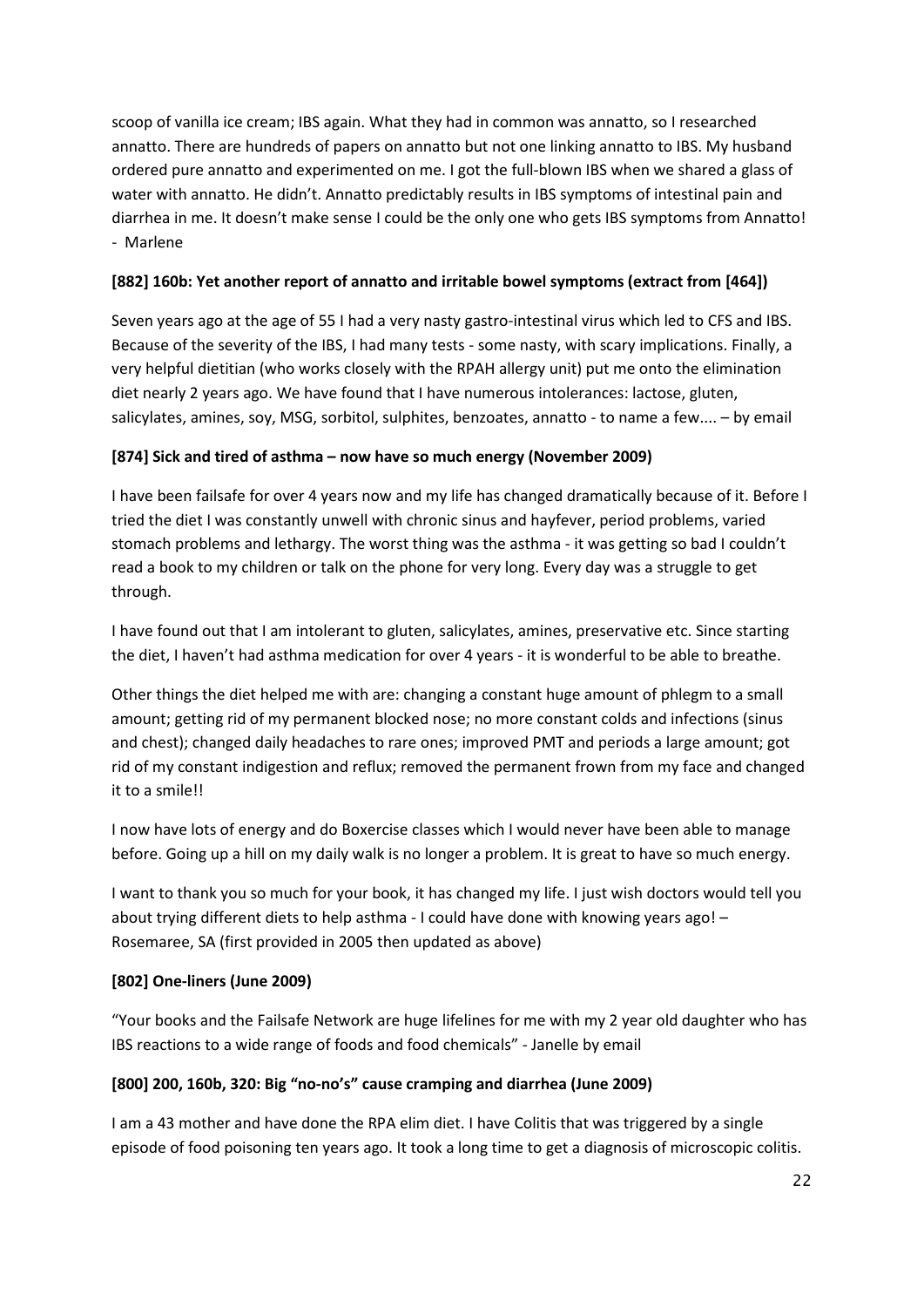For a long time I was told that it was irritable bowel. Finally a colonoscopy and biopsy showed it - a very under-diagnosed condition. My big 3 "no-no's" are: annatto 160b, synthetic antioxidants such as BHA 320, and sorbates. All of those cause cramping and diarrhoea. – Kate, by email

#### **[727] IBS from fructose malabsorption plus defiance from salicylates and amines (June 2009)**

I have 2 kids (2 and 4 yrs) with fructose malabsorption and my daughter has irritable behaviour and defiance from salicylates and amines so we are looking at a combination of low fructose and failsafe eating. – by email, VIC

# **[716] Ear infections, stuttering, rash, IBS linked to milk (February 2009)**

We initially started my three year old son on the diet because of his hyperactivity, defiance and rough, impulsive play with others. Once we started the diet these symptoms slowed down but he developed new symptoms of increased emotional state and abdominal cramps. What we didn't realise at first was that we had increased his milk intake and so although the diet seemed to work it bought with it new problems. In hindsight I now have a list of symptoms such as stuttering, pale stools, abdominal cramping, poor appetite, face rash, ear infections, hyperactivity, defiance, dribbling, thumb sucking, rough play and itching head, that I can now link to cows milk as these have all gone since we eliminated it and its derivatives from his diet. I had been to doctors about these individually but was never taken seriously so never connected them all together.

At this stage we think that too many amines make him nasty and too many salicylates make him hyper and we haven't tested additives. Since we took him off the cows milk as well and got over the withdrawals my son now no longer needs speech therapy, has a great appetite and is putting on weight, is able to enjoy play dates, is calm, doesn't complain of tummy ache etc and our life is much easier. We are a much happier family. I think we have further to go in our adjustment to the new diet but we are definitely leaps and bounds ahead from where we were pre-failsafe days. We saw your Kids First campaign launch interview on TV, thanks for being a voice for all us parents out there wanting to scream the same message! - Kylie, by email [Although rarely mentioned by doctors, milk is strongly linked to ear infections (otitis media) Juntti H and others, Cow's milk allergy is associated with recurrent otitis media during childhood. Acta Otolaryngol. 1999;119(8):867-73.]

#### **[685] 220: Twenty years to recognise asthma due to sulphites (November 2008)**

I first noticed something was not right when I was 18 years old. Mum had brought a Chinese meal home for the family to share. Within 30 mins of finishing the meal my breathing began to get laboured and I started to sweat. My nose blocked up and I felt like I was suffocating. I thought I had a reaction to MSG and decided to leave it at that. I didn't tell mum as I decided I would just not eat from that shop again.

I would often get the same reaction if I went to a restaurant so for the next 16 years I always thought I got food poisoning easily and avoided restaurants and Chinese food.

About four years ago we ate a fish and anchovy meal at the home of some friends. Around 2am in the morning I started going incredibly hot, sweaty, fast heartbeat and felt like I was suffocating. I couldn't breath but did not link it to asthma. I had diarrhoea but no vomiting. No nausea. I had no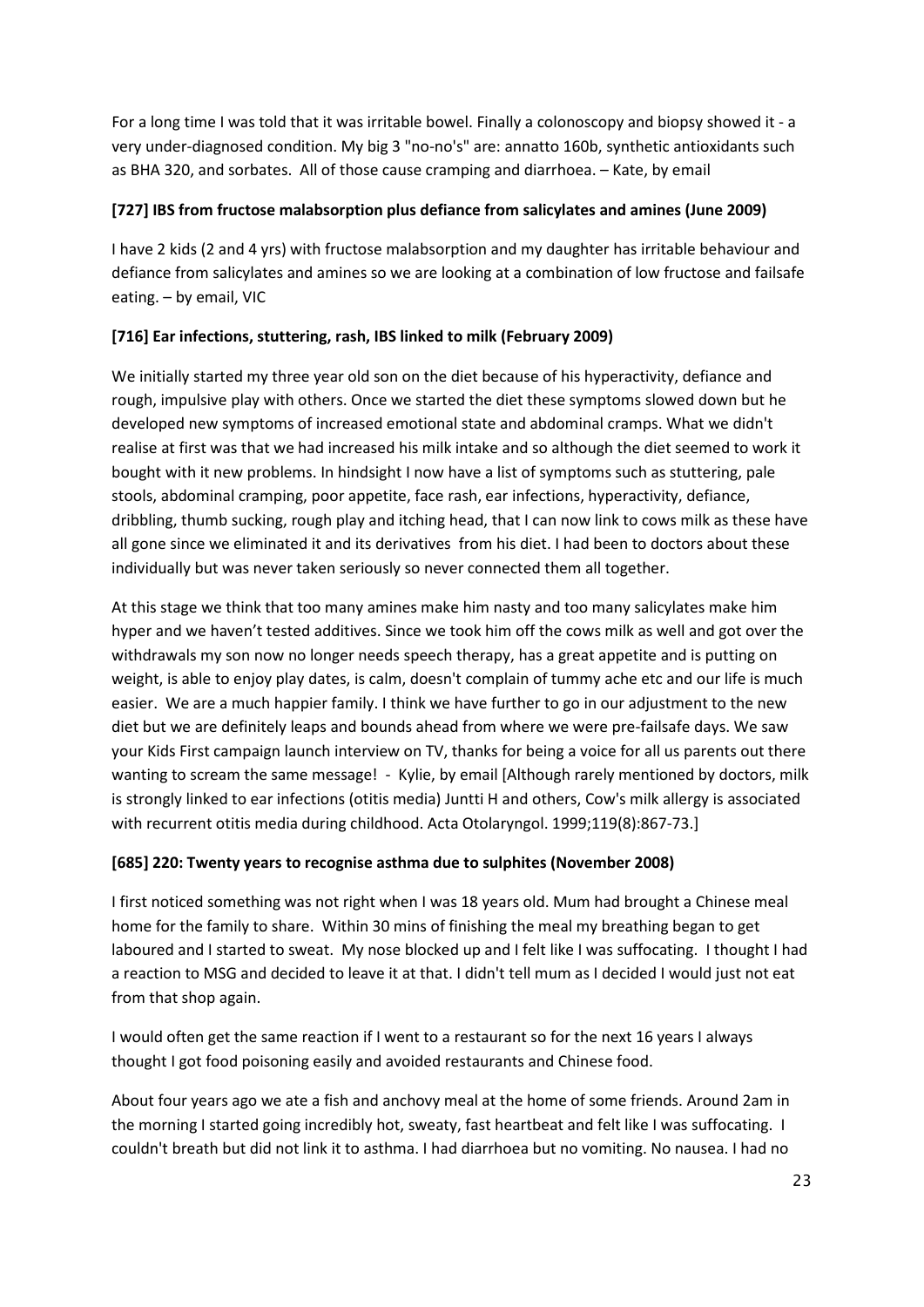idea what was wrong with me. I thought it was bad food poisoning due to the fish. I thought I was going to die. It was that severe. I struggled until 4am when I thought I should call an ambulance. I got out of bed and almost collapsed. I was dizzy, seeing flying shapes and hallucinating. I took some antihistamine because my husband said it was more like an allergic reaction and 45 mins later I started to improve slightly so I did not call the ambulance.

I was 34 years old then. I didn't eat out for the next four years and told all my friends "I get food poisoning easily". Earlier this year I decided to see an allergist as I was convinced I was allergic to fish – as similar reactions have happened when I have eaten anchovies - and wanted to be able to eat out again. Skin testing showed hayfever but no fish or food allergies. The allergist mentioned sulphite intolerance to me and when he presented a list of the foods that commonly have sulphites in them, it all came together. Suddenly, everything that I thought gave me irritable bowel had sulphites in them.

I knew that certain mueslis, all sausages and dried fruits made me very sick. I could never drink wine because it always left me with a heavy chest, flushing and I would feel every breath was an effort. Always diarrhoea and asthma and stomach cramps. I never linked the asthma to the sulphites. I always thought it was coincidental. Sometimes I'd get a rash. I know now the worst foods for me are sausages (instant stomach cramps, diarrhoea), wine, cold meats, certain mueslis with dried fruit. I have eliminated all sulphites from my diet since March 2008. I am now off my asthma preventer and feel great. I know now I can tolerate a small amount of sulphite, like in Vegemite but if I cross a threshold (particularly restaurant meals) I suffer terribly. I am too scared to eat out again. I have since taken my 10-year-old son off all sulphites and it's no surprise his asthma has improved considerably.- *Yvette, NSW*

#### **[684] One-liners (September 2008)**

• I have changed to A2 milk and no longer get any 'bloating' which pleases me greatly. - *Jane, by email*

### **[634] Silent reflux, gastro, extreme nappy rash – months of needless medication (February 2008) WINNER OF THE COURAGE AWARD**

The writer of the following letter wins our award for persisting despite all the paid 'experts' being against her:

My 13 month-old son has had silent reflux (just weaned him off losec now), and yet still has bad gastro problems - excessive burping, difficulty swallowing/coordination with swallow and breathing, tummy aches (frequent back arching, screaming and night waking all the time). My paed has recommended an immunologist but reading your website it seems we need to do a diet approach for intolerances.

I have always been careful with my diet as I breastfed him avoiding foods that were known to cause wind. I even saw a dietitian out of desperation when he was a little babe - who took my money and told me breastmilk is not affected by what Mum eats. My instincts told me otherwise. I know that strawberries, tomatoes, stock, gravy (to some extent), sausages (two nights in a row), citrus, onion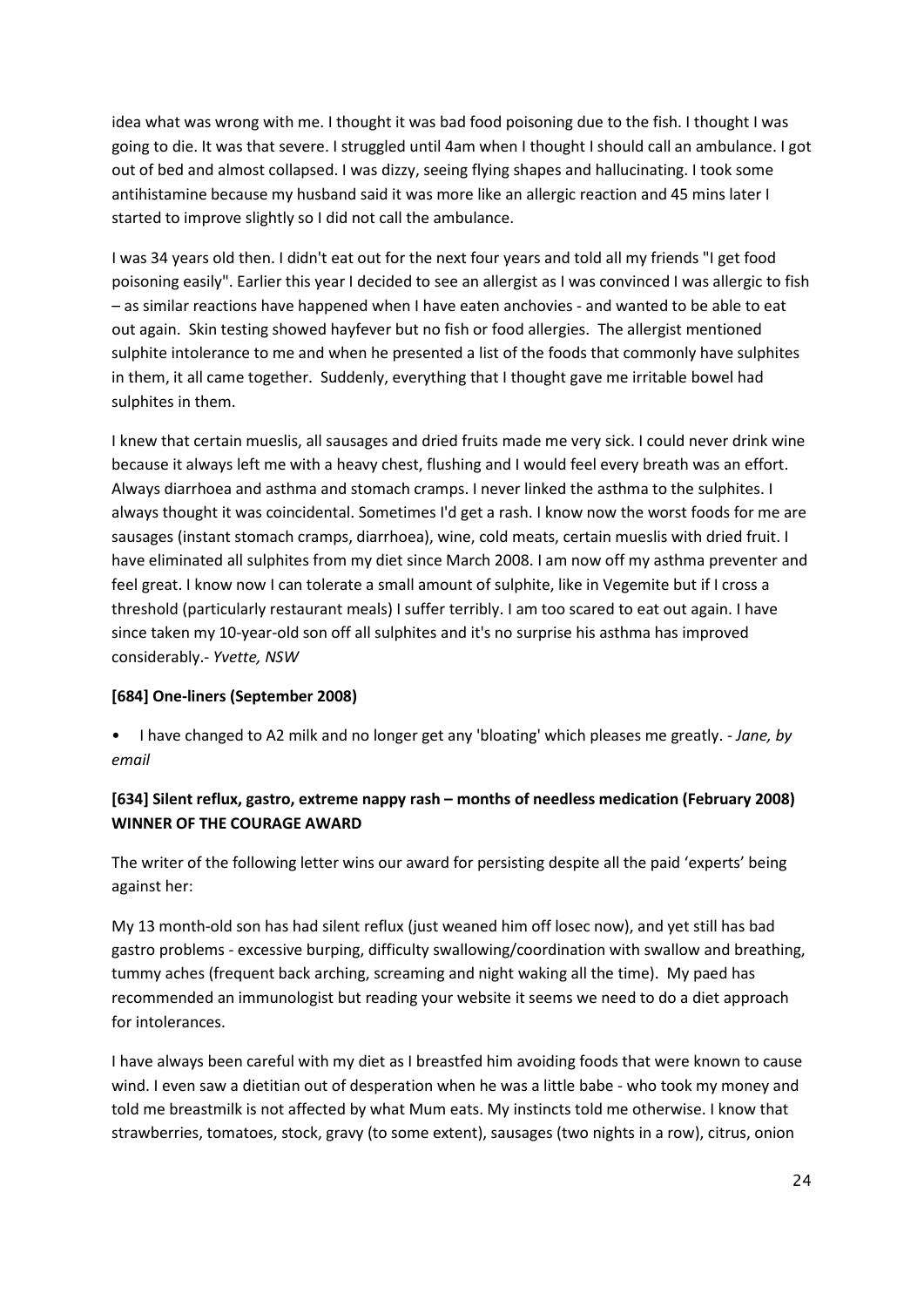and ham produces bad painful gastro reactions in him. Yet despite avoiding these, our problems still continue. If we eat out, guaranteed he will have a bad night in the next 24 hrs and bad poos for days after. My son has never had a normal poo - even on breastmilk. Acid smell is very common, and it produces the worst nappy rash I've ever seen with skin completely gone and large patches of exposed sores.

#### **Two weeks later …**

In the two weeks since I first emailed you from sheer desperation, I almost cry every time I think about how my little son's severe gastro problems have so simply and easily disappeared. He slept through the night 48 hrs from our first meal of chicken fried in golden syrup with pasta (the only quick makeshift meal I could make the first night after I emailed you!). His reactions of reflux, pain in tummy, badly burnt bottoms (v. extreme), excessive night waking and festy burps have all disappeared!!!! I have spent the past 13 months in a sleep deprived land (lasting on about 4 random hours a night on average), with my daughter not getting much quality mum attention and my husband declaring 'no more, this is it re: kids'.

Now I have a son who in two weeks has spoken five extra words, gained 600g weight, sleeps hard, eats hard, plays hard (every mum's dream), plus two new teeth - and generally very alert, smart, and most of all, wakes from his sleep playing in his cot – no screaming. Two days after I started with that first crude meal I woke in the morning to hear his toy whizzing around, and not him – a dark cloud just physically lifted from my body and I just knew this was the last piece of the puzzle of our long journey. I continued the diet from the info on your internet site and saw the dietitian you mentioned. The other amazing thing is that my husband is a completely different man (see story [630] 'No need for Beyond Blue due to diet').

I have now seen three dietitians, three paed's and a whole swank of GPs. I could have saved my son months and months of pain and high levels of losec medication. The medical profession has a lot to answer for, not listening to Mum's intuition. We had attended a feeding clinic where they have sessions with a dietitian, speech pathologist, and child health nurse (3 with you and bub) to work out reflux issues. My son had all three problems - still has swallow/coordination problems, and is very very cautious with food textures. So I spent most my time in these clinics (been 3 times already) talking diet - and you know I remembered this morning out of nowhere that the dietitian in these clinics did say something like: 'tomatoes, strawberries, stock - yes they contain salicylates, ahh but you don't need to worry about that. That's too much detail.' I did question her again on it, but I forgot what the 'salicylate' word was at our next visit and ended up sounding stupid. I was nearly there with my list of existing reacting foods but did not have the expertise to link them together. I thought it was acids affecting my son and sugar affecting my husband. Oh well. Move forward. At least I have my husband back again and a gorgeous boy we can all enjoy. :) – Fiona, ACT

#### **[624] Irritable bowel reactions to Nurofen and salicylates in food (February 2008)**

My son began getting diarrhoea and severe stomach pains from tomatoes and other high salicylate foods upon introduction of these foods from 6 months. My GP wasn't concerned about my son having constant foaming revolting smelling poo for three months but I certainly was! Thank you for your wonderful website which helped us to sort out this problem. He has shown similar reactions to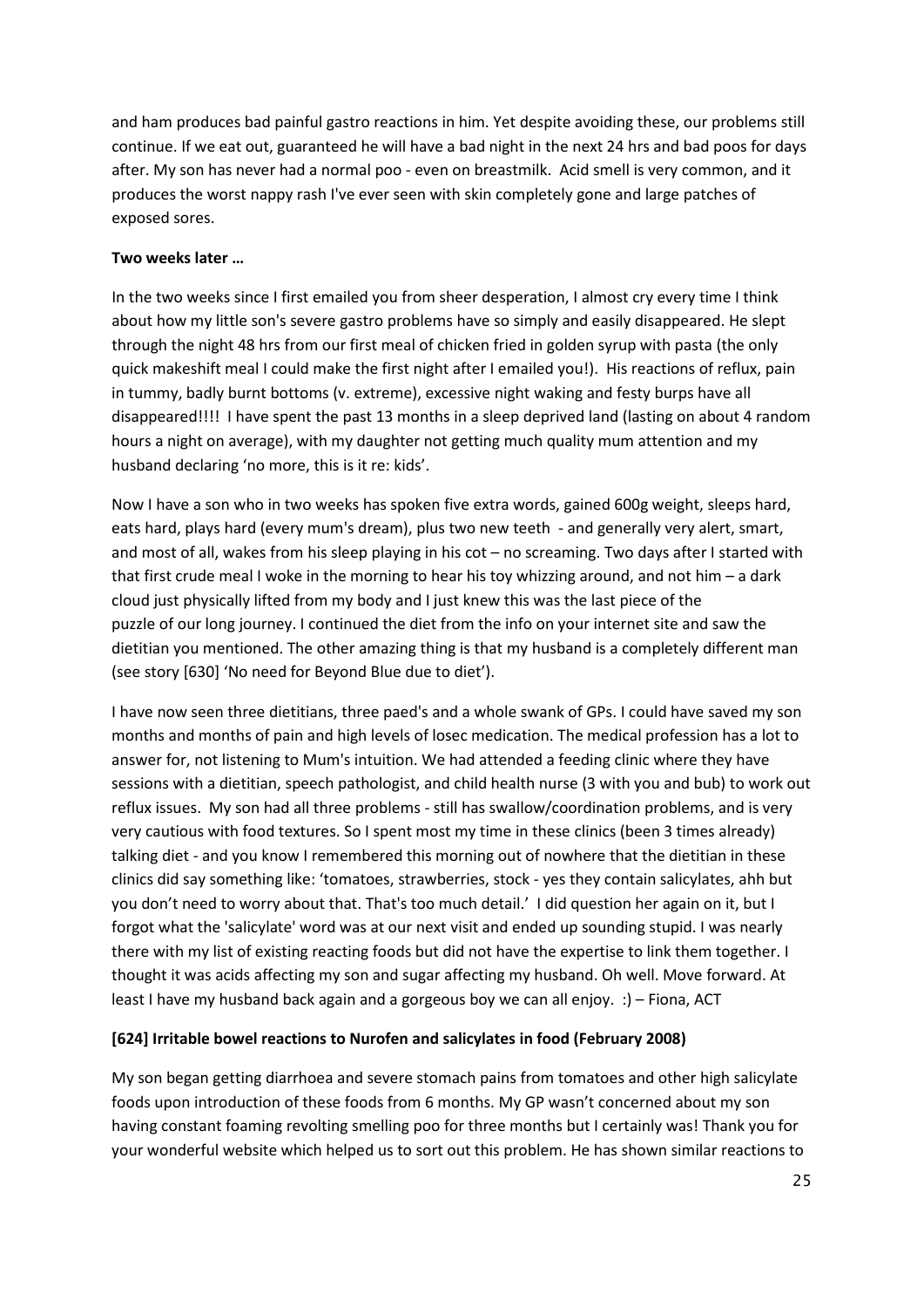salicylates in foods as he has to Nurofen – stomach pain that makes him scream for hours in agony and diarrhoea within 24 hours. This was when he was quite younger and we now know better than to give it to him. – Kate, by email

#### **[622] Amazing change in my child due to A2 milk (February 2008)**

My 10 yr-old disabled daughter was on neocate advance which she didn't tolerate and I was told she was past the hospital's expertise so they didn't know what to do with her. She was getting sick, looked shocking and her behaviour was very hard to manage (especially as mentally she is about two-year-old) so I gave her ricemilk instead of neocate advance. After four days I realized she wasn't tolerating ricemilk. So in desperation I tried A2 milk after seeing what it did for a friend's son - his behaviour improved dramatically, he stopped screaming, his ear infections stopped and he started to talk.

My daughter has been on A2 milk for a week now (due to underweight issues she is tube fed over a litre a day) and she looks heaps healthier. Since commencing A2 milk the diarrhoea has stopped and nappies are becoming more solid, no vomiting, rashes are gone, wheezing gone and she is wanting her tube feeds - and more - plus solids, usually we have big problems getting her to eat orally. In a week she has gone from 18.2 to 19.4kg (400g being in the last 2 days) that's the best weight gain she has ever had. Her behaviour is wonderful. She is so calm and she has started to talk (she was non verbal before). She even sat with her baby sister for an hour and actually played with the baby's toy with her. That's amazing as usually she hasn't got a very good concentration span - one minute if you're lucky is all I've managed out of her - and she doesn't play, never has done - so her changes are amazing and very strange as she doesn't tolerate cows milk so I don't understand do you have any idea … – Catherine, Vic [For research about the effect of a peptide called BCM7 in A1 cows milk on neurological symptoms, see the book Devil in the Milk: illness, health and politics, A1 and A2 milk, by Keith Woodford, 2007. High levels of BCM7 have been found in an elemental infant formula but we don't know about Neocate – it is usually but not always well tolerated.]

# **[596] From 'severe inattentive ADD' to 'normal' due to diet (November 2007)**

In 2006 my quiet 7 year old daughter was diagnosed by her paediatrician as having severe inattentive ADD. He offered Ritalin to help the symptoms. I was not comfortable giving her this as a first step because in the 2 weeks since our last appointment I had read 10 books and scanned the net. A common theme kept coming up. If your child has an intolerance to a food group there is a likelihood of more than one intolerance which can lead to behavioural issues. I felt I had to investigate this before trying medication because we already knew she had a dairy intolerance as a baby.

I chose to follow the Fed Up elimination diet by Sue Dengate. Following are the results when food groups or additives were re introduced.

\* Colours - anger followed by tears, inattention, lack of concentration, memory loss, head banging and rocking

- \* MSG/635/Glutamates nausea and stomach cramps
- \* Benzoates aggression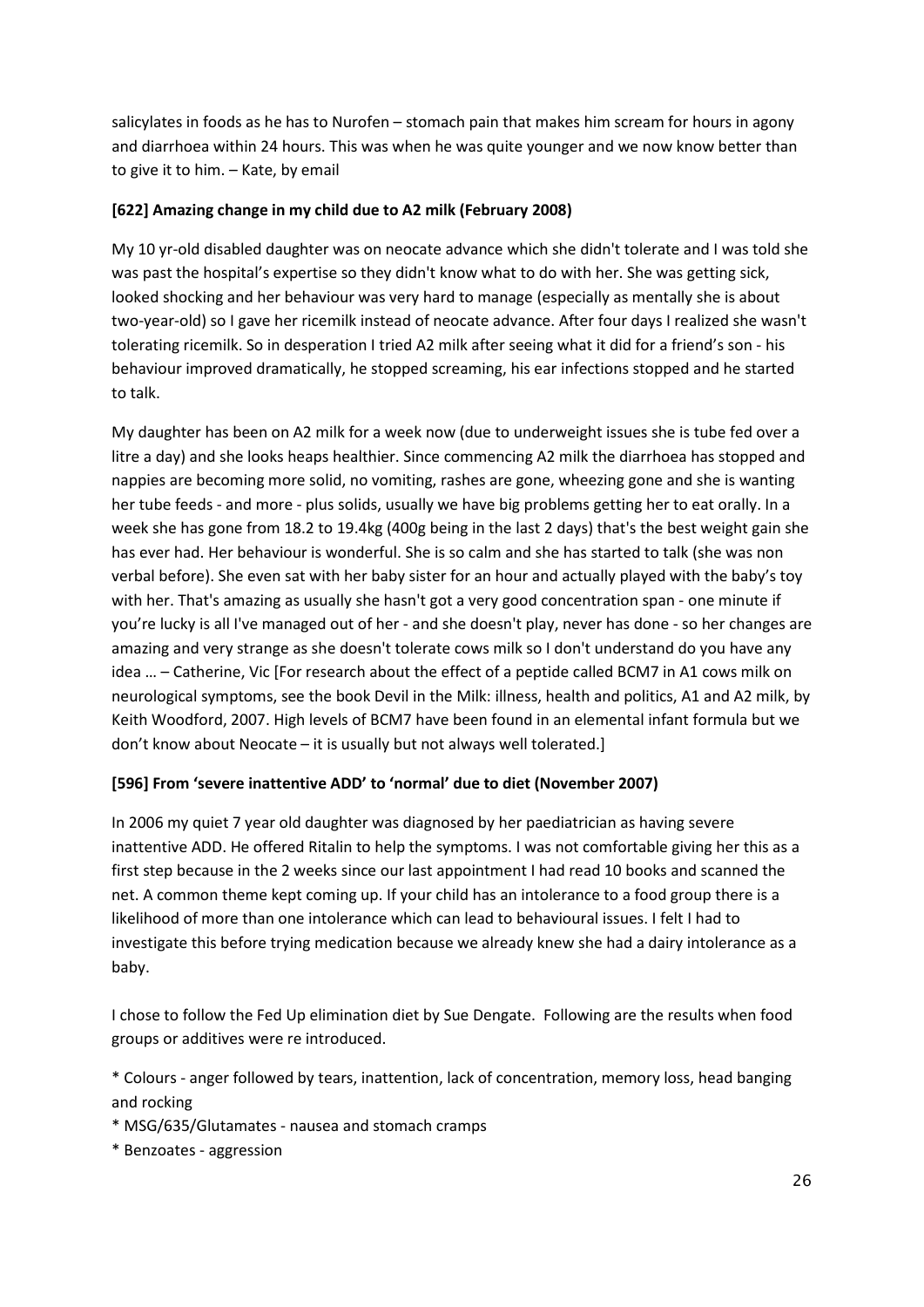- \* Antioxidants 310-312, 319-320 nightmares and trouble going to sleep and staying asleep
- \* Propionates 282 bedwetting and daytime bladder control issues
- \* Dairy nausea, stomach cramping, diarrhea, inattention, fatigue
- \* Soy stomach aches

It has been 14 months since adapting to my daughter's dietary needs. She has been reassessed for ADD with a normal out come. Her school work has progressed. She is able to concentrate. She can tie her shoes, hold a knife and fork, remember her phone number, ride a bike, and skip a rope. She is able to follow multiple directions and hold attention to the task at hand. She has friends. We have also discovered she is a budding artist.

Through dietary changes we helped many of our daughter's physical and behavioral issues including fatigue, tearfulness, emotional outbursts, inattention, lack of short term memory, lack of application at school, bedwetting, vaginal irritation, rash, insatiable appetite, imbalance and clumsiness (she could not ride a bike, skip, hop), nausea and stomach cramps.

My daughter did not need medication. She has food intolerances. As grandma said 'Whatever you are doing keep doing it. She is a different child' - Trudi, NSW

### **[563] IBS: colostomy for 11-month-old baby (May 2007) SHARED COURAGE AWARD STORY FOR MAY 2007 NEWSLETTER**

In reply to the Reader's Story [537] in the last newsletter about salicylate intolerance misdiagnosed as Irritable Bowel Syndrome, our story started 5 years ago. We have fraternal twins who were born at 37 weeks and seemingly healthy at the time, no problems within the pregnancy was diagnosed in regular scans or when they were born. My first clue, looking back, that twin 2 may not be all right was her failure to use her bowel until day 3. I remember her gagging on day 1 and being told by the nurse that this was common in newborns until they had their first motion.

We then continued on a very long path during her first twenty-one months of life with an unsettled baby. Both twins were breast feed however twin 2 was always unsettled. At 6 months we decided to introduce solids - starting out with farex and progressing to adding small amounts of pureed fruits, ie pear, apple, etc 'all the safe ones'. To our shock twin 2 started to get the most horrible nappy rash with excoriation and bleeding. We couldn't understand it and were regular with her nappy changes, we also noticed that she would strain whenever she tried to use her bowel. We went to see her Paediatrician who prescribed hydrozole cream and amoxil drops, suggested we try some small amounts of vegetables and sent us on our way.

Four months had passed and we were increasingly worried for our daughter who still suffered from the terrible nappy rash and constant visible straining when using her bowel (most unusual in a baby) and was generally unsettled. By now we had tried cows' formula (which resulted in vomiting) and soy formula (which resulted in diarrhea) and we had also noticed that with fruits the problem was worse. Things didn't improve and after many calls and visits to our GP and Paediatrician we decided to see another Paediatrician.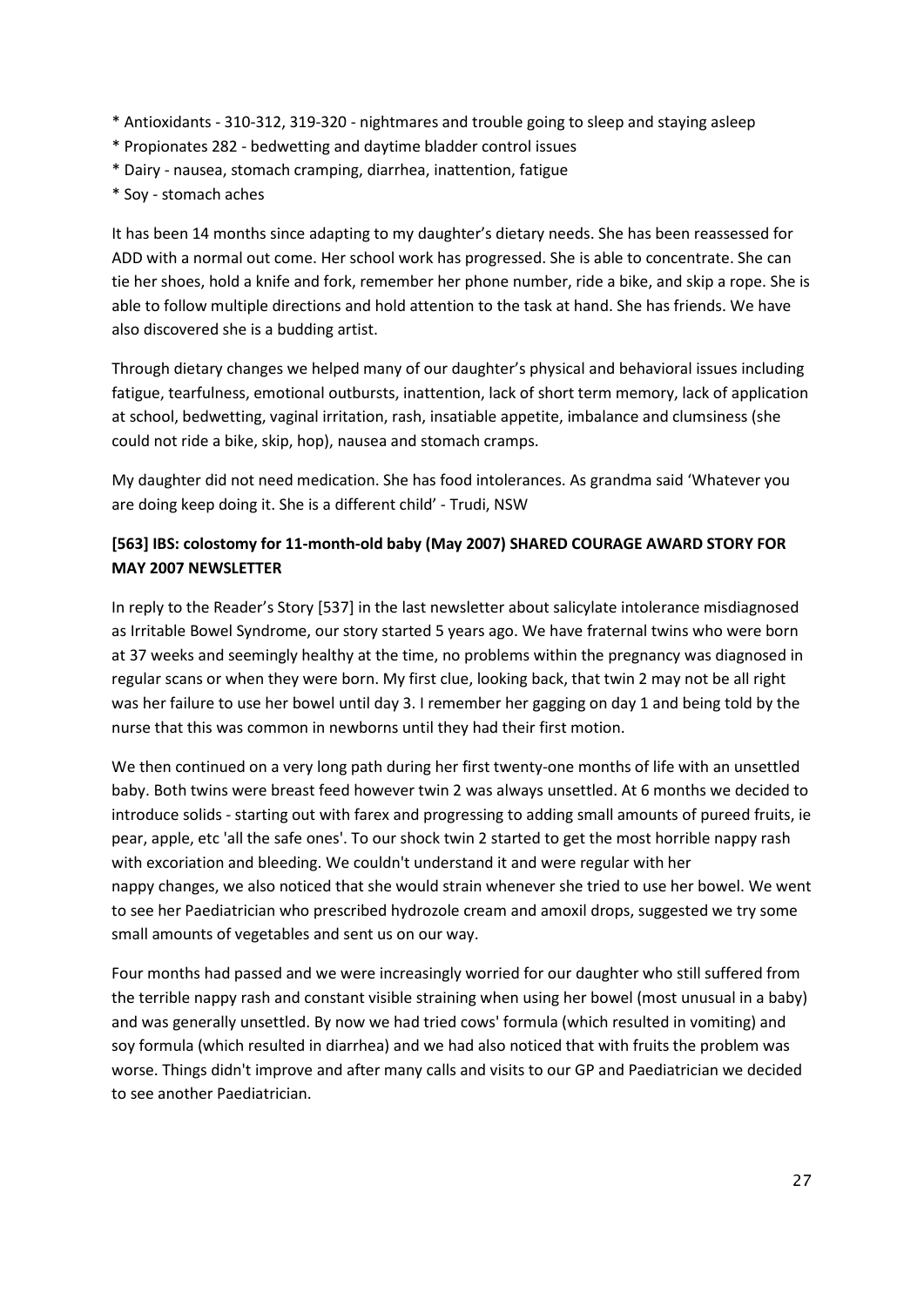The next Paediatrician suggested we trial a prescribed formula for 2 weeks of 'Alfare'. This resulted in violent vomiting and trip back to him whereby an ultrasound was performed and we were informed that she in fact had chronic constipation, with a large mass in her colon. Our daughter was now 11 months-old and had to have immediate surgery to remove the mass which resulted in her having a colostomy for 3 months.

We were assured by the Paediatric Surgeon that in fact her problems were not food related and that she was born with an 'anorectal anomaly' and that all would be ok once the colostomy was reversed. To our disappointment as soon as the colostomy was reversed we went straight back to the problems of severe nappy rash and excoriation on her full diet. Our daughter at 15 months was then seen by a Professor at the hospital who diagnosed disaccharidase deficiency (sucrose intolerance) to be the cause of the excoriation and unsettled behaviour; not the case.

Somehow eventually after breaking down many times and a visit again to our GPs rooms in desperation we were finally sent with a referral to the RPA Allergy Clinic (daughter 21months old). This was like a dream come true, they did a skin prick test for allergies; which showed no positive reactions (as suspected it would by the clinic Paediatrician). We were then talked through food intolerances and naturally occurring chemicals in foods which caused intolerances in some people! The evidence was there in front of us and we couldn't believe it we finally had answers. Our daughter is now a healthy 6.5 year old, on a low salicylate and mainly low chemical diet who continues to thrive and hasn't looked back. We do trial new foods occasionally and are starting to add small amounts of moderate salicylates to her diet and some dairy (her main drink is now rice milk). We know straight away if she has overloaded as this results in usually loose motions or not being able to control her motions. For us the evidence is overwhelming and we are just very grateful we have our daughter and we can now give her answers and solutions so that she continues to enjoy good health and happiness. - by email.

#### **[549] IBS: "strict gluten free diet for 9 months with no improvement" (May 2007)**

In reply to the Reader's Story [537] about salicylate intolerance misdiagnosed as Irritable Bowel Syndrome, in June 2004 I was referred to a gastroenterologist in with symptoms of IBS to check for coeliac disease. I had had IBS symptoms for 15 years. I also had a SIGA (immunoglobulin A) deficiency which made diagnosis of coeliac from blood tests more difficult; and lots of other symptoms not connected with digestive tract including fatigue, recurrent sinusitis, joint/muscle pain, skin rashes and urticaria. I had a gastroscopy and biopsy and two pathologists reports were both positive for Coeliac disease, although the gastroenterologist was not sure that the tissue changes were completely typical of coeliac. I was diagnosed with coeliac disease and followed a very strict gluten-free diet for 9 months with no improvement in my symptoms and was eventually given a blood test checking for gene markers HLA-DQ2/8. The results were negative and made coeliac a very very unlikely diagnosis.

In May 2005 the gastroenterologist finally referred me to a dietician to do the RPAH elimination diet and we discovered that removing salicylates and preservatives from my diet improved most of my symptoms. He must have been aware of the possibility that IBS symptoms could be related to preservatives and other food chemicals. The help that I got from the dietician put me on the right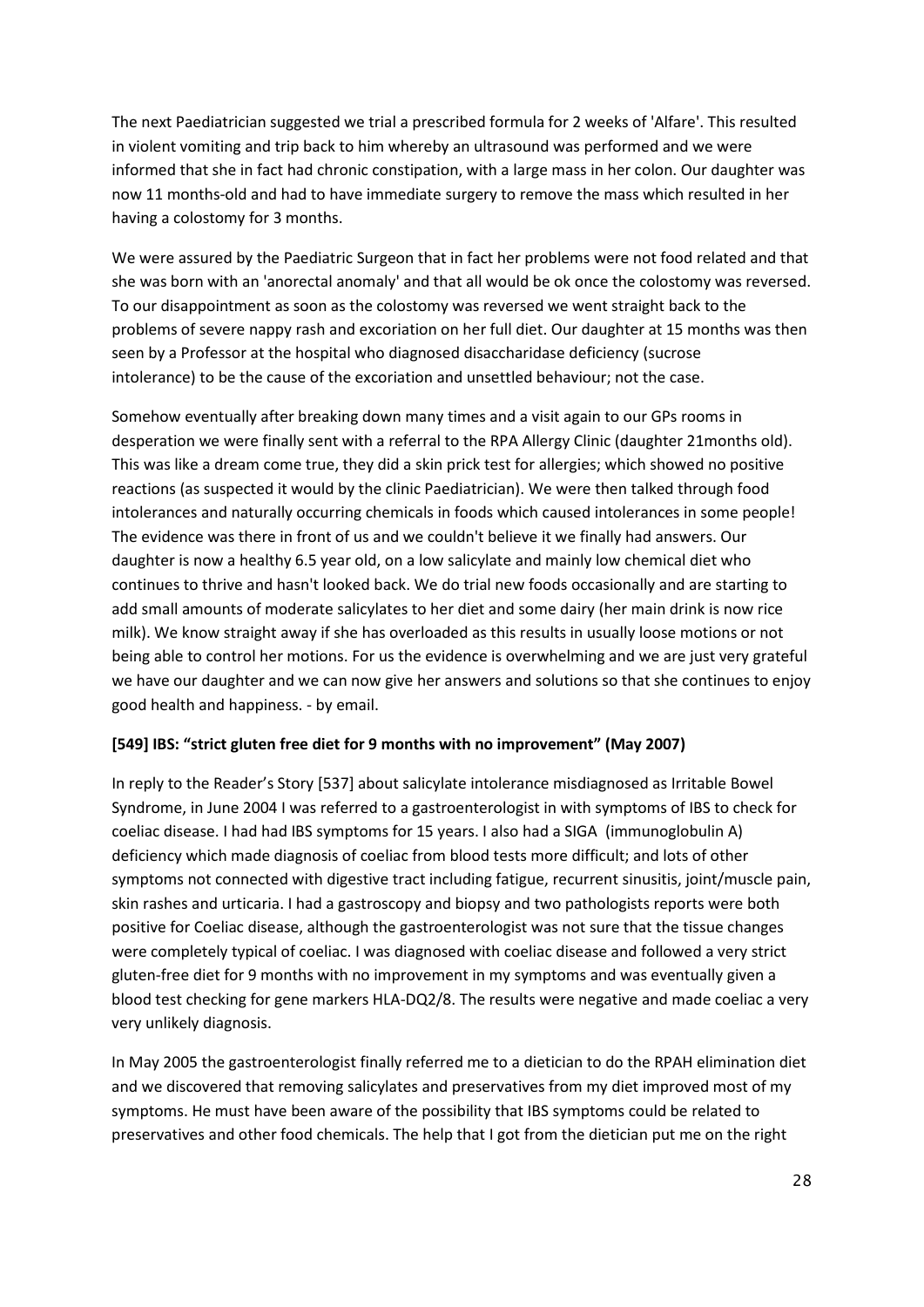track but the Food Intolerance Network website, Sue Dengate's books and the RPAH cookbook were much more helpful in providing detailed information about foods and food chemicals and managing the diet. The dietician did not refer me to those resources but I found out by doing my own homework and searching on the internet – by email.

#### **[548] IBS: gf diet did not clear up stomach pain, constipation and bloat (May 2007)**

I have stumbled upon your latest newsletter in the search for what might be wrong with my daughter and found the brief note about IBS and salicylates. My daughter (15) has had gut problems for over a year starting with what we assumed was a gastro bug. A biopsy confirmed Coeliac disease however, a gluten-free diet did not clear up her symptoms of stomach pain, constipation and bloat and she lost a lot of weight and ended up in hospital for re-feeding (and no she is not anorexic!). She was also put on pain medication which doesn't seem to help. We are about to start eliminating salicylates from her diet under the guidance of a dietician, and will keep you posted on the result. She has always loved fruit and vegetables! – by email.

### **[546] One-liners (January 2007)**

• "If no one's told you recently, thanks so much for all the work you do - you have changed our lives! It's good to have a asthma free, medication free, tummy ache and diarrhoea free child after many wasted futile hours and \$\$\$\$ spent in specialist surgeries!! And even now I've found the answers (thanks to you), still the doctors are not interested in hearing about it. That's what I find so hard to believe! - Fran, NSW.

# **[537] Is there anyone else with salicylate intolerance misdiagnosed as Irritable Bowel Syndrome? (January 2007)**

I have completed the elimination diet and found that I have an intolerance to salicylates. My father is a gastroenterologist and when first had symptoms of this intolerance (stress, constipation, headaches, sinusitis etc) he thought it was Irritable Bowel Syndrome (IBS). He referred me to his colleague, who also stated the diagnosis was IBS. Both of these gastroenterologists never considered that the problem may be related to diet, and they didn't even know what salicylates were! I might add that both of them are very professional doctors and have both been head of the gastroenterology department at hospital - so you would think they would know something about it. It took my dad a long time to recognise that salicylates exist - I had to show him websites and papers that linked it to behavioural problems for him to really believe me. He just thought I was on some crazy diet and that there was no real basis to it!

My concern is this – that there are many people out there, particularly young women, who may have this food intolerance and be provided with the easy diagnosis of IBS. As you would be aware, an IBS diagnosis really doesn't help anyone because there isn't much you can do for it. And unless you keep searching for a solution (which I did, and my GP eventually came up with it) then you may never know you have an intolerance because salicylates are in everything!

Do you know of many other people who have been provided with an incorrect diagnosis for this food intolerance? I only know of one other person, and if there are more, then I think this should be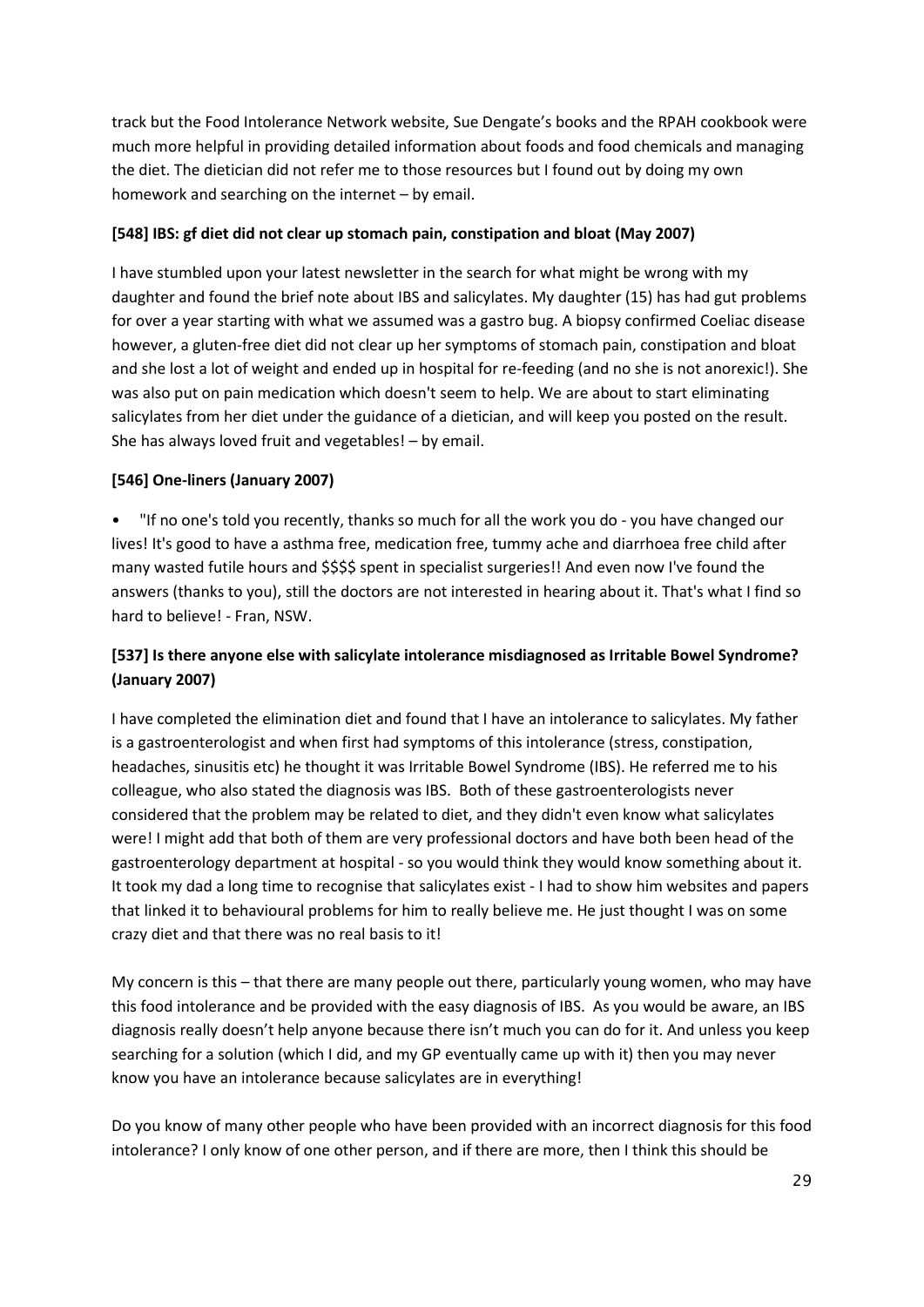brought to the attention of the national body for gastroenterologists. – by email [if you are in this category, please write to **[suedengate@ozemail.com.au](mailto:suedengate@ozemail.com.au)** with your story]

### **[475] 635: Severe irritable bowel symptoms (June 2006)**

I knew I had food intolerances to the Nightshade family of foods so I had been avoiding them and my symptoms were much improved but even when I was sure I hadn't eaten any of them I would occasionally get severe sudden reactions: severe irritable bowel symptoms, a slight but very itchy rash and a severe feeling of nausea.

From looking at the responses on your website and finding a lady who said 635 in soups was the problem for her I went and checked the packaging of what I was eating and I realised flavour enhancer 635 was the common link for me. At the times I had sudden reactions I had been eating foods like Continental cuppa soups, packaged noodles, and beef stock, which all had 635 in them. Thanks for helping me find and kick this unhelpful additive out of my diet – Selina by email.

#### **[474] One-liners (November 2006)**

• Your information has helped me overnight. After 36 years of difficulties and the last 5 years of stomach problems I am in a state of euphoric bliss. I have read so much on health over the years but have felt I was fighting a losing battle, I can't believe how simple this has been to fix. Thank you for it is an amazing journey this life which I am sure I will (permanently) no longer feel like ending. I'm off for failsafe toad in hole now with a big smile on my face.

### **[414] Gastroscopy results and the failsafe approach (May 2006)**

Some years ago now, I remember reading a message from a failsafer who'd had a gastroscopy before he went failsafe, which showed scarring and evidence of reflux, and he was put on strong antacids and told he might eventually need an operation (presumably to repair the gastric sphincter).

Exactly the same happened to me. I get the neurological symptoms (depression, paranoia, neurosis, ADD, and visual discomfort dyslexia - which improves but hasn't been resolved), but I also had years of gastric symptoms and had had two gastroscopies before I discovered failsafe eating. The first one showed no ulcer but that the lining was inflamed. After the second I had exactly the same diagnosis as in the story above. I remember the gastroenterologist telling me that although the symptoms weren't typical, the problem was definitely reflux, and suggesting the operation.

After I had been on the diet for some years, I had another gastroscopy to investigate the possibility of coeliac sprue. This wasn't found (thank heavens) but it did demonstrate that the scarring and inflamMation that had previously been there was now gone. The diet had resolved about 10 years of painful gastric symptoms for me.

I'm just wondering whether there might be other adults or children who have had the same experience. As people are so keen on physical evidence, maybe someone could pool the results and put out a paper? - reader, NSW We would love to hear from any others with similar stories: please write to **[confoodnet@ozemail.com.au](mailto:confoodnet@ozemail.com.au)**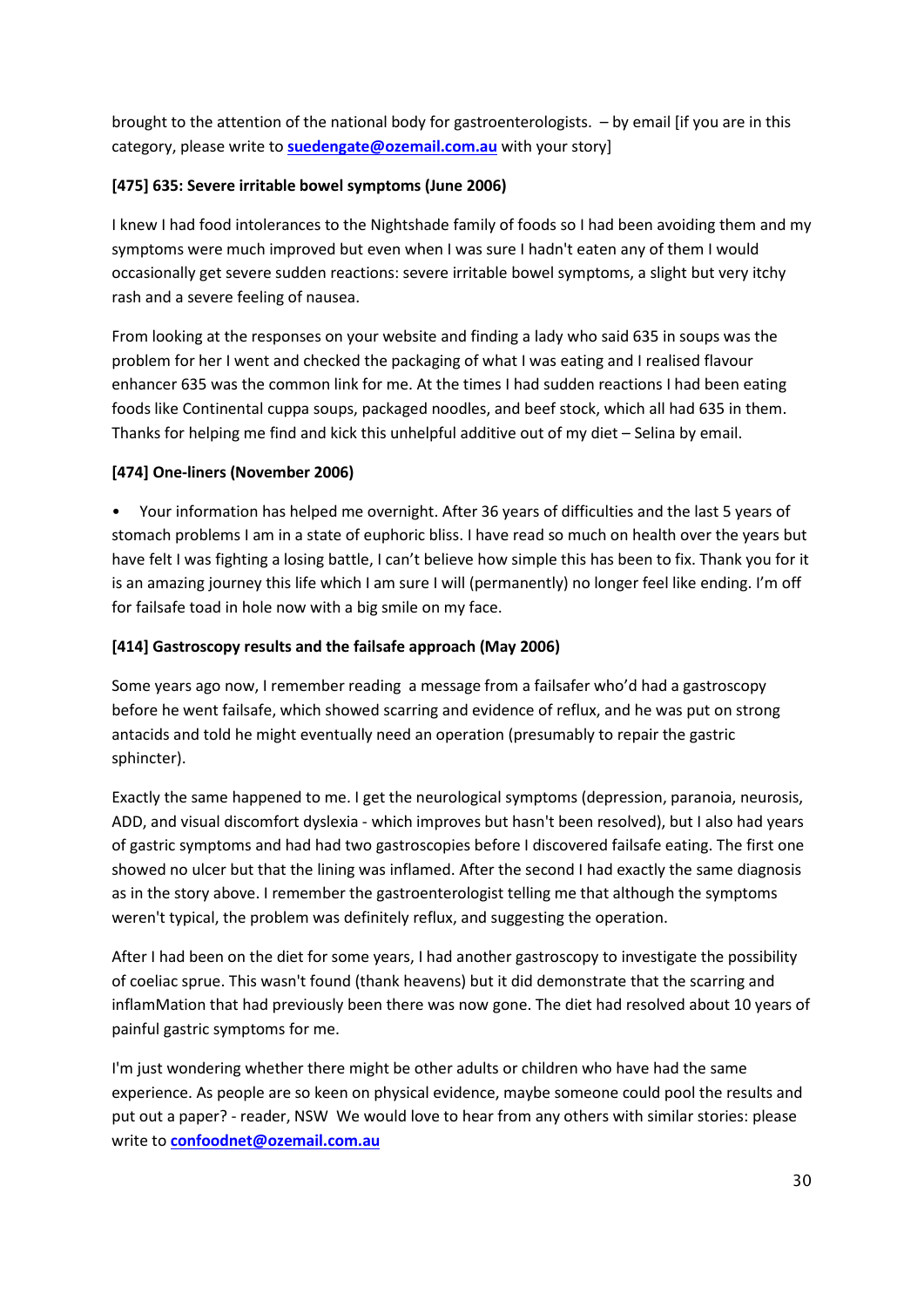#### **[398] Irritable bowel and weight problems at age 23 (March 2006)**

In 1997 at age 19, I developed an itchy, burning rash under my nose. For the next six years, I went to doctors, naturopaths, homoeopaths, meditation and relaxation. Nothing worked and no-one could tell me why it was there and what it was. In 2001 I gave up smoking and went through a lot in my life while living overseas and in 6 months went from 55kg to 72 kg. I started getting bowel problems (flatulence, constipation, cramps and diarrhoea) and no matter what I tried I could not lose the weight.

By the end of 2003 I had moved back to Australia and was on a wheat-free diet. My rash went away but I was still having bowel problems and irritability. Sometimes I would buckle over in so much pain I couldn't walk, have terrible wind and then diarrhoea. I always needed to be near a toilet. That is when I went on the elimination diet and found that I was incredibly sensitive to sulphites and that the cramps and diarrhoea were from sulphites. The bad wind was caused by amines, and artificial antioxidants were a mixture of the two. My rash is staying away too. I am also back down to 55kg after coming back to Australia, going off wheat but also enjoying the active Australian lifestyle. I can now eat wheat as long as it has no preservatives - maybe it was never wheat that was the problem!

I am now only just on the other side of finishing the diet and am trying to come to terms with what I can and cannot eat. I have been trying no added preservative wine, which is a lot better, but I still sometimes have a bit of a reaction. I am very sad about Amines, I love chocolate and I can't eat much at all, same with cheese. I just know that it is not worth having sulphites because the reaction is too bad. My family have now begun to take out additives in their diets too after hearing from me just how bad they are. It gets confusing talking about natural food chemicals and chemicals to other people, but eventually they understand. – by email

#### **[382] 635: Irritable bowel symptoms (December 2005)**

A few weeks ago I started having a Continental Low Carb instant soup every day. I knew the 635 was in there, but thought I didn't react to it. BIG mistake. No doubt you're expecting a description of the rash and swelling. Yes, I did get those, but not until week 2.

In week 1 my stomach progressively got sicker and sicker. By the end of the week I could only lie on the lounge and visit the loo. The doctor diagnosed mild food poisoning that turned into a very nasty stomach bug. Antibiotics and no food for three days cleared the bug. So what did I do? I had a miso soup from a local Japanese restaurant. A few hours later my stomach started going odd again and I began to itch. By that night the typical 635 rash and unbearable itch had set in.

For some bizarre reason I didn't think of 635 with the miso. The next day I had one of those damn instant soups again and of course the same thing happened but worse.

Needless to say I have ditched the soup and banned 635. My son is actually quite pleased because one of the things that make him itch makes Mummy itch, so he feels a little less alone about it. The itch and rash have gone, but my lips are still very dry and cracked. But I have LEARNT MY LESSON! – Megan NSW.

#### **[368] One liners (March 2005)**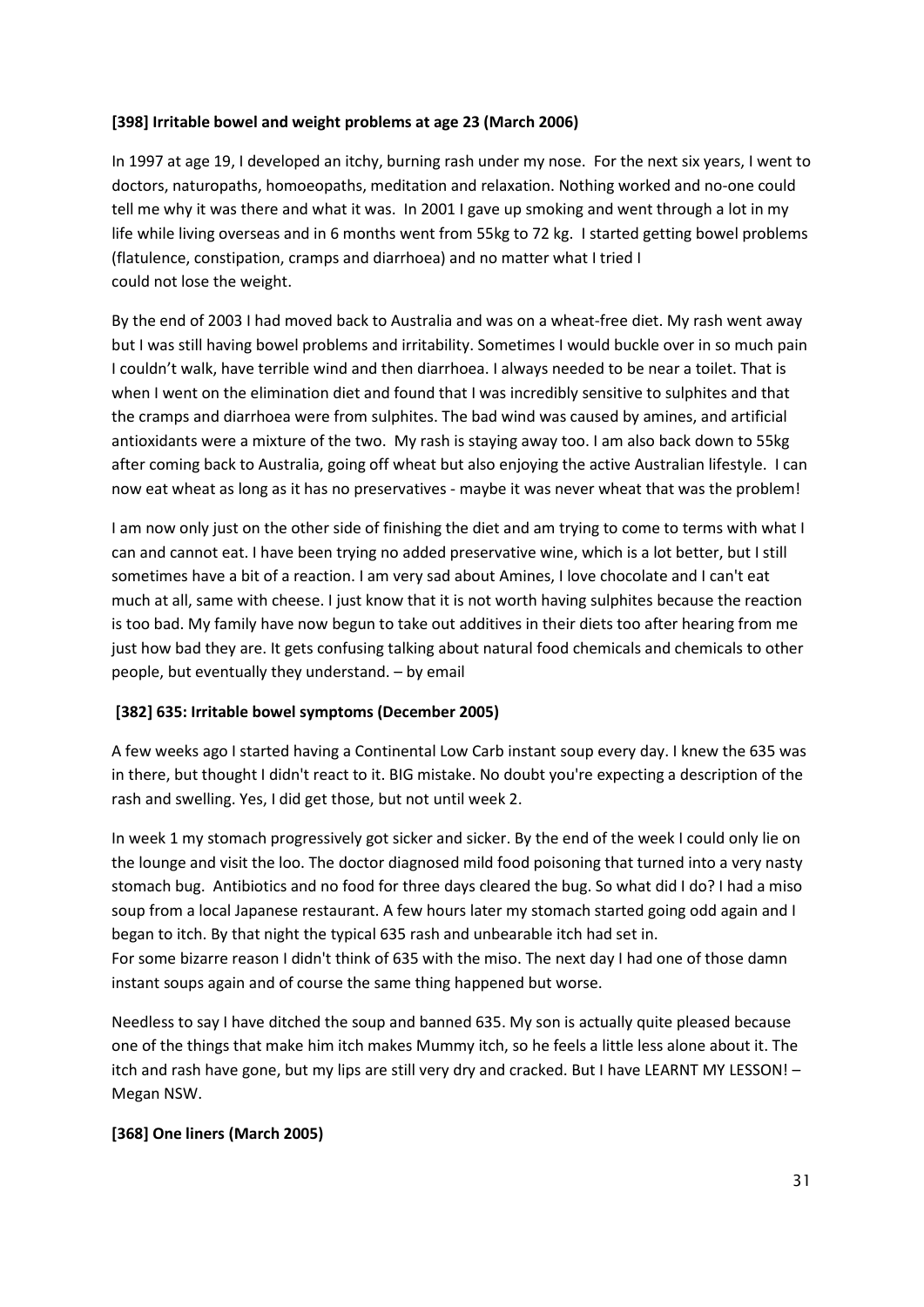I have osteo-arthritis which is much less painful if I adhere to the diet – if I inadvertently eat something that upsets me, I become overwhelmingly weary, my arthritis flares up and I can get bloating and irritable bowel symptoms. l often say in jest, " I cheat! I pay!" – by email

### **[356] One-liners (Nov 2004)**

• Our three and a half year old son is a lovely child with a few difficulties when on failsafe food but before diet, he had enough symptoms to class him as autistic: little or no eye contact, spent hours alone fixated with various objects ie string, sand, wouldn't accept hugs or show affection, constant tantrums, his development regressed a lot from about 18 months or 2 years with regard to loss of speech, and for quite a while he said only one word repetitively, as well as severe reflux, diarrhoea, eczema and sleep disturbance. - Qld

# **[344] Depression: Chocolate was my drug of choice (Sept 2004)**

The first time that I can remember having significant depression was my third year of varsity. At that stage I didn't do much about it, but I do know that good diets tend to go out the window at varsity  $-$ I was having a lot of fast foods and fizzy drinks. Whenever I was under stress my 'drug of choice' was chocolate. I was sure chocolate could get me through anything and could eat up to a block a day.

Somehow I finished my third and fourth years of varsity with good enough grades to get into a job that I thought that I should have.

I started my job about six months after finishing varsity into an environment that was full on learning and living. Through the first year of steep learning curves I found it more and more difficult to cope, I was crabby, had no self esteem and 'lost myself'. I couldn't concentrate, and therefore got more down on myself because I felt I wasn't doing well enough so started eating more and more chocolate and fast foods, which caused the cycle to continue, chocolate, stress, depression, lack of self worth …

About a year into this I went to a doctor who said I would be fine, that I was just stressed out with preparing for our wedding, new job, change of city etc, basically to get on with it.

Three years later, I went to another doctor with the same symptoms, this time though I was put onto a 'minor' antidepressant. This did help to stabilise me, and I was able to make some decisions about where I was and where I wanted to go. I then changed jobs and felt much better, though saying that the much better as a comparative wasn't really still 'good'.

A year and a half ago my sister suggested that I try the failsafe diet for symptoms that my doctors were calling irritable bowel. I had gone off antidepressants for about six months before testing for IBS, but the first thing the doctors did when looking into my bowel problems was to put me back on antidepressants. During this time I had still been eating my old diet of chocolate, plus other foods that are high in amines.

So for my bowel reasons I went onto failsafe, cutting out everything including wheat and dairy.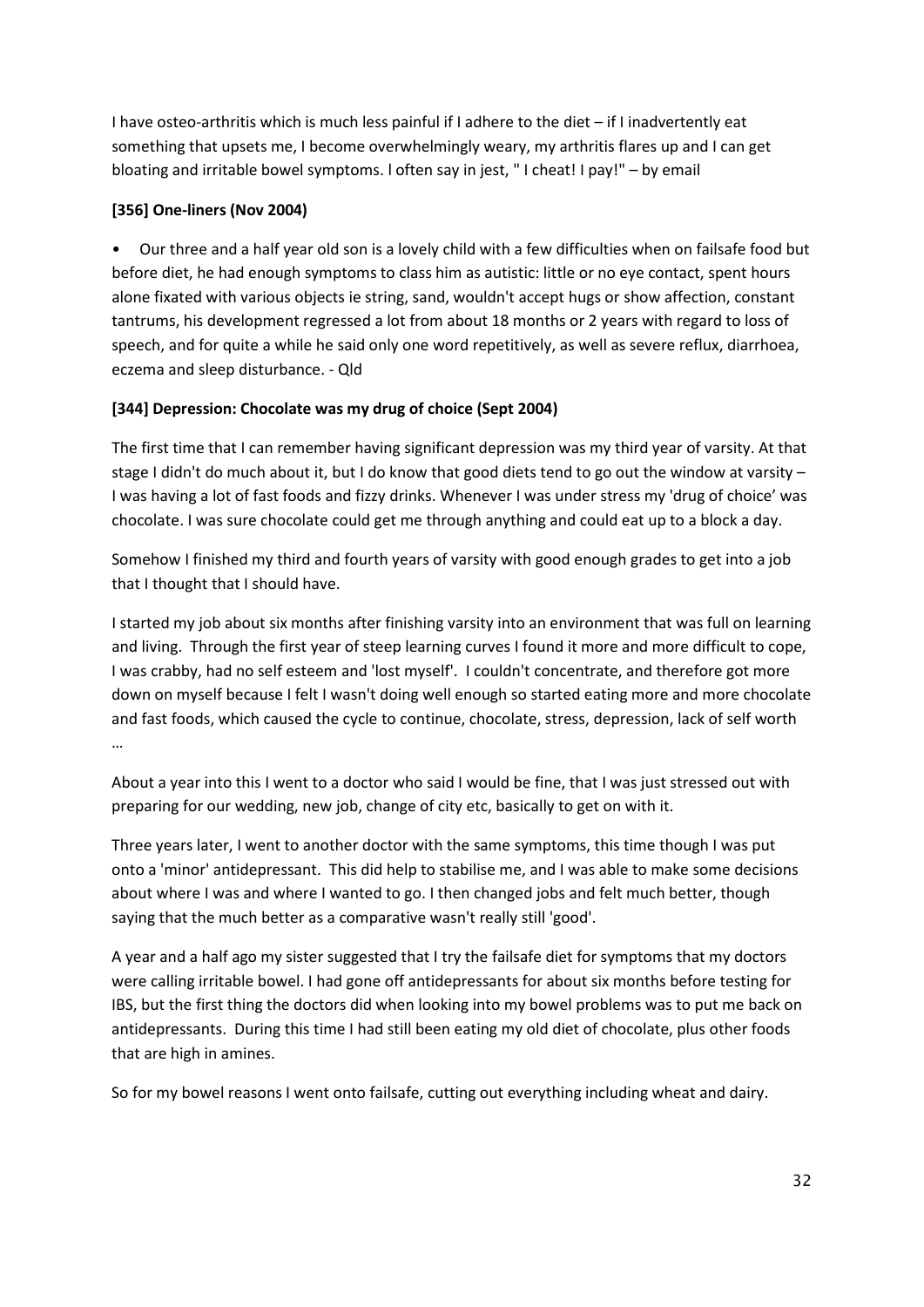This was very hard, and the withdrawal symptoms were awful, my husband put up with me yelling at him for no except that he wouldn't go and get me chocolate! At any time I transgressed, the withdrawal symptoms would come back.

Being on the diet showed many symptoms that we would have never had associated with food, for example, black rings under the eyes disappearing, lack of concentration leaving and a levelling of the depression that I had been experiencing. Before failsafe I never suspected that depression could even be related to food. I had decided that it ran in the family so I was just prone to it. After the diet, I suspected that amines were going to be the big one as whenever I ate cocoa based products I had always had either a major craving or it made everything seem worse.

During the amine testing, I think my husband just about divorced me. I felt awful, didn't want to get out of bed, couldn't be bothered with anything and was sure everyone hated me. Anything anyone said was taken the wrong way and I nearly chucked in the job that I sometimes really enjoy. I spent hours telling my husband about how terrible my life was and analysing everything in detail trying to work out why everyone hated me. I had an increasing intensity in suicidal thoughts, thinking through what was in the house to help me, though, thank goodness, never got to the stage of actually doing anything about it. It was scary!!!

Dairy had also shown an affect on my moods, making me grumpy when I consumed too much, though grumpy, I wasn't as bad as on amines to live with.

I am still on the antidepressants, but know that I don't really need them. When I am doing diet wrong, the antidepressants don't help, but they are effectively a crutch that I haven't been game enough to get off.

When I am staying strictly on failsafe, I feel happier, am nicer to be around, enjoy life and have lots of energy instead of lying on the couch like a half comatose couch potato.- Reader, NZ

#### **[312] Naturopathic way makes us sicker (April 2004)**

I have been using your book like a bible for my four-year-old and have had wonderful success. Without it I don't think our family would have survived. Our little boy has salicylate sensitivity and is also affected by a lot of preservatives and colours. He previously suffered from severe bloating, diarrhoea and stomach cramps which are controlled with this diet. His severe rages and tantrums also went away almost instantly when we started failsafe eating. My son is very grateful because he doesn't like having stomach cramps. He said to me one day when he was only three, 'Mummy what are we going to do about my tummy, it really hurts' and that was when I found your book.

I am a nutritionist and have studied through natural health colleges. I have found that trying to help my son and myself the naturopathic way only makes us much sicker, as you stated in your book. Damien cannot take vitamins or eat lots of fruit and vegetables. - Karen England, NSW.

#### **[302] Toddler diarrhoea and unmanageable behaviour (December 2003)**

My 2yr old has had chronic diarrhoea for 5 months. Before that, his stools have always fluctuated. Along with the diarrhoea, he gets a spotty rash on his face, throws things, hits, kicks, screams and is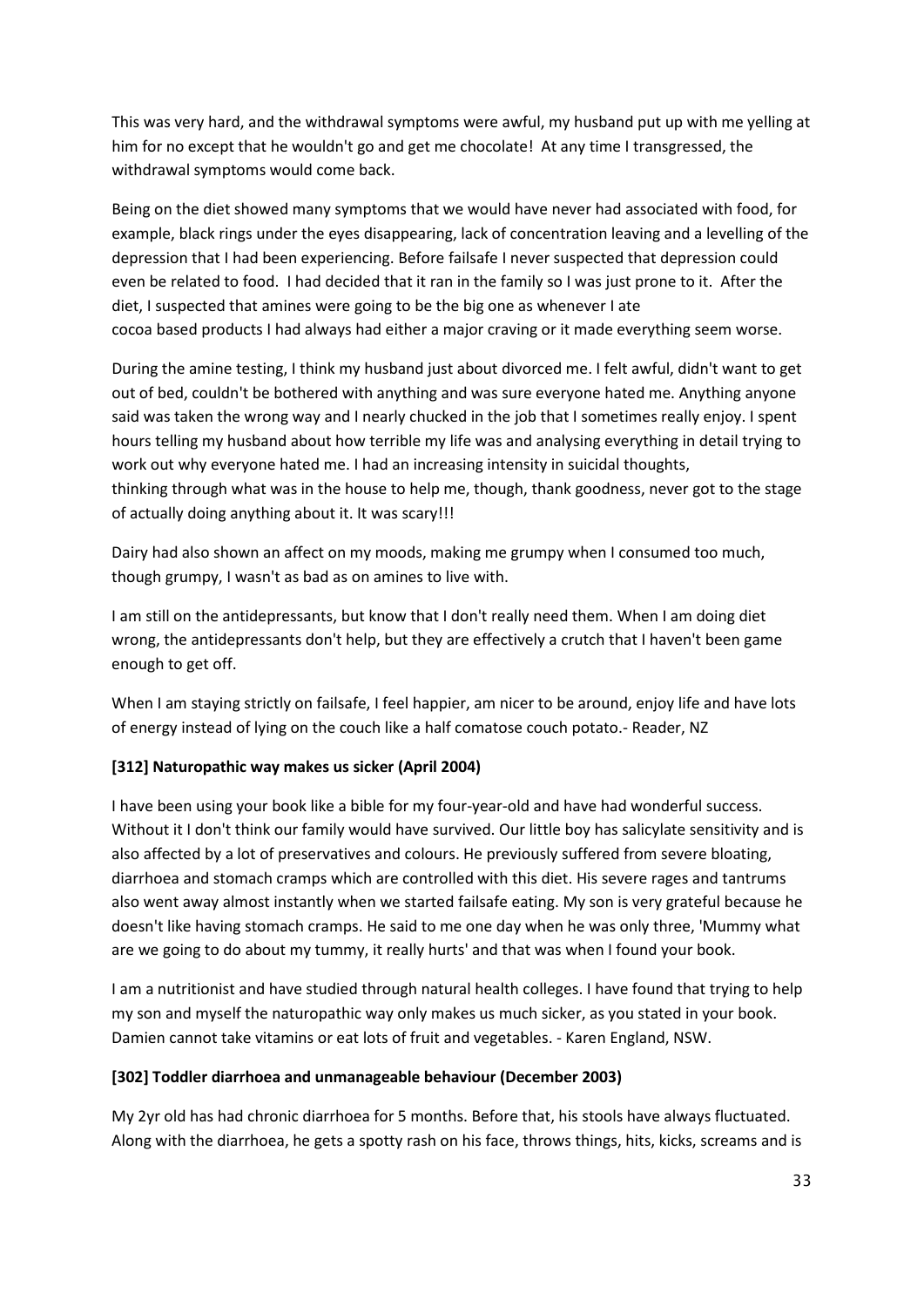generally unmanageable. When he eats certain things like commercial bread and wheat products, the next day he poos water. I had him back and forth to doctors who treated me like I was an idiot. Finally we were sent to a pediatrician who ordered blood tests and stool analyses. When the results came back, he told me there was nothing wrong with him, he just had toddler diarrhoea and told me to put him on half an immodium tablet a day to fix his diarrhoea. Because I was getting no joy from doctors and my son was getting sicker daily, I took him off wheat, dairy and most sugars. He slowly started to improve, but it wasn't good enough. I now have him on a full elimination diet, no wheat, gluten or lactose, salicylates, amines and glutamates. He started improving straightaway (only one water poo in the first five days which was a miracle).

We're still waiting to see a gastrointestinal pediatrician, but other doctors have told me he wouldn't have an intolerance to things. I know he does because the change is dramatic, and even his behaviour has improved. He seems to react to salicylates, it's amazing to read these things when you've noticed something but didn't understand it. My five-year-old son has improved too and when he breaks the diet he says he feels "like his brain wants to puke". I hope more health professionals will become aware of the damage additives and other food chemicals can cause. - Vicky, Victoria

# **[293] 282:Screaming and constant diarrhoea in a baby due to bread preservative (September 2003)**

Right from the minute she was born my daughter Laura was a nightmare. She screamed and screamed and screamed some more. I went around the twist. I had two children under two and it was hard to be up all night with this child and then carry her around all day. The minute I sat her down she would start screaming. I spoke to clinic sisters, doctors, friends and all gave me various degrees of advice. I kept saying that Laura is reacting to my breastmilk but was laughed at and told that that wasn't possible. I now know that I was right and the bread that I was consuming was giving this poor child a huge bellyache.

Life for the first 13 months was, and I won't lie, pure hell. People started treating me like I had PND but it was just this difficult behaviour in the baby. It had not eased with introducing solids and I by now had changed a million pooey nappies. Still everybody told me this was OK

At 13 months, I weaned Laura and she became a little better at sleeping but we still got a poo every nappy and her temperament was a little better. I continued with trying to cope and did the best I could all the while feeling that something was wrong. By 16 months I was getting worried about the nappies as they were causing her terrible pain in nappy rash. As we had moved towns I consulted a new group of clinic sisters and doctors. I had one clinic sister take notice and suggested that I get an appointment with a stomach and bowel doctor. I went to the local GP and was laughed at that this was so extreme and that it was fast transient time of food. This same doctor was consulted again at 18 months and he said that it was toddler diarrhoea. OK. When Laura's new sister was christened when Laura was 20 months we finally discovered what we think is wrong. We went to my husband's family farm and stayed for two and a half weeks. In that time all meals were cooked. No toast, no bread, no sandwiches, no diarrhoea, no nappy rash, sleeping through the night. I went from a child who had 10 runny burning nappies a day to 1 flushable nappy in a matter of days. Laura was cured.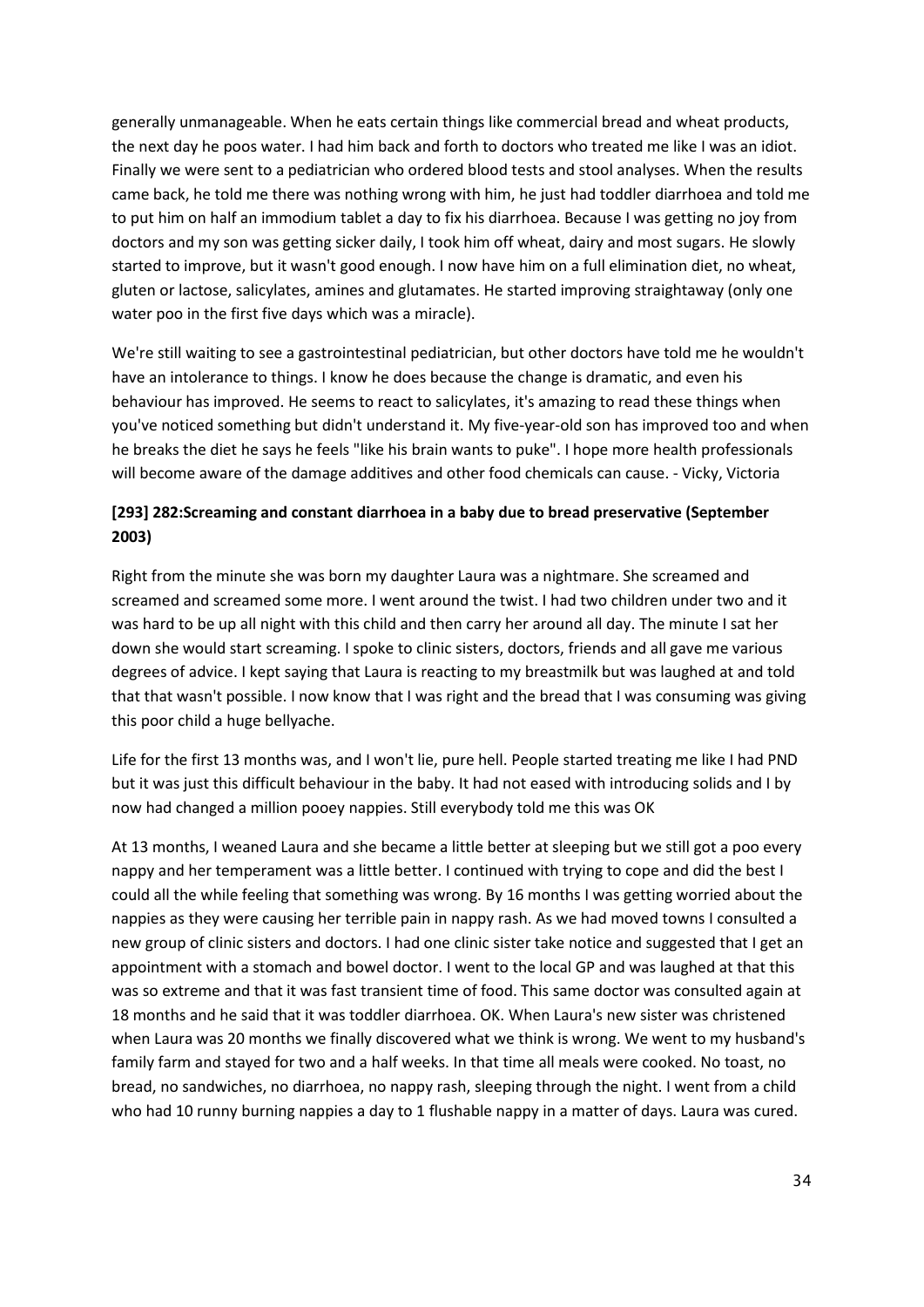I have since seen the GP who suggested I stay away from bread but gave me no help in finding out why bread was a problem. I went to the clinic sister and asked but to no avail. Then my sister heard about RPA's allergy unit and I was on the phone to them. Wow!!! Within minutes I had my answers. They explained the link between 282 and stomach upsets and runny nappies. They sent me the suggested shopping list and then made me an appointment. I felt like a huge weight had been lifted off my shoulders and now Laura is going great guns. My little girl is happy and sleeping through the night and has yet to react on her diet (day 25). I am lucky because I only did 10 days on no wheat no diary and no soy and have already challenged milk and wheat flour. So far so good.

This is Laura's story and I am so lucky but it is infuriating that nobody listened to me. Doctors were quick to dismiss this problem but our food was affecting her and I was giving it to her thinking I was doing well by feeding her healthy bread. Thank goodness for people like you. My son's preschool teacher recently went to Canberra for your talk and made me aware of your books and website. Thank you thank you thank you. We are now having an afternoon tea information session on food at the preschool and will include all we know about food and the nasties that can be in it. Now we can educate other parents and try and help our community. - Rose, ACT

#### **[244] Effects of MSG (April 2003)**

I have worked out that my son's bad behaviour is all due to added MSG. He is OK on cheese and other natural MSG products - but give him a KFC chicken nugget packet and their chicken salt chips with the so called "secret herbs and spices" and you can see the reaction within 30 to 60 minutes. I'm not surprised as I get very similar reactions with MSG although my reaction is different to my son's behavioural reactions. I have Irritable Bowel and my reaction to MSG is to have a bad IBS attack. Sometimes I get an almost "high on drugs" feeling where my skin starts to crawl. - reader, email

#### **[203b] 282: Serious concerns about the bread preservative 282 (September 2002)**

I am delighted to read the results of this study, as I have had serious concerns about preservative 282 for several years. I have been interested in the Failsafe diet since I discovered it a year ago through a web search.

My interest is based on two reasons. Firstly, my son developed behaviour problems when he was 2 or 3 years old. Although he was a bright child who did well at school, he would sometimes have uncontrollable rages, often had headaches and felt sick and missed school. At thirteen he became obsessed with drugs, (we lived in a beach suburb which fostered this), refused school, and became sporadically psychotic. Although this was blamed on drugs, I had always known that certain foods might cause his problems. Testing for allergies did not reveal anything conclusive. After eight years of trauma, which caused a deep family rift, during which time there were regular attendances at courts for his uncontrollable behaviour, he became a heavy wine drinker and was accidentally drowned in the sea at the age of 21.

Secondly, I developed a very irritable bowel in my early forties. Trying a rotation diet showed that commercial sliced bread caused severe constipation. Other foods, obtained from the delicatessen, also caused overwhelming sleepiness, headaches and bouts of stomach aches and malaise. It is now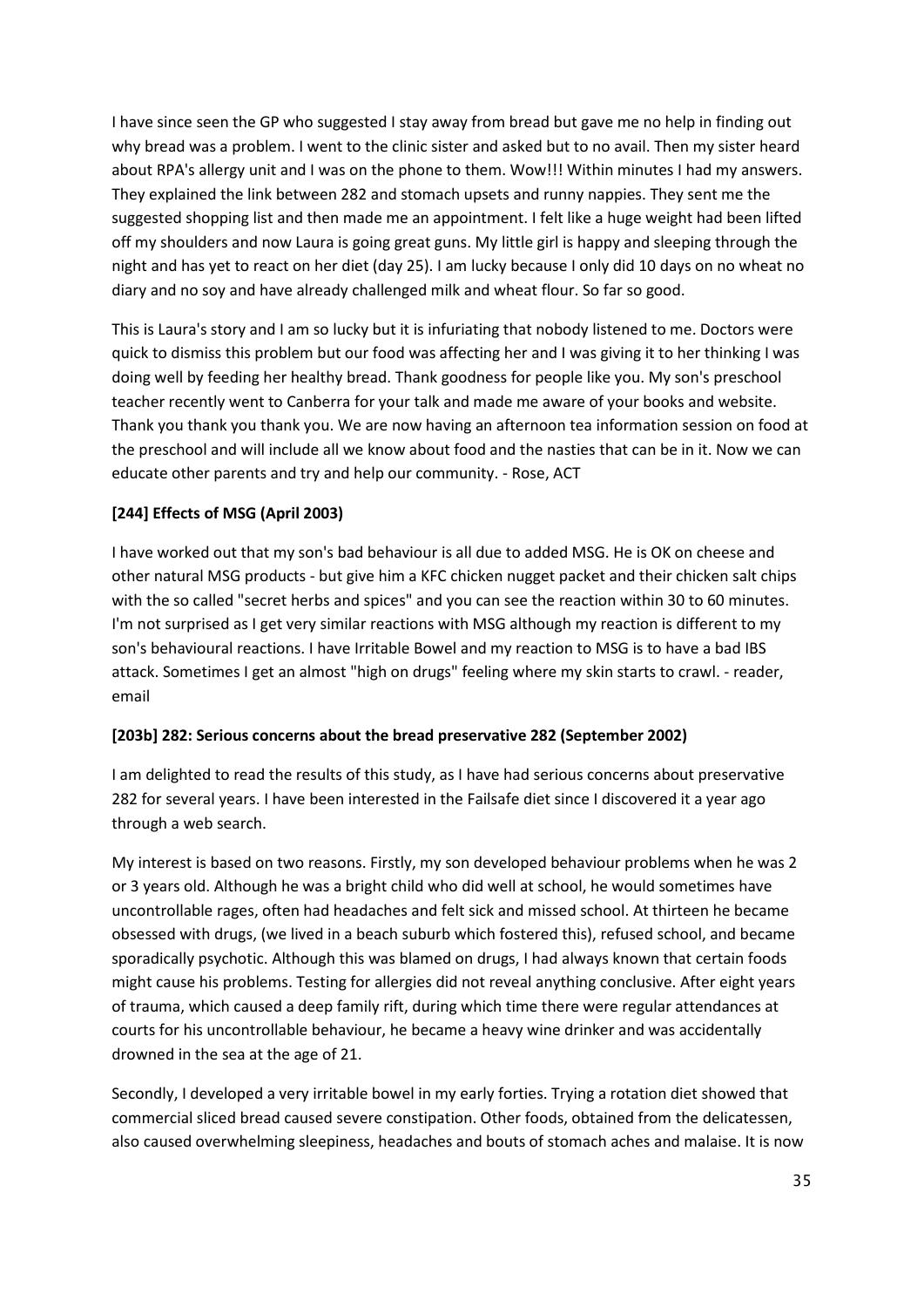so bad that eating any commercial bread or products such as commercial schnitzels, causes an attack which is characterised by bowel cramps, pain, burning sensations in the gut, nausea, headache and muscle spasms in my neck, back and legs. It usually takes three days of fasting, or a rice diet, before the symptoms subside. My medical advisers would never take seriously my claim that bread, cakes and pastries were associated with the problem, although I underwent food challenges under the direction of a respected dietician. Semolina and some home made bread does not cause me any problems. The received view still seems to be that there is a psychiatric component to irritable bowel syndrome, especially as it seems a majority of women are diagnosed with this disorder! Consequently, there is little sympathy for the sufferer, and no treatment other than antispasmodics and anti-flatulence drugs.

I must say that my family and friends still see my disorder as unacceptable, so that I often have to eat things which I know will cause an attack I have been aware of the bicarb antidote for many years, but now find that only a dose of Durolax laxative taken the same day will head off the problem. I want you to know how grateful I feel to you for your persistence in pursuing this research and for publishing the findings so that further research may be undertaken to give your findings scientific credence. - by email, Sydney

#### **[200] 282: Diarrhoea and stomach cramps (September 2002)**

I just wanted to say thanks for doing your study on 282. I am the mother of a four year old girl who has seen many specialists and had heaps of tests in the last two years with no real answers. Since she was 12 months old she had persistent diarrhoea, stomach cramps, what we called "bottom burns" (very severe reddening and blistering of her bottom from front to back which meant she couldn't wear nappies or sit down) and mood swings (one minute she'd be on top of the world, the next she would be screaming and crying and have no idea why).

After seeing a "paediatrician" (I'm still not sure how he qualified) we put her on an elimination diet (it was our idea, he said to let her go and see if she grew out of it). We found her symptoms stopped when we removed all gluten containing products from her diet. A coeliac test came back negative so we reintroduced it to her diet and the symptoms started again. We eliminated wheat products and the symptoms stopped again. We did allergy tests and when they came back negative we were confused. I was sure that wheat was the problem, but apparently not. The gastro registrar that she sees was confused too. We decided to put her back on the full diet and then retest her for coeliac disease, but again it came back negative. She no longer has the diarrhoea and bottom burns, but the cramps and mood swings are still there.

Now we have a Plan B. I'm going to try eliminating 282 from her diet and see what happens. My daughter has been classified as gifted and does not have ADD, but her cramps and mood swings very much affect her and the people around her. Again, thanks for getting Today Tonight to show that story and I really hope it helps. I'm also going out today to get a copy of Fed Up. Just goes to show you: as a paediatric nurse I thought I had all the answers when it came to kids and I really had no idea at all. At least the paediatrician had less of a clue than I did!! He still tells me that because all the tests were normal there is nothing wrong with her. He said it's my parenting that's the problem, not my daughter's body, yet my two year old son is fine! - by email [Comment: it is possible to have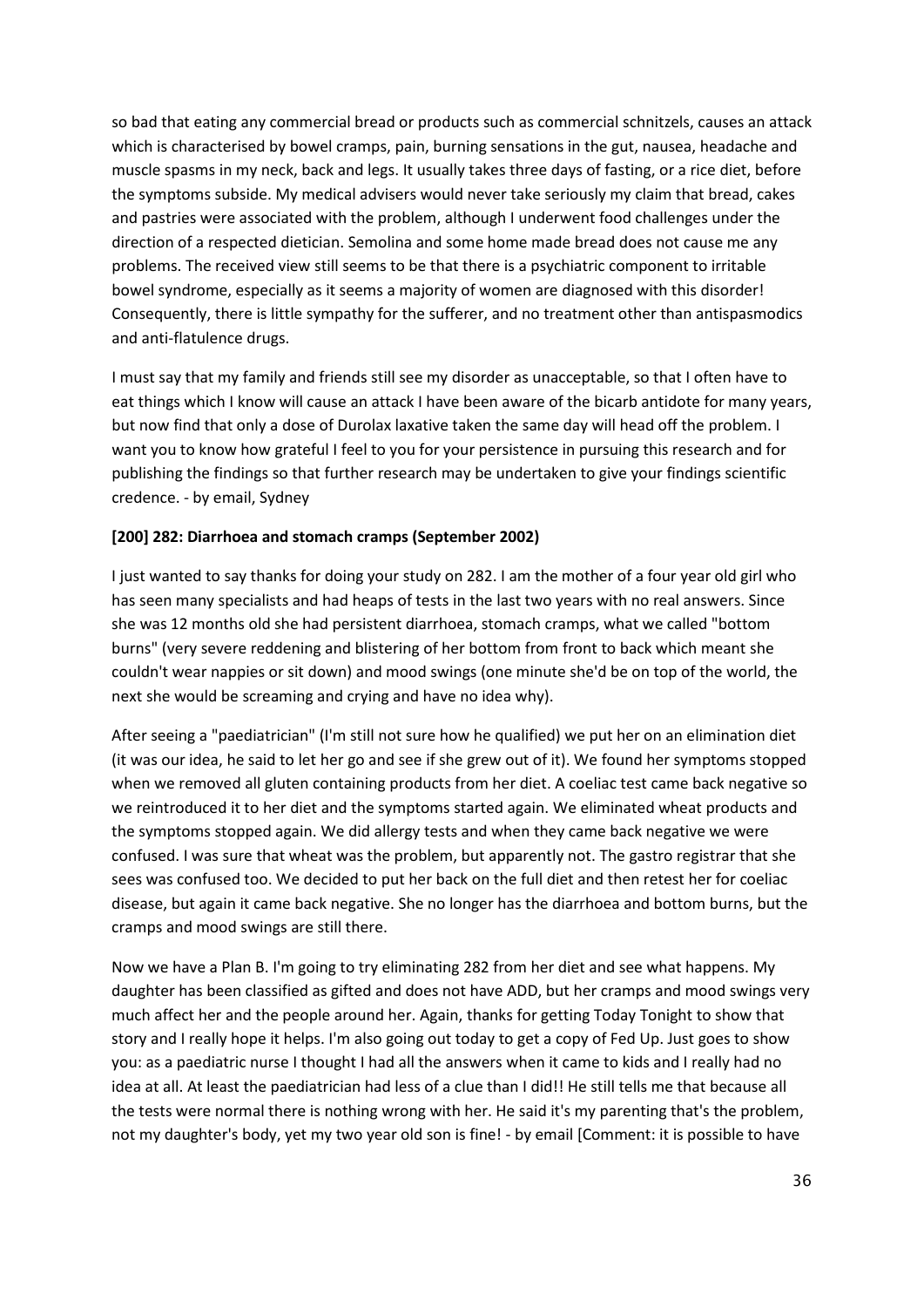an intolerance to wheat which will not show up on allergy tests - or it could be 282. Some of the children in the bread preservative study reported stomach aches, and see stomach cramps letter above and below]

#### **[145] Bloating, constipation and flatulence from gluten intolerance (February 2002)**

"Thank you from my family. It was because of Fed Up that we identified our gluten intolerance. My husband has lost the dark circles under his eyes, no longer suffers bloating, constipation and flatulence, and has a lot more energy. My 18-year-old son has no mouth ulcers for the first time in his life. And on a very serious note, we couldn't check out my husband's family history because they are all deceased. Bowel cancer through two generations that we know of. One of his cousins under 40 years old had polyps removed. I've read that untreated gluten intolerance increases the risk of bowel cancer by 40-100 times. This is a lot more serious than 'smelling sweeter'!"

# **[125] "To say I felt better would have been the understatement of a new millenium" (September 2001)**

Around February of 2000 I was searching on the internet for some clues to my life long digestive problems, when I came across the food allergy section on the About.com website. The featured food allergy topic happened to be salicylates ... just out of curiosity, and for the heck of it, I clicked on the link, and started to read about it … I first off read the list of common symptoms. As I read it the list was all to familiar to me … I answered Yes to every symptom. Needless to say, I started to follow a salicylate free diet. To say I felt better would have been the understatement of a new millenium...... ALL of my life I have suffered from Very frequent urination, constipation, stomach bloating, short temper, irritability, inability to concentrate, memory problems, severe acne, dry skin (especially on my hands and feet), those restless legs, and more ...<sigh>… The worst of it for me though was the constant urination, and constipation which led to a lot of gas ... Thank you so much for your work, and your book. Both have changed my life forever. I am finally free of a problem which has literally ruined my life. In case you're wondering, I'm 37 years old ... And yes, 36 years is WAY too long to suffer with this health problem. Sometimes I don't know how I made it this long with my sanity intact. - from the USA

# **[102] An adult success story - irritable bowel and weight loss (August 2001)**

Around the middle of last year I realised that I was always tired, my workmates commented on my sneezing fits every afternoon, I was very irritable, easily reduced to tears, had rashes on my legs, an ear infection which would not clear up and generally felt unwell. But worst of all was my bloated stomach, which most times looked like I was 7 months pregnant, and the related bowel problems. Looking back I had been gradually getting worse for a couple of years.

I had been to my doctor a couple of times for other things and always mentioned the vague symptoms. I was told not to worry. As the bowel problems persisted I started to worry as my grandfather had died of colon cancer. A Rotary test was negative but I still worried. I went to my doctor again and although she agreed that the bloated stomach was unusual she could find nothing wrong. However, she realised that I was really starting to worry about cancer, so she suggested I have some tests, just to set my mind at rest. I had an abdominal scan and full blood tests. Nothing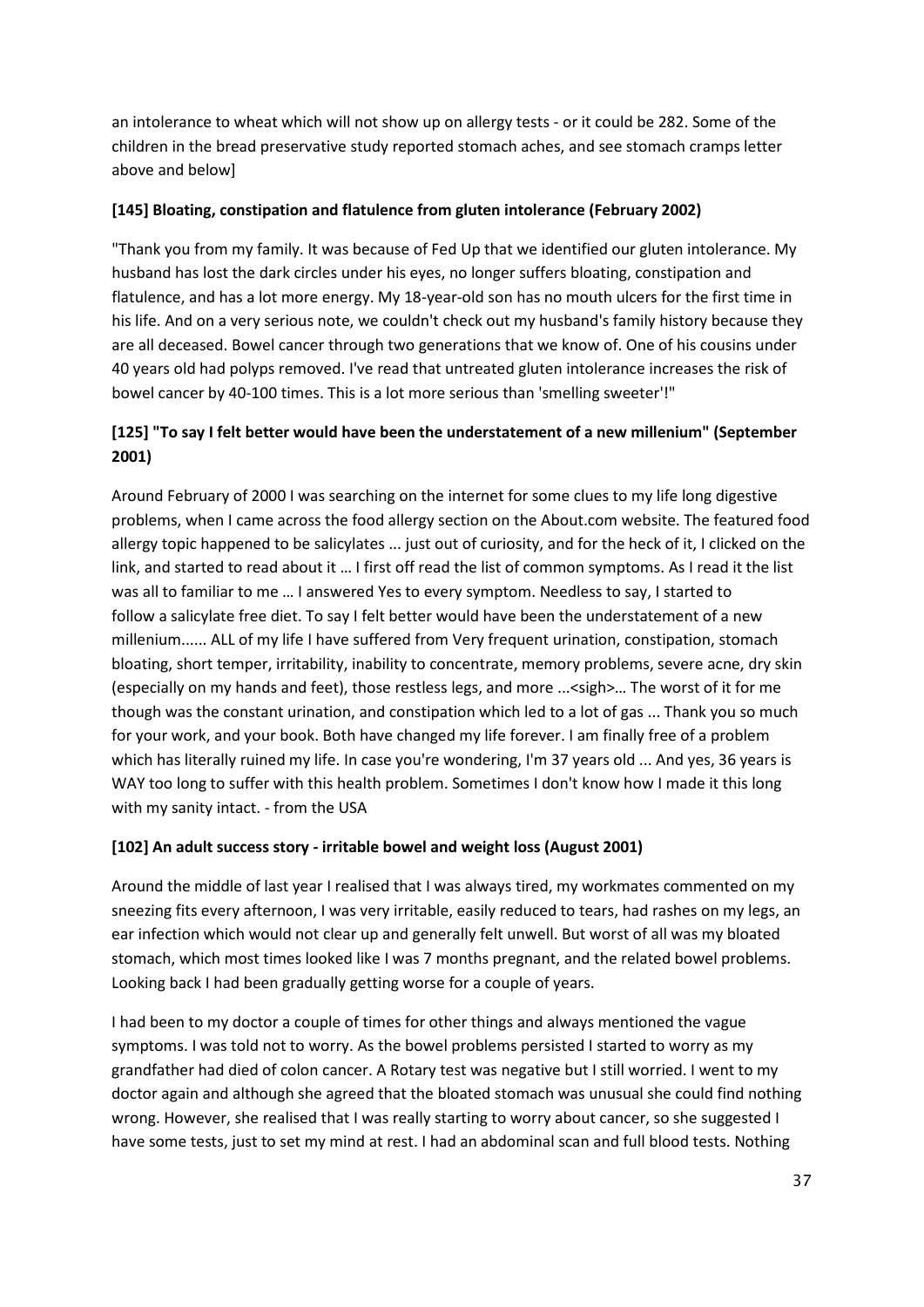wrong. But my worry was increasing, so she sent me for a colonoscopy, warning me that it would be unpleasant.

That was my turning point. The specialist could not understand my mixed reactions when he told me there was nothing wrong. However, I had had the colonoscopy on a Monday so had arranged to also have Tuesday off work as I imagined I would still feel pretty awful a day later. I woke up on Tuesday feeling fantastic. I packed so much into that one day it was amazing. I also did not eat, as I so much enjoyed feeling "empty". I wondered whether my symptoms were being caused by something I was eating.

Coincidentally, I had recently read an article in Australian Good Taste, about food intolerance, and your book was recommended. I bought your book and realised that all my symptoms fitted the pattern. I even had belatedly-diagnosed giardia for several weeks a couple of years before. I went back to the doctor, and suggested I go on an elimination diet. She was very lukewarm about the idea but I was determined so I followed your instructions and went on the strict diet for several weeks. I tried the

challenges and narrowed my causes down to dairy and salicylates (both of which I had normally in large quantities). I then got caught up in a round of end of year work functions and lunches, so I was not able to be so strict with myself. I went backwards quickly.

Now I avoid all processed foods, eat failsafe at home, and make informed choices when out. I love wine but have cut down to a couple of glasses per week, have decaf coffee, soy milk etc. The result has been a new zest for life - new role at work, back to studying part time and lots of activities. I'm back to size 12 clothes (have bought lots of new ones). I turn 50 next week and feel like 40.

I'm a bit evangelical when I tell people why I've lost so much weight, so I don't mind you sharing my story if it is of interest to others. Thanks again for providing the tools for me to get my life back. - NSW

# **[101] "What an experience that was! - irritable bowel, sneaky poos, restless legs, eczema, behaviour" (August 2001)**

I contacted a dietitian through our Base hospital and with their help we managed to get through the Elimination Diet. What an experience that was! My youngest son, Tim, who is three in April, had been given an uncertain diagnosis of "Irritable Bowel???" by the pediatrician. We were told to take him off lactose, sugar and soy and reduce the fruit intake. That has little effect on his symptoms. So, Brandon (5 yo), Tim and I embarked on the Elimination Diet. My husband did not want to be involved in the "witchcraft" as he called it!

I was on the phone to the dietitian after 36 hours because Brandon, who had behaviour problems, had got 10 times worse where behaviour was concerned and had come out in an eczema-type rash on his torso and upper arms. I felt he was reacting to the soy or the cashew paste (but probably the soy) as these were the only new additions to our diet. I was told to "persevere, that reactions usually got worse before they improved". After 5 days I had a great improvement in my mucous volume and